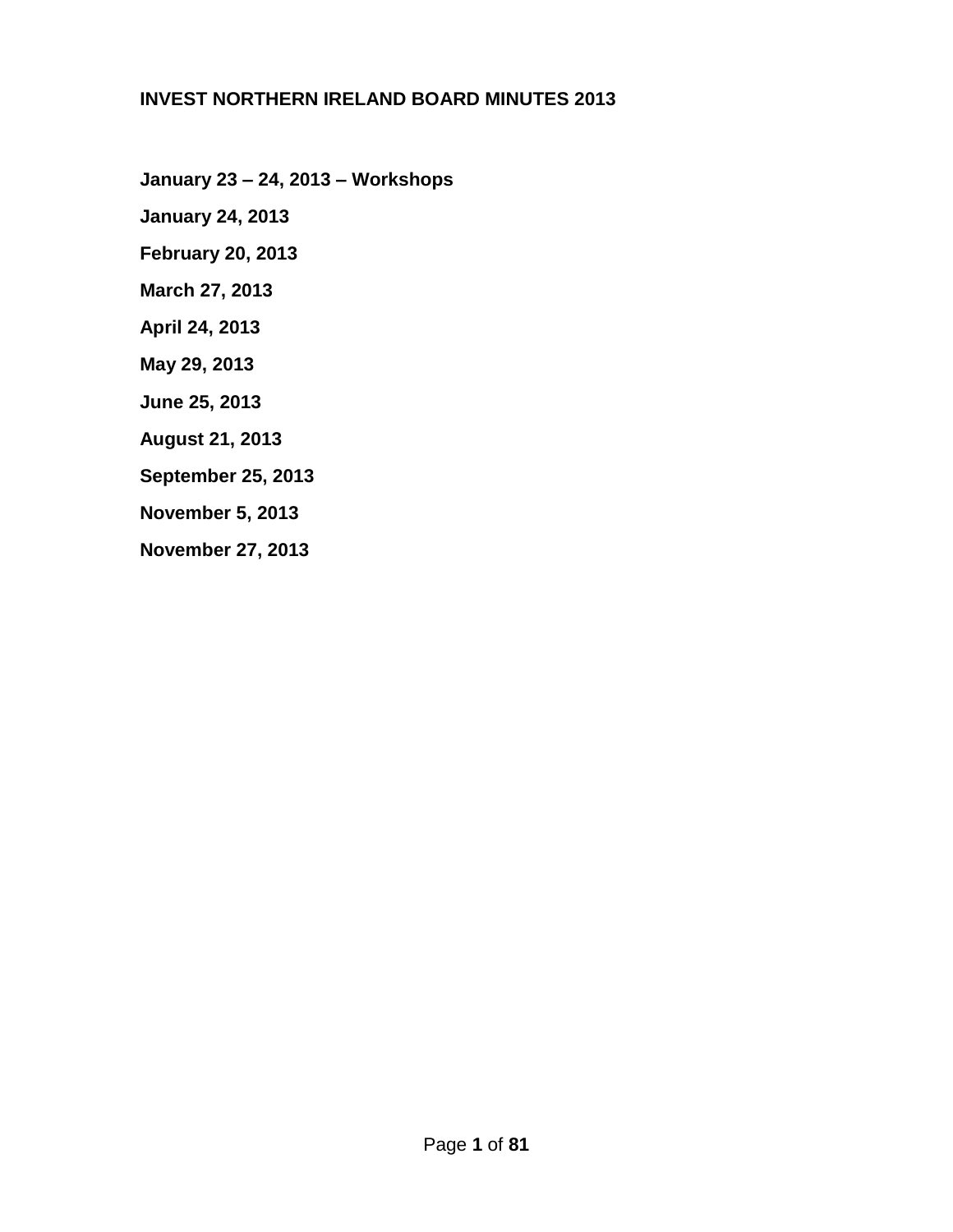## **INVEST NI BOARD WORKSHOP 23 AND 24 JANUARY 2013 HELD AT SLIEVE DONARD, NEWCASTLE**

#### **DAY 1- 23 January 2013**

**Present:**

#### **Invest NI Board**

Mark Ennis (Chairman) Gerry McGinn

Roy Adair **Ken Nelson Ken Nelson** 

Tim Brundle **Dr Gerard O'Hare** 

**Frank Hewitt** Scott Rutherford

Alan Lennon **Rose Mary Stalker** 

Gerry McCormac

#### **Apologies:**

Dr David Dobbin

**In Attendance:** Alastair Hamilton, Mel Chittock, Jeremy Fitch, Tracy Meharg, Amanda Braden, Carol Keery, Peter Harbinson, Bill Scott, Barry McBride & Damian McAuley

**Minute Taker:** Michelle McBride

#### **1. Welcome**

The Chairman welcomed everyone to the Board Workshop. He outlined the timetable and detailed the objectives of the Workshop, noting the challenges and the opportunities.

The Chief Executive introduced Carol Keery to the Board, who will take on the role as head of Strategy during Donal Durkan's secondment to DETI.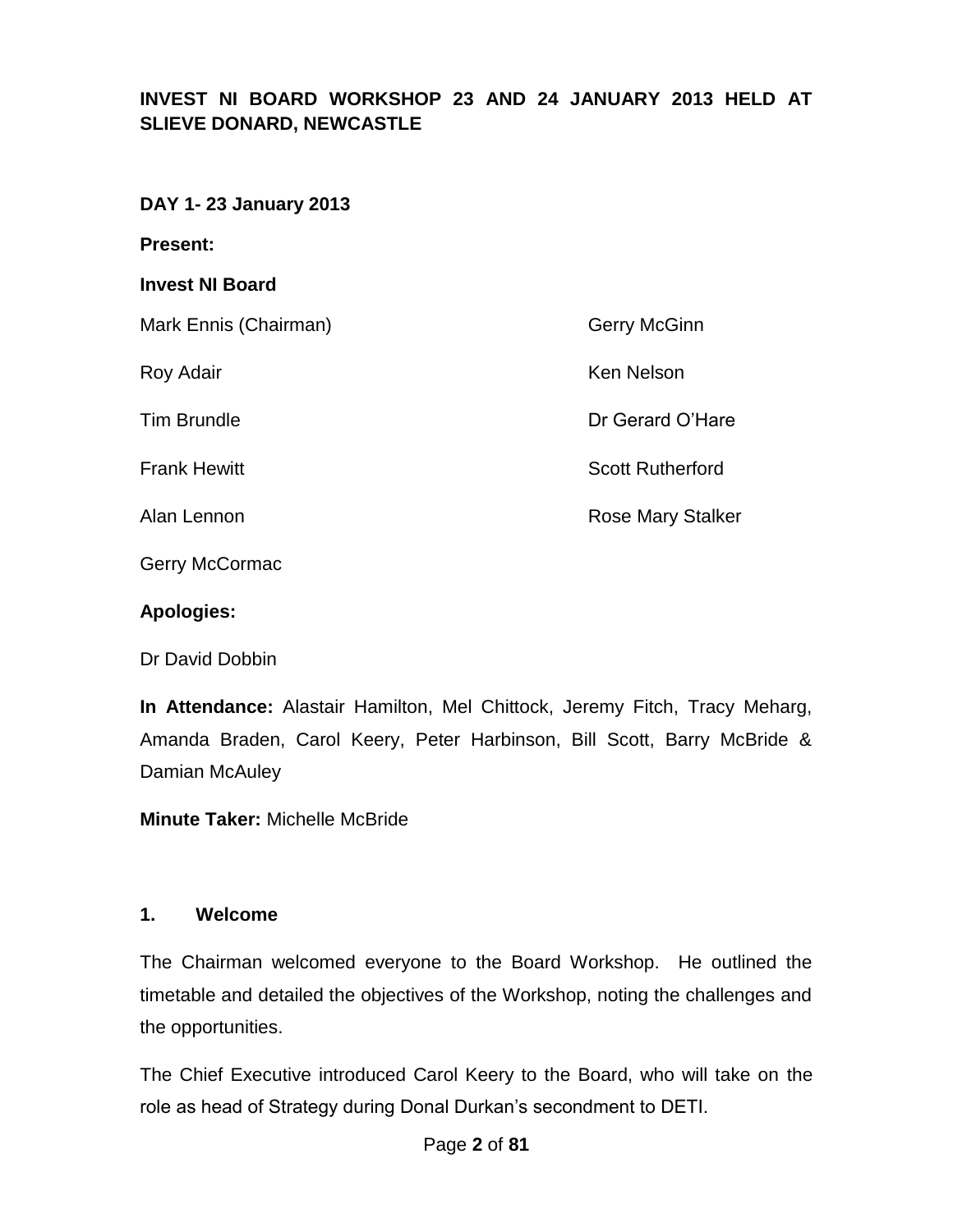## **2. Performance Update – Chief Executive**

The Chief Executive presented the Performance Update, discussing the KPI reports and detailing the key projects to be delivered.

- $\triangleright$  Roy Adair asked if the unrest in parts of Northern Ireland had impacted on investment visits. The Chief Executive noted that although no visits had been lost, Invest NI officials had increased communications with investors at this time to provide reassurance.
- $\triangleright$  Alan Lennon and Rose Mary Stalker discussed the importance of measurement of Export targets.
- $\triangleright$  The Chairman noted that the EAG group are putting together a competitiveness index, however, not all datasets are sufficiently accurate yet.

Exports and how to measure effectiveness of projects to be discussed at the February Board meeting. **ACTION: ELT**

## **3. Economic Overview- Professor Neil Gibson**

Professor Neil Gibson, Ulster Business School, Ulster University presented an Economic Overview.

(David Sterling, DETI Permanent Secretary and Alan Shannon, DEL Permanent Secretary also joined the Board meeting at this point).

Professor Gibson presented on the global economy, UK jobs growth, NI jobs growth, key forecast questions and the implications for Invest NI.

 $\triangleright$  Frank Hewitt raised a query re the timeframes in Professor Gibson's overview. Professor Gibson confirmed that the long-term timeframe is correct, and noted that politicians are aware. He emphasised the need to have strong policies in place, and that the cross-working of Government Departments and other organisations was essential.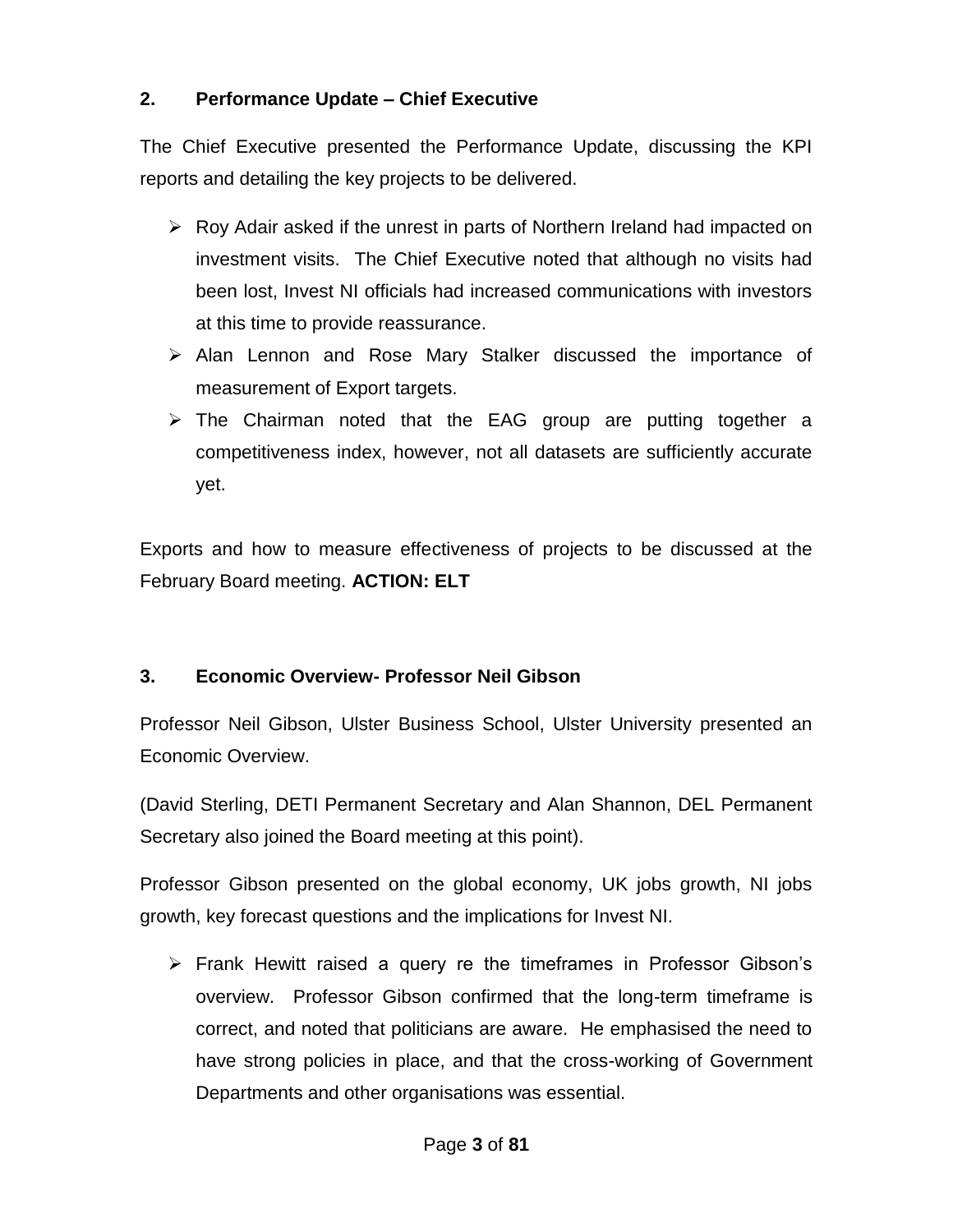- $\triangleright$  Alan Shannon noted that changes in the benefit system may affect jobs numbers.
- $\triangleright$  Ken Nelson stated that there is a need for incentives for new job creation (in Enterprise).
- $\triangleright$  Professor Gibson suggested Scotland as a region to bench-mark against and as the best export comparator for Northern Ireland. Professor McCormac noted that Scotland often look to Northern Ireland and Republic of Ireland for Benchmarking.
- $\triangleright$  Chief Executive asked whether we would need a successor to the Jobs fund, which is due to finish in 12 months. Professor Gibson noted that the conditions are the same as when the Jobs Fund was set up, and if Invest NI can prove the fund is adding value it is worth considering continuing.
- $\triangleright$  In response to a query from Dr O'Hare, Professor Gibson noted the importance of addressing the Infrastructure, Rates and Planning policies in the sub-regional areas.
- $\triangleright$  Roy Adair asked if the Welfare Reform could impact on the economy. Professor Gibson stated that overall it would be minor to the economy, but it would impact individuals.

# **4. Discussion on Economic and Executive priorities – D Sterling, A Shannon and the Chief Executive**

David Sterling, DETI Permanent Secretary provided information to the Board on the programme for Government, and the Jobs and Economy Initiative. He agreed that there is further need for discussion regarding the Jobs Fund.

David Sterling updated members on the current situation regarding Corporation Tax. He noted that Invest NI will have to evaluate the impact of a change to Corporation tax. DETI and DEL would provide the right skills to support the new types of investment attracted by the change to Corporation Tax.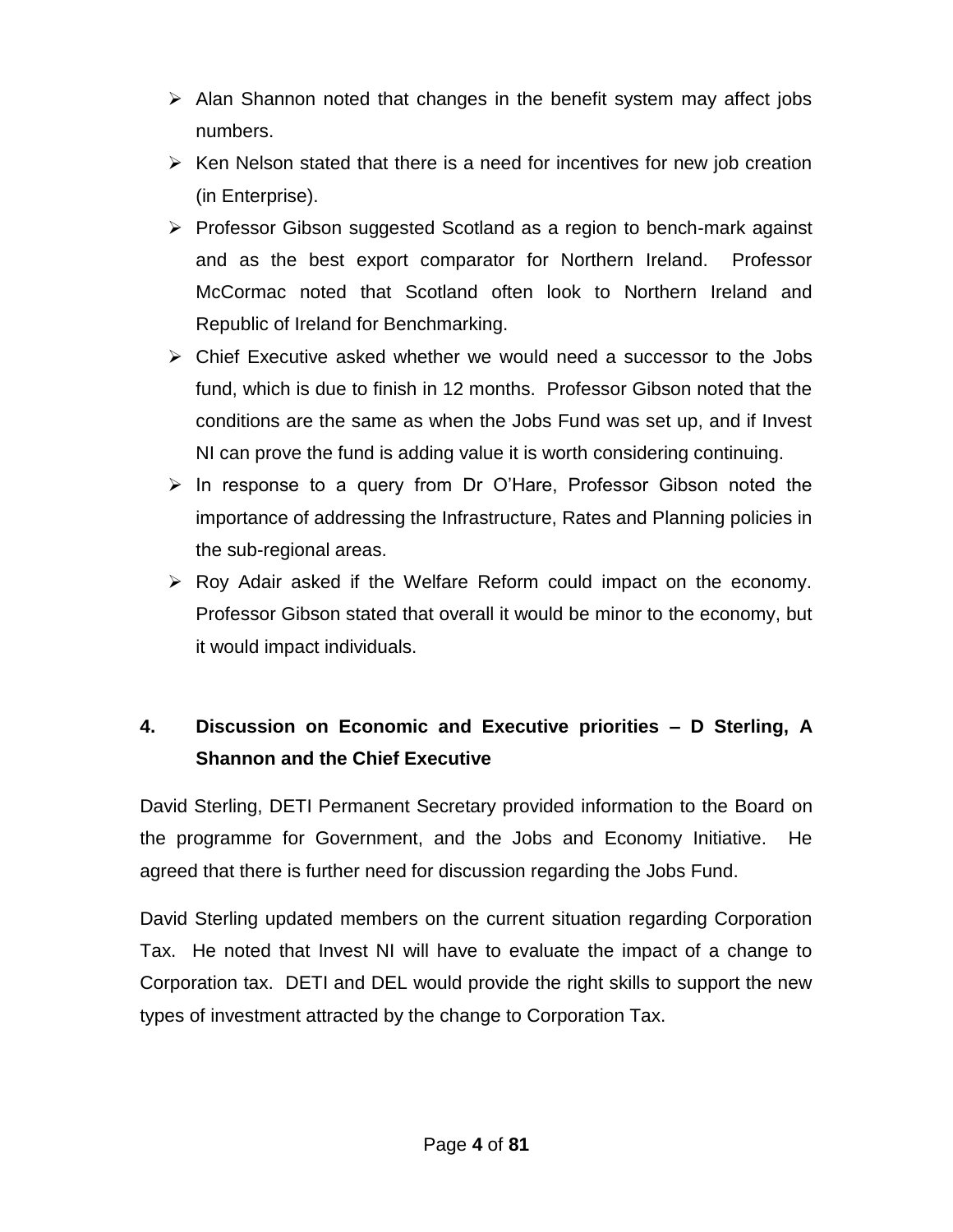He detailed the challenges and the impact of the proposed changes to Regional Aid, and emphasised the need for some scenario planning around the proposed changes. He indicated that the guidance would be confirmed in April/May.

David Sterling noted that the Innovation Strategy has been drafted, however, but that work was ongoing. He provided an update regarding Access to Finance and the Chairman noted that a report from the Economic Advisory Group was to follow at the end January.

Alan Shannon, DEL Permanent Secretary introduced the members to the background of his department and provided information on the way forward. He discussed a number of strategies, including the Steps to Work Programme, Youth Unemployment Scheme, welfare reform, universal credit preparations, the employment law review and funding of the Open University.

The Board discussed the Skills gap and options for the way forward. Professor McCormac suggested that there is a need for a Skills Audit across all sectors. Alan Lennon noted that there is a Skills shortage in developing leaders. Alan Shannon noted future programmes planned in this area.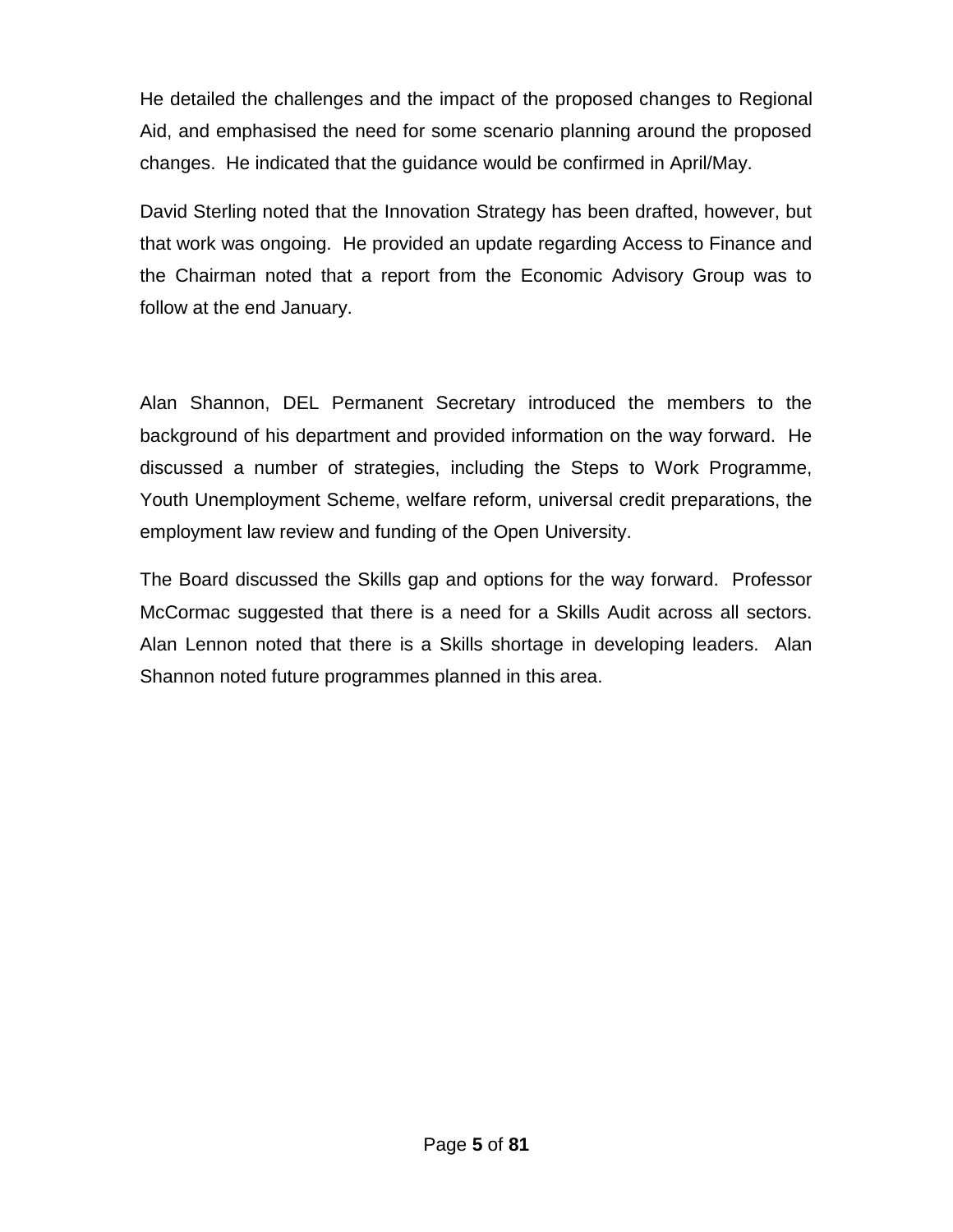### **INVEST NI BOARD WORKSHOP DAY 2- 24 January 2013**

#### **Present:**

#### **Invest NI Board**

| Mark Ennis (Chairman) | <b>Gerry McCormac</b>    |
|-----------------------|--------------------------|
| Roy Adair             | <b>Ken Nelson</b>        |
| <b>Tim Brundle</b>    | Dr Gerard O'Hare         |
| <b>Frank Hewitt</b>   | <b>Scott Rutherford</b>  |
| Alan Lennon           | <b>Rose Mary Stalker</b> |

#### **Apologies:**

Dr David Dobbin and Gerry McGinn

**In Attendance:** Alastair Hamilton, Mel Chittock, Jeremy Fitch, Tracy Meharg, Amanda Braden, Carol Keery, Peter Harbinson, Bill Scott, Barry McBride & Damian McAuley

**Minute Taker:** Michelle McBride

#### **5. Transform Update – Chief Executive**

The Chief Executive presented an update on the Transform process.

- $\triangleright$  The Board members stated that there is need to build a culture for continuous improvement.
- > The Chief Executive noted that James Devlin has been appointed on Secondment from the private sector to work on Customer Management.
- $\triangleright$  In response to a query from Tim Brundle he noted that the new Appraisal system is now in place and confirmed that the Employee Recognition scheme has been running for 6 months.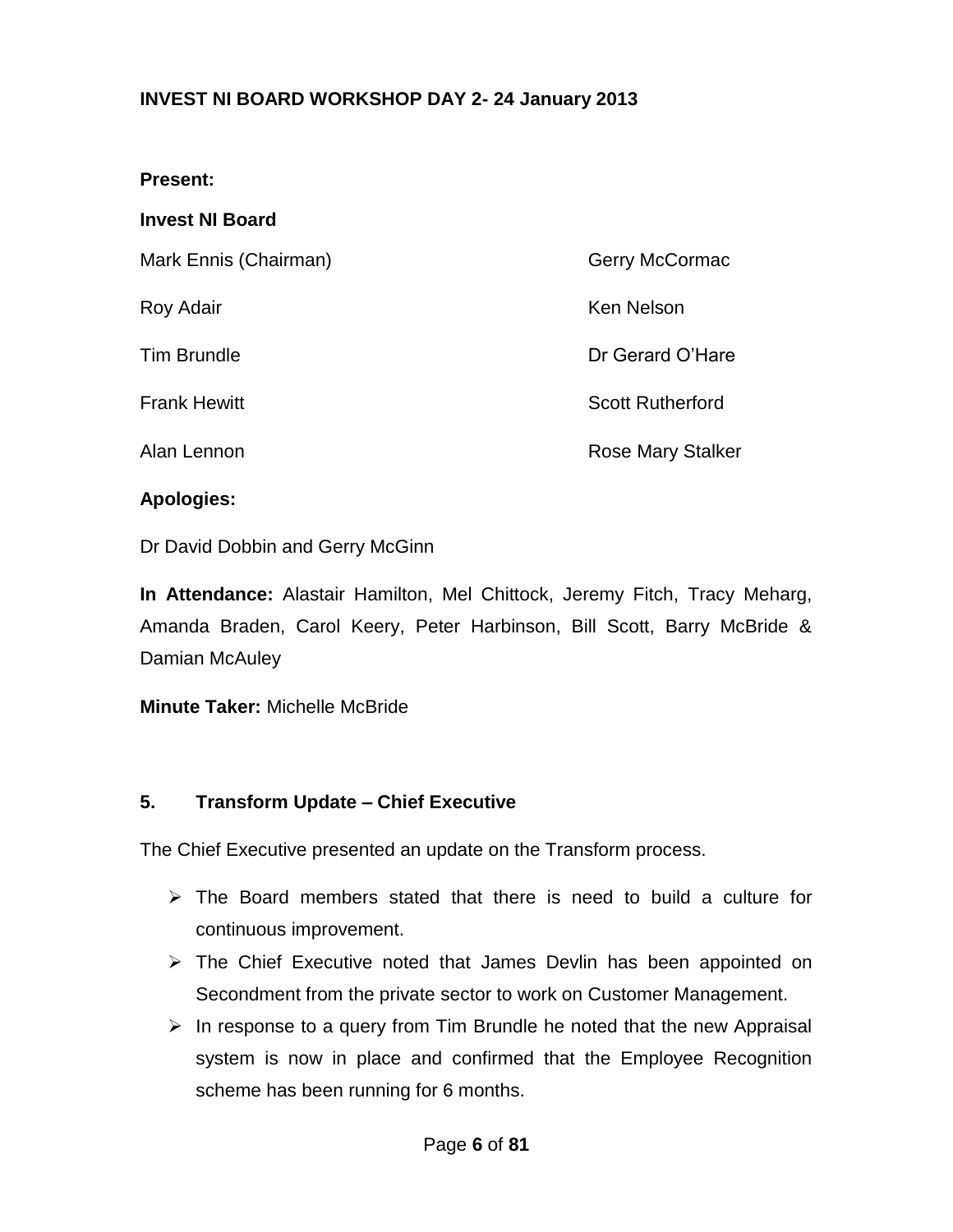$\triangleright$  Alan Lennon asked how strategic planning has been developed through Transform, and the Chief Executive noted that ELT meet monthly for a Strategic session. He stated that strategy has been imbedded through workshops and interactions with Board.

## **6. Customer Segmentation – Jeremy Fitch**

Jeremy Fitch introduced the Customer Segmentation presentation. Bill Scott presented on the Regional Business Group. He noted that there have been 350,000 visitors to NIbusiness website.

 Frank Hewitt queried quality control of external delivery organisations. Bill Scott assured him that they are working closely with the Councils and have a clearly defined relationship and monitoring role.

Jeremy Fitch presented on the Account Managed Customers and Tracy Meharg presented on the business spectrum.

## **7. NI Connections Update – Roy Adair**

Roy Adair provided an update on the NI Connections background, structure and priorities. Mel Chittock explained the finance and governance arrangements.

- $\triangleright$  The Chairman thanked Roy for his work in this area
- $\triangleright$  Barry McBride updated on upcoming events and communications

NI Connections presentation to be forwarded to Frank Hewitt. **ACTION: Michelle McBride**

Roy Adair agreed to contact John Brady regarding NI Connections. **ACTION: Roy Adair**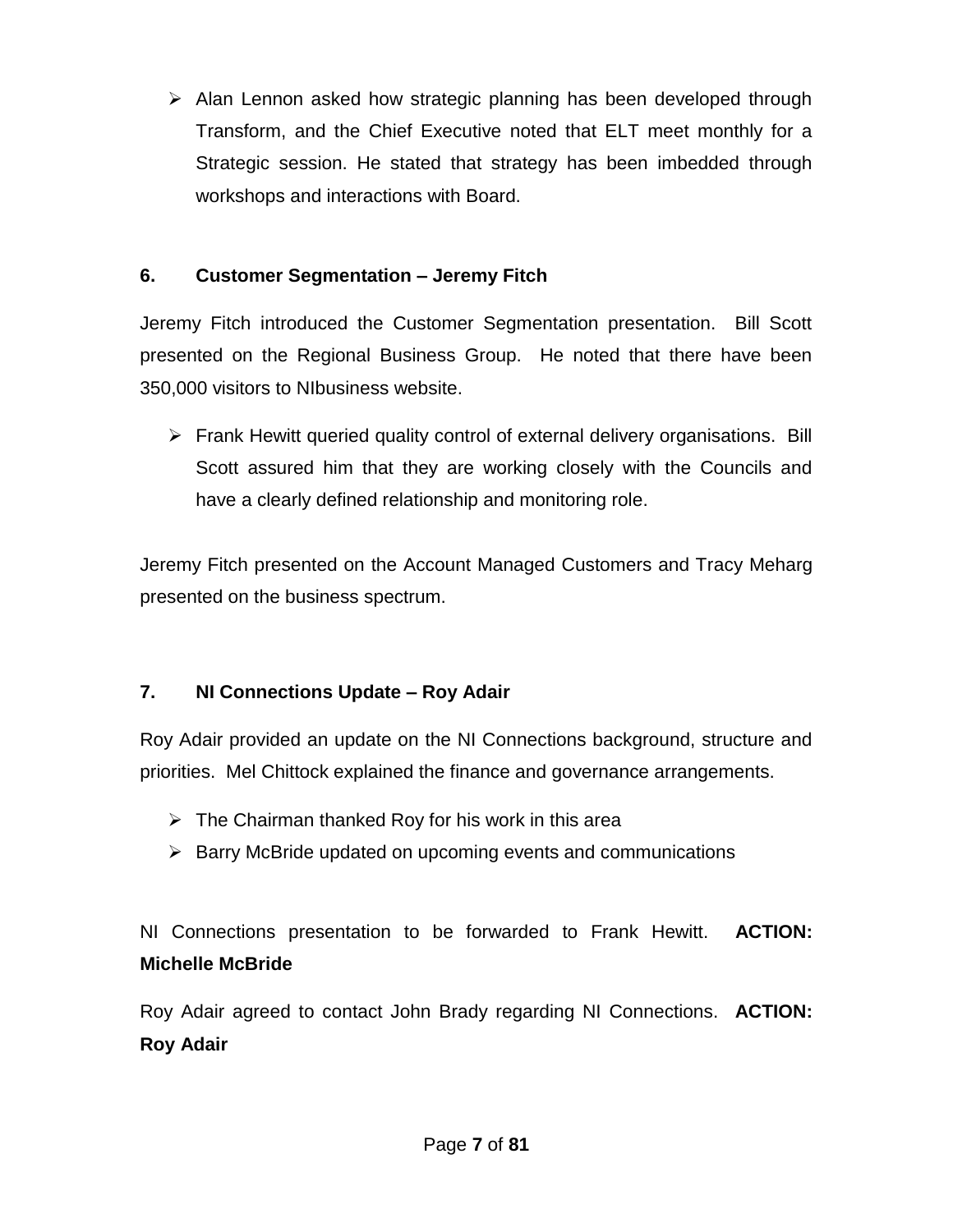## **8. Energy Costs and Efficiencies**

Rose Mary Stalker circulated information regarding Energy costs and efficiencies and thanked Olive Hill and her team for their work on this.

- $\triangleright$  Tracy Meharg noted that there will be a need for a strategic decision on this and acknowledged the role of the team to provide information as required.
- $\triangleright$  She stated that the group would need to ensure alignment of this work with the Matrix group and link with DETI.
- $\triangleright$  Tim Brundle suggested the team seek advice from Johnny Gilmore of NEST in California (who is originally from Co. Down).
- $\triangleright$  He noted that there is DEL support available for collaborative research.

## **9. Sub Regional - Dr Gerard O'Hare**

Dr Gerard O'Hare introduced the presentation on Sub regional Board working Group, detailing the goals of the group.

Ken Nelson and Frank Hewitt supported Dr O'Hare's comments and thanked the Executive team for their support.

The Chairman notified the Board that he planned to write to the Councils requesting input to a matrix of information regarding the strengths and opportunities of all regions. He agreed to liaise with the working group on this when drafting this letter. **ACTION: Chairman**

## **10. Going East – Chairman**

The Chairman presented the Going East update, introducing the group and the way forward. Barry McBride detailed the events scheduled, the actions taken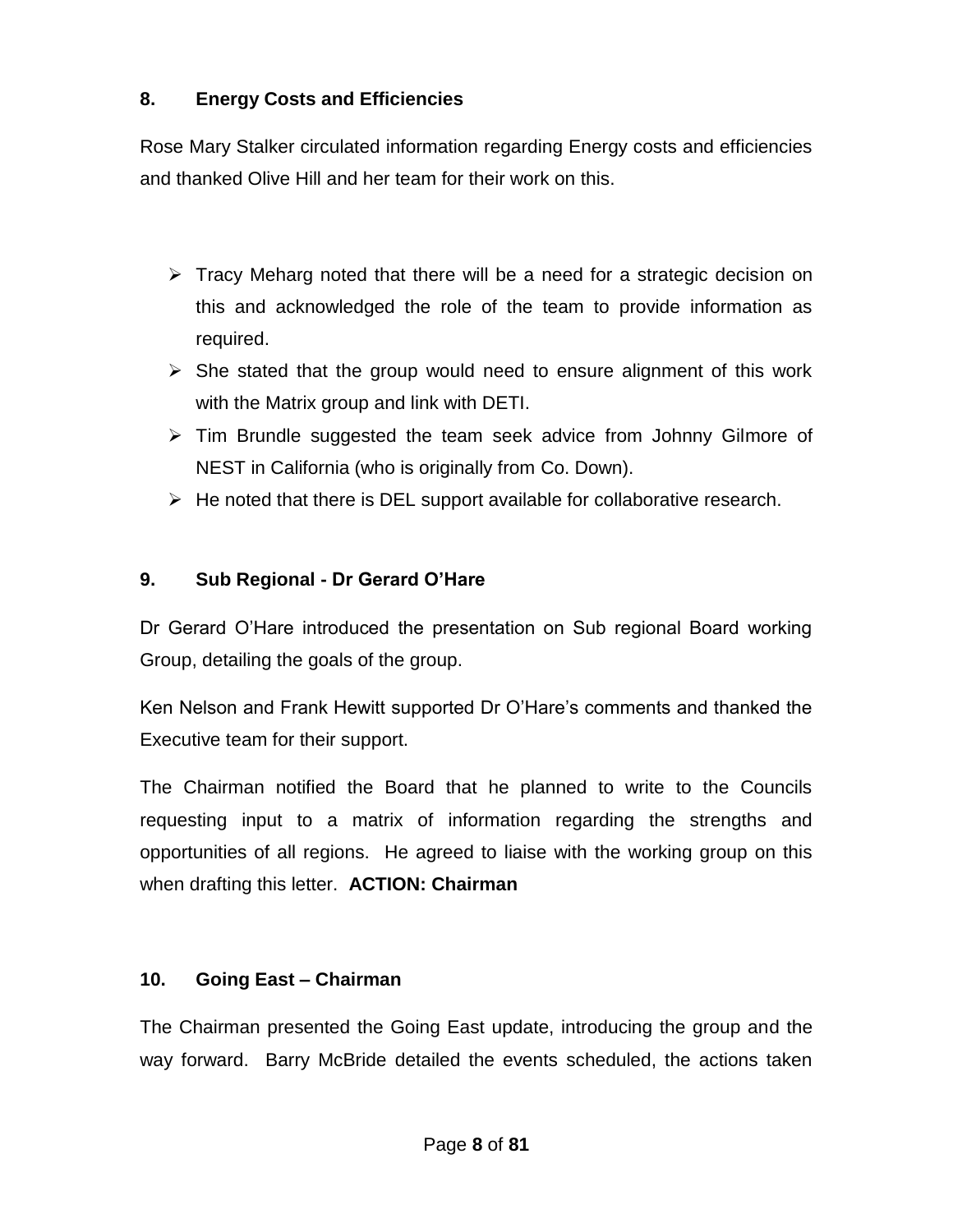and planned. He noted that a Head of Territory will be appointed from the 1 April 2013.

Roy Adair stated that Belfast is preparing to mark the 400th anniversary of its foundation as a city and this could be an important part of possible twinning events planned for later in the year.

Professor McCormac noted the importance of companies looking into niche areas when planning to export to the East, the importance of educational offering and maintaining relationships in the area.

## **11. High Performance Start-up Companies – Tim Brundle**

Tim Brundle introduced the High Performance Start-up companies and the goals of the working group. He defined the meaning of Incubator and updated members on the groups visit to these facilities in Dublin.

- $\triangleright$  Tim Brundle noted that Steve Blank had offered to visit Northern Ireland to advise on setting up Incubators.
- $\triangleright$  Alan Lennon thanked Tim Brundle for his work in this area and noted that DETI are beginning to look at this area.

 $\blacktriangleright$ 

Presentation to be circulated to all Board members. **ACTION: Michelle McBride**

Follow-up with Steve Blank to be explored further. **ACTION: Tim Brundle**

## **12. Efficiency Update – Mel Chittock**

The members of this working group Roy Adair, Alan Lennon and Rose Mary Stalker introduced the topic of Efficiency and asked Mel Chittock to present on this issue.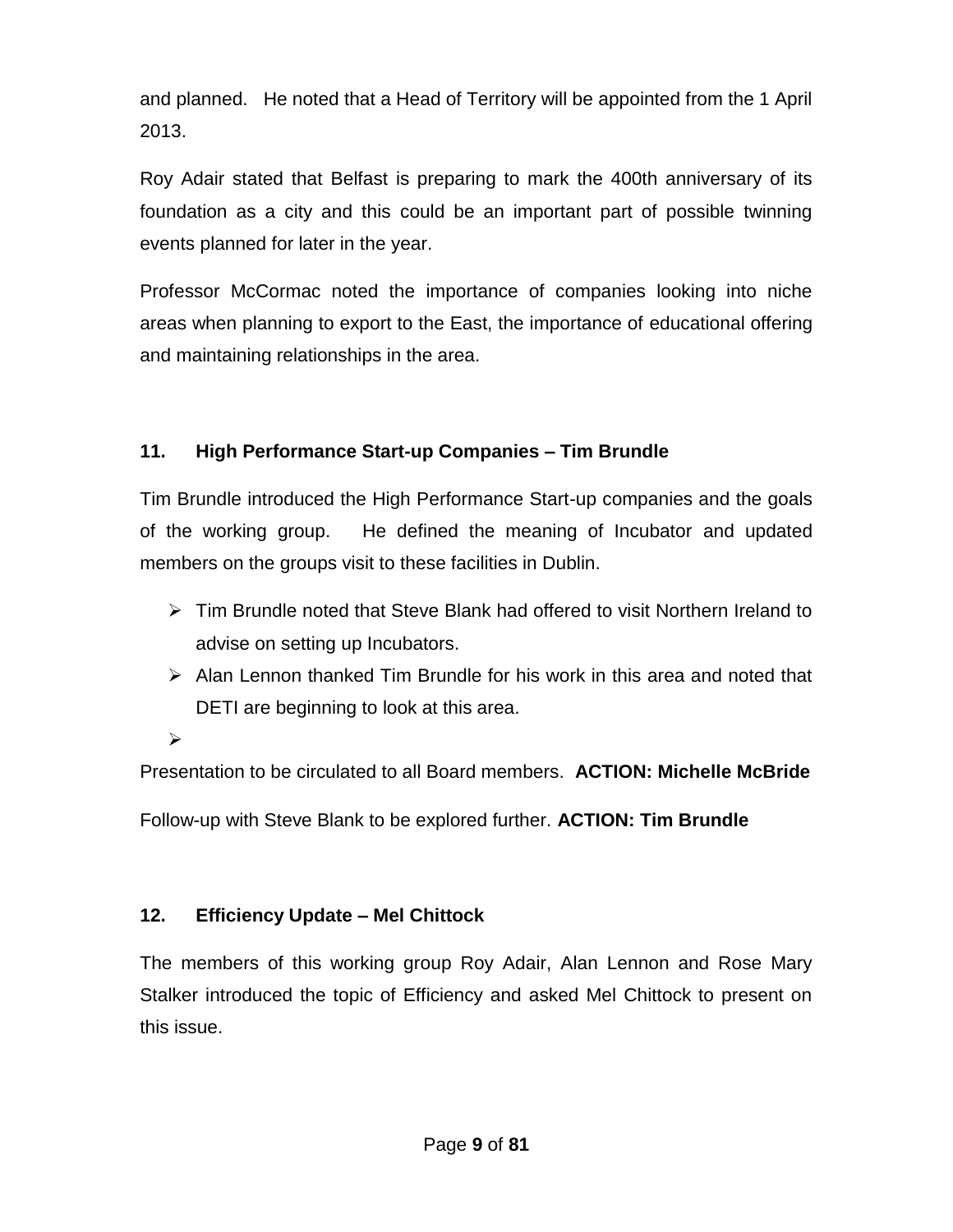- $\triangleright$  The members agreed that there is a need to measure internal efficiency and external effectiveness; there was some debate on the most appropriate measures.
- $\triangleright$  Rose Mary Stalker called for clarity on the fundamental issue of effectiveness and to capture this data going forward.
- $\triangleright$  The group suggested looking at particular programmes, for example: exports, the amount of grant invested and outcome and the reasons for this outcome.
- $\triangleright$  The members suggested seeking guidance from Professor Neil Gibson on this work.
- $\triangleright$  It was agreed that it would be helpful to would gather this data to help shape Invest NI's delivery and for future strategy.

ELT to discuss engaging Neil Gibson and how to develop an Information system to gather information on efficiency and effectiveness going forward. **ACTION: MC**

## **13. Conclusions and discussion- Chairman**

The Chairman thanked the Executive Team for their presentations and the Board members for their input to this Strategic Away Day.

The Chief Executive updated members on the background and the current situation regarding the future of SFA.

The Chairman asked ELT to look at actions to be put in place in response to the anticipated changes to Regional Aid**. ACTION: ELT**

Peter Harbinson will provide an update on G8 in February Board meeting. He stated that Invest NI is working with the Northern Ireland Tourist Board on possible joint branding in some areas**. ACTION: Peter Harbinson**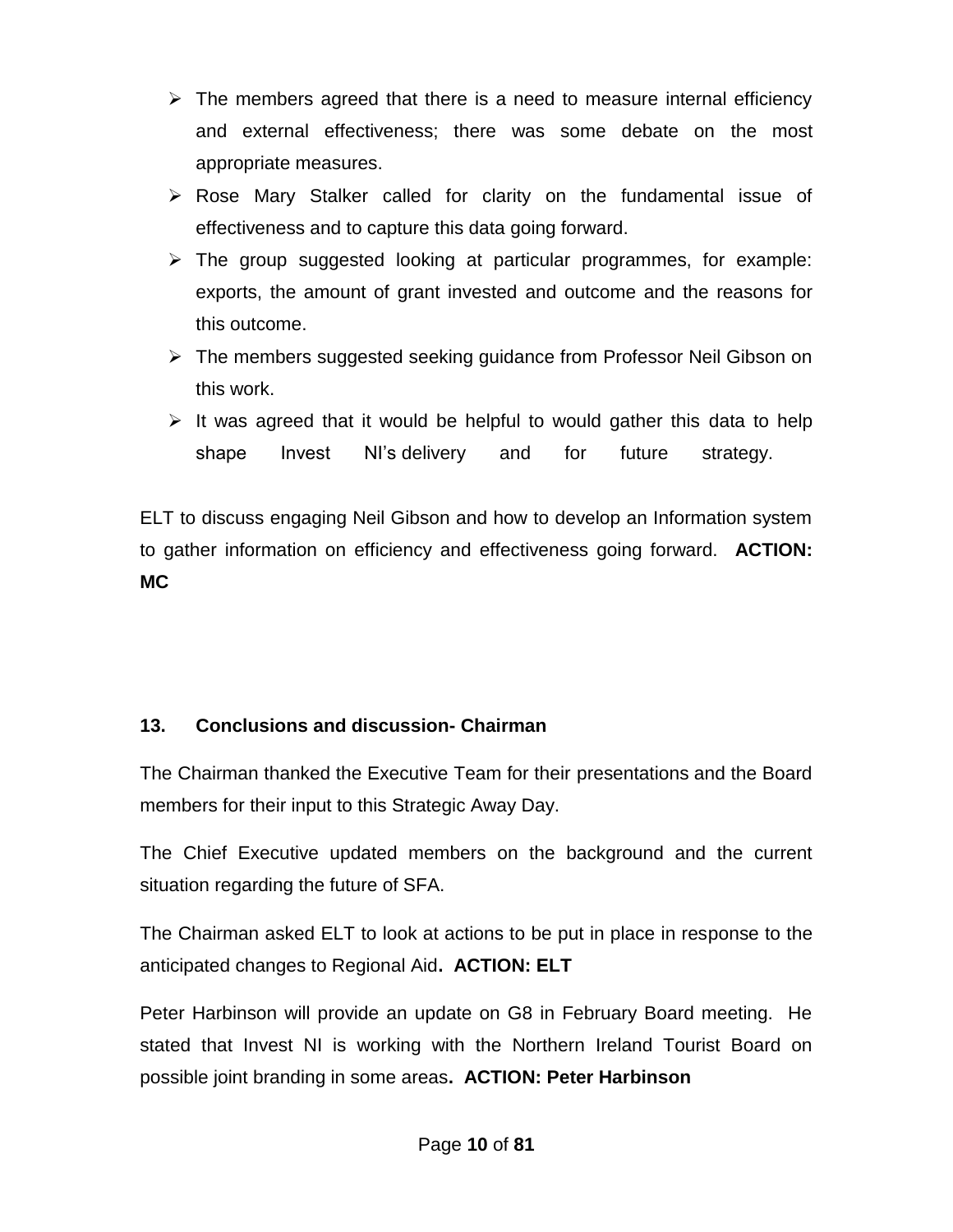He stated that Invest NI is working with the Northern Ireland Tourist Board on possible joint branding in some areas**.**

Tim Brundle provided an update on Matrix and noted that the group have requested details of Life and Health strategies.

Damian McAuley noted that Casework refresher training will take place in February and this will be made available to Board.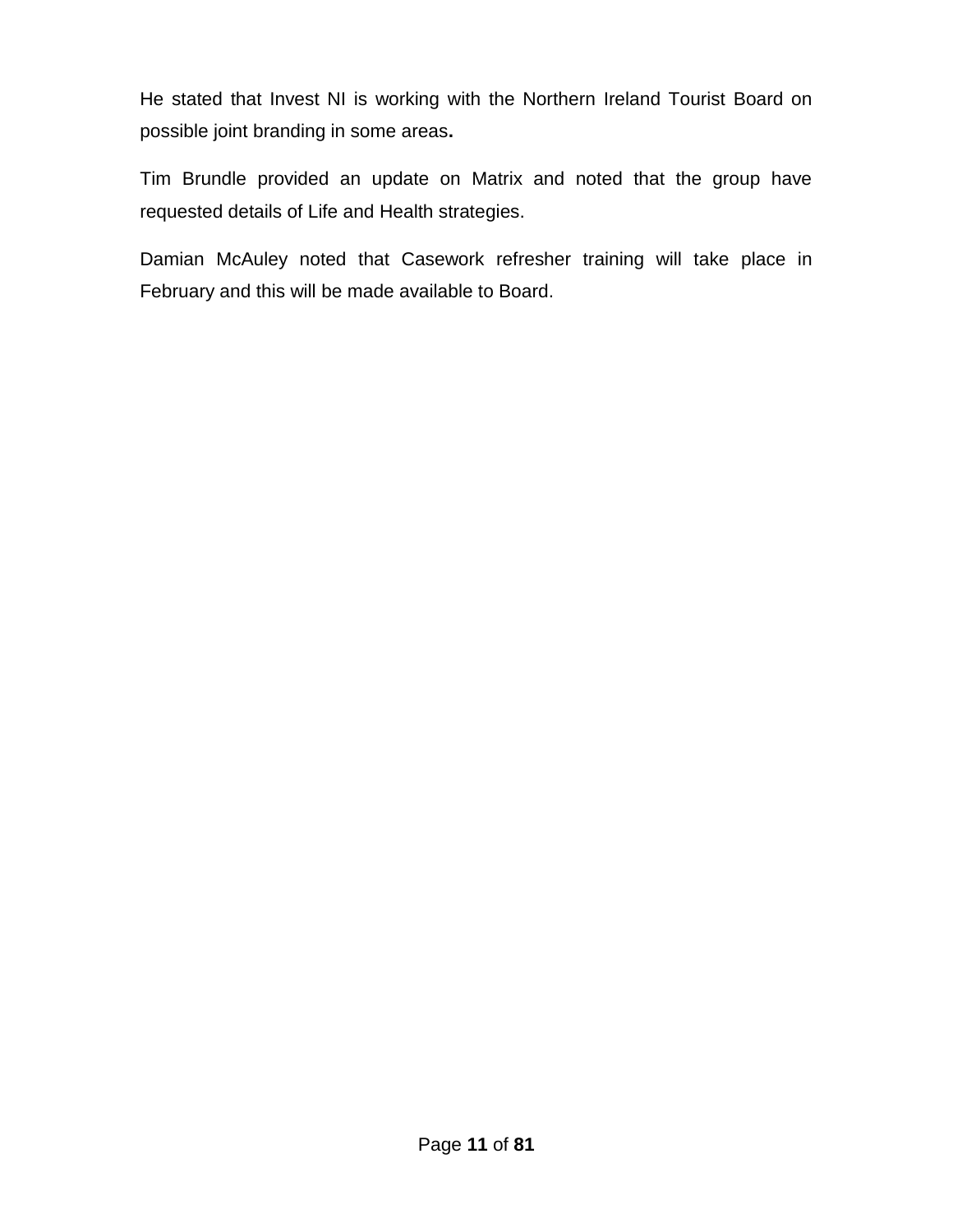## **ONE HUNDRED AND FIRST MEETING OF THE INVEST NORTHERN IRELAND BOARD ON 24 JANUARY 2013, SLIEVE DONARD, NEWCASTLE**

#### **Present:**

#### **Invest NI Board**

| Mark Ennis (Chairman) | Gerry McCormac          |
|-----------------------|-------------------------|
| Roy Adair             | <b>Ken Nelson</b>       |
| <b>Tim Brundle</b>    | Dr Gerard O'Hare        |
| <b>Frank Hewitt</b>   | <b>Scott Rutherford</b> |
| Alan Lennon           | Rose Mary Stalker       |

#### **Apologies:**

Dr David Dobbin and Gerry McGinn

**In Attendance:** Alastair Hamilton, Mel Chittock, Jeremy Fitch, Tracy Meharg, Amanda Braden, Carol Keery, Peter Harbinson, Bill Scott, Barry McBride & Damian McAuley

**Minute Taker:** Michelle McBride

## **1. APOLOGIES & DECLARATIONS OF INTEREST**

The meeting commenced at 9.00am

Dr David Dobbin and Gerry McGinn sent their apologies.

The Chairman asked Board Members to declare any conflicts of interest.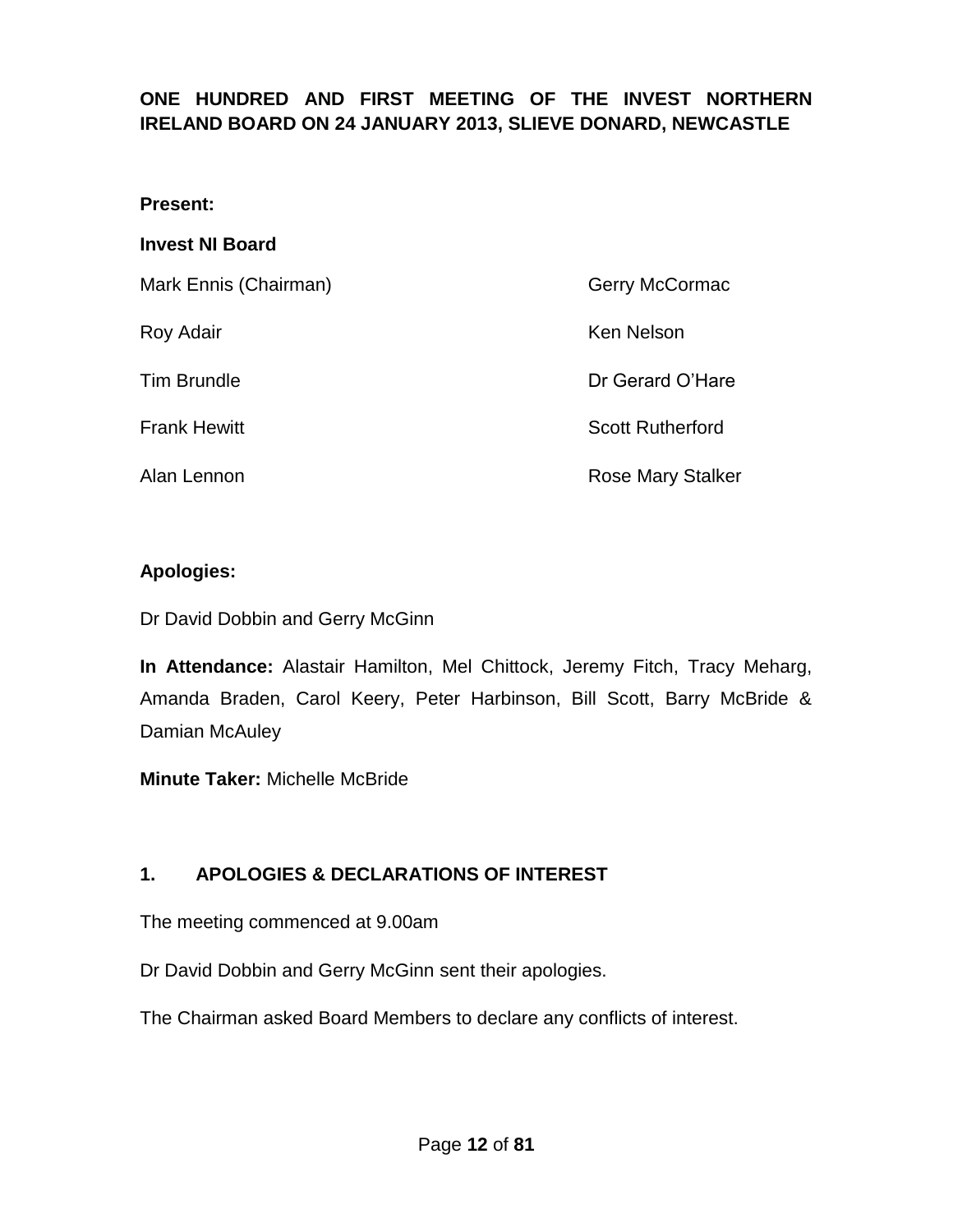### **2. MONTHLY REPORTING TO BOARD**

#### **2.1 MINUTES NOVEMBER BOARD MEETING**

The minutes of the November Board meeting were agreed, with one minor amendment, as a true record of that meeting.

#### **2.2 MATTERS ARISING**

The Chairman gave an overview of the Outstanding Actions Arising paper.

The Actions table was reviewed and addressed.

The Chairman noted that two representatives from the Northern Ireland Audit Office (NIAO) will attend the February Board meeting as observers.

Peter Harbinson updated the Board regarding the G8 summit preparations.

The Chairman noted that he is now part of the Connected Health taskforce group.

#### **2.3 CEO REPORT**

The Board members were asked to note this report. The Chief Executive stated that the PAC hearing regarding the NIAO Report will be held on 13 February 2013.

#### **2.4 FINANCE REPORT TO THE BOARD**

Mel Chittock gave an overview of the Finance report and an update on the latest position.

#### **2.5. MARKETING AND COMMUNICATIONS REPORT TO THE BOARD**

Page **13** of **81**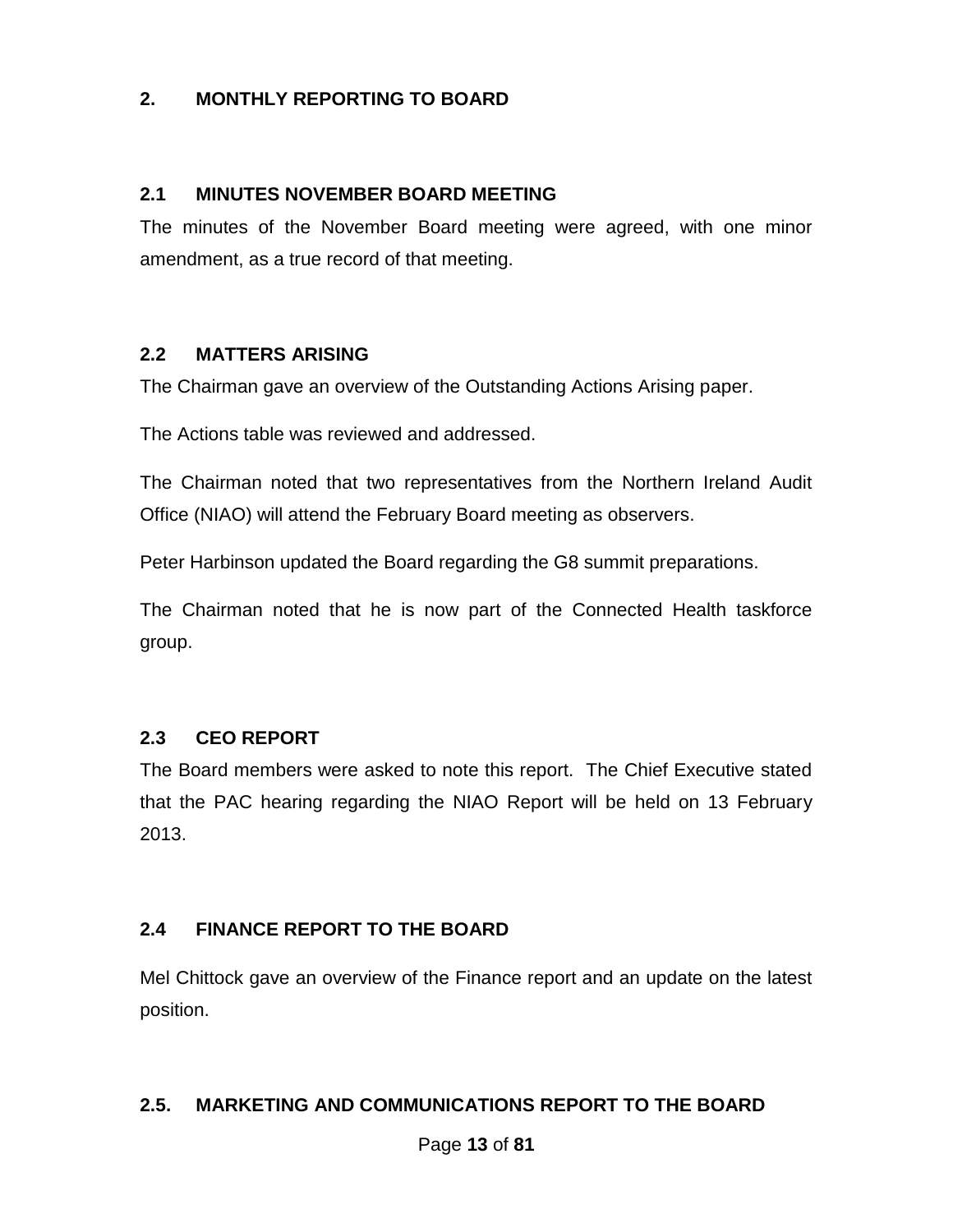Members were asked to note this report.

## **2.6 CASEWORK REPORT TO THE BOARD**

Members were asked to note this Report.

### **3**. **AOB**

No issues to note.

## **4. DATE OF THE NEXT BOARD MEETING**

The next Board meeting will be held on Wednesday 20 February 2013 at Invest NI's HQ, Bedford Street.

The Board Meeting ended at 9.30am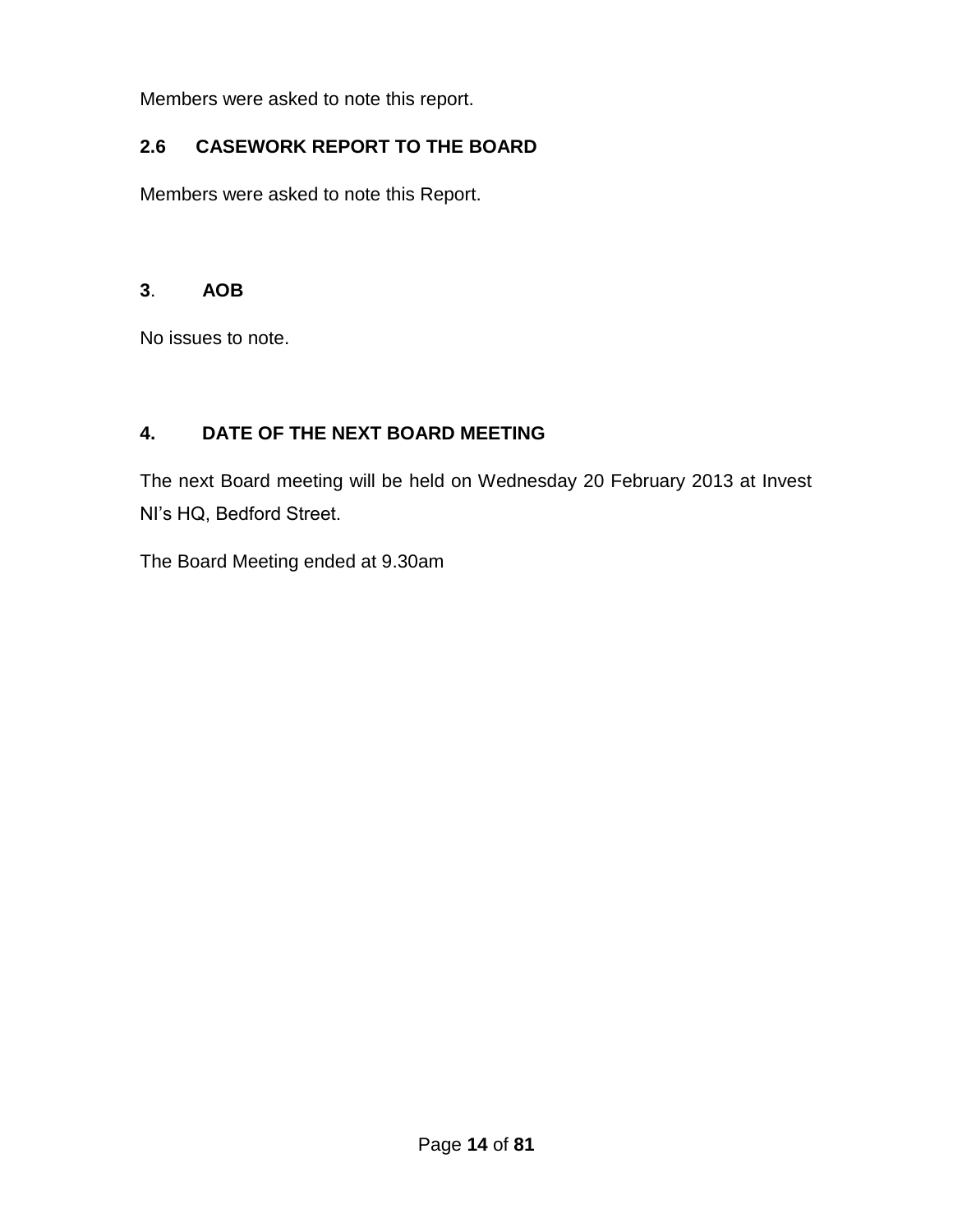## **ONE HUNDRED AND SECOND MEETING OF THE INVEST NORTHERN IRELAND BOARD ON 20 FEBRUARY 2013, INVEST NI HEADQUARTERS**

#### **Present:**

#### **Invest NI Board**

| Mark Ennis (Chairman) | <b>Gerry McGinn</b>      |
|-----------------------|--------------------------|
| <b>Tim Brundle</b>    | Ken Nelson               |
| Dr David Dobbin       | Dr Gerard O'Hare         |
| <b>Frank Hewitt</b>   | <b>Scott Rutherford</b>  |
| Dr Alan Lennon        | <b>Rose Mary Stalker</b> |

Professor Gerry McCormac

**Apologies:** Roy Adair, Jeremy Fitch and Barry McBride

**In Attendance:** Alastair Hamilton, Mel Chittock, Tracy Meharg, Amanda Braden, Peter Harbinson, Bill Scott & Damian McAuley

**Observers:** Sharon Trueick and Christine Burns (Northern Ireland Audit Office)

**Minute Taker:** Michelle McBride

#### **1. APOLOGIES & DECLARATIONS OF INTEREST**

The meeting commenced at 1.00pm. Roy Adair, Jeremy Fitch and Barry McBride offered their apologies. The Chairman asked Board Members to declare any conflicts of interest. Rose Mary Stalker noted two possible conflicts relating to the CEO report on the Northern Ireland Science Park and Catagen. While these issues were noted it was considered that conflicts would be unlikely.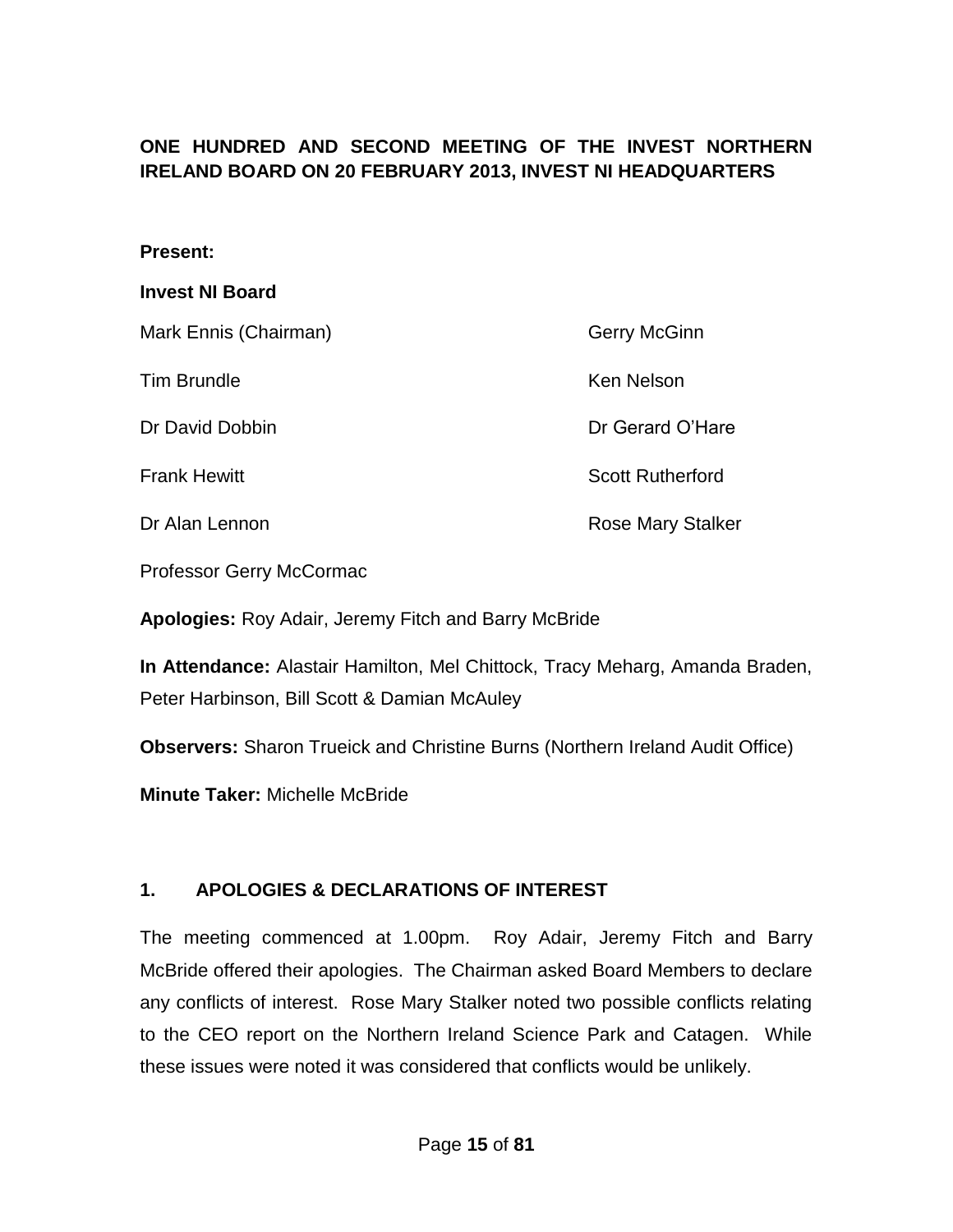Sharon Trueick and Christine Burns (Northern Ireland Audit Office) joined this Board meeting as observers.

The Chairman confirmed that Professor Gerry McCormac has been nominated by the Board as the Deputy Chairperson of Invest Northern Ireland. The Chairman agreed to finalise the details of this appointment.

## **2. EXPORTS UPDATE**

Tracy Meharg presented on Exports and distributed a paper to the Board members.

(Tim Brundle joined the meeting at 1.27pm).

The Board discussed this presentation and the new measures for assessing effectiveness were explained. Tracy Meharg agreed to further develop the Export plan, identifying the top 50 exporters and assessing their impact in terms of total exports, exporting trends and growth opportunities. This update will be presented to the Board at a future meeting. **ACTION: Tracy Meharg**

Professor McCormac agreed to follow up with Tracy Meharg to provide information regarding the impact of Universities on Exports. **ACTION: Tracy Meharg and Professor McCormac**

## **3. UPDATE ON ICT SKILLS**

John Healy of CITI joined the meeting to give an industry perceptive on ICT Skills. He informed the Board of his background and spoke of his experience of the recent Invest NI interventions to support ICT Skills

(Alan Lennon left the meeting at 2.15pm)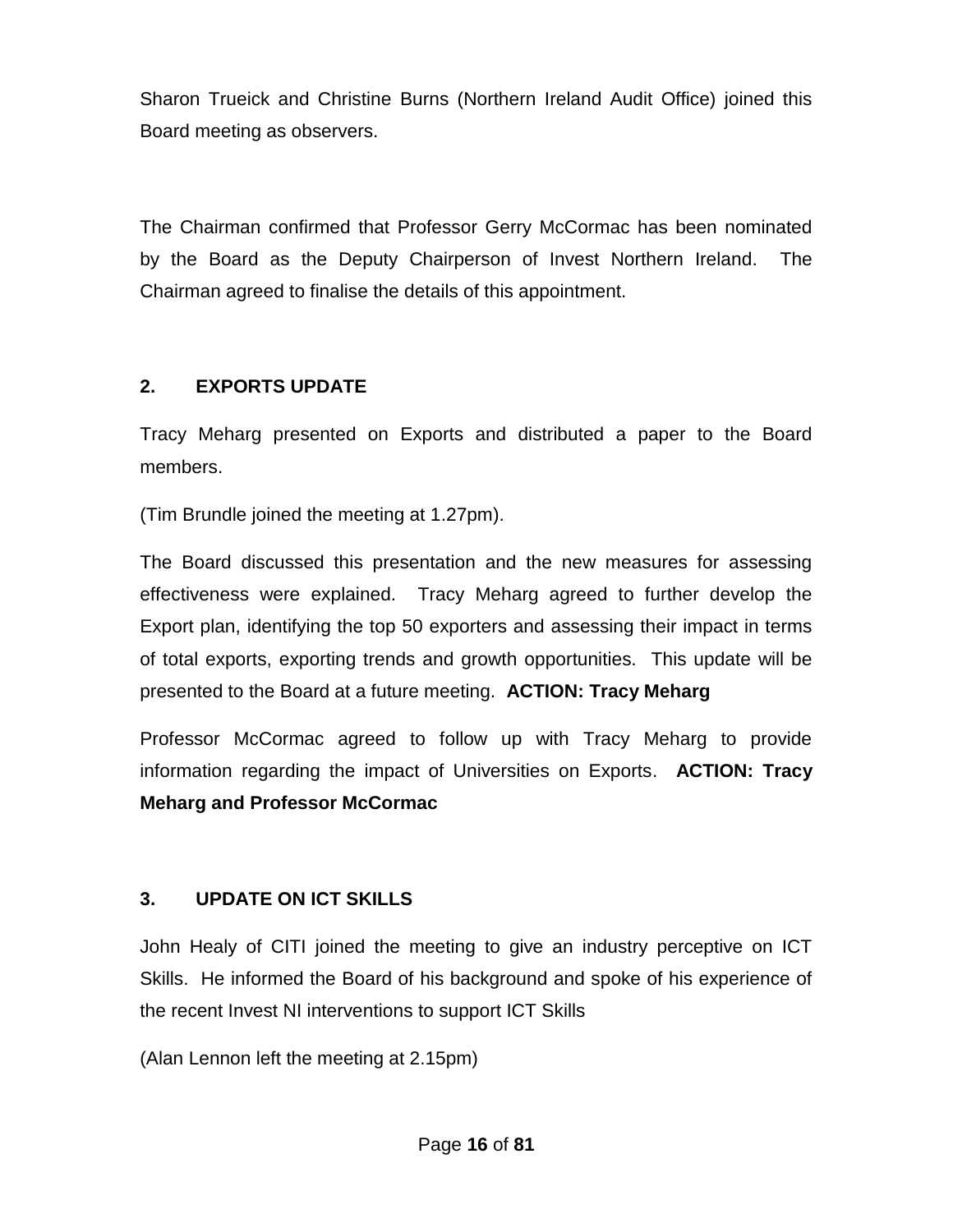Board members discussed various aspects of this topic and acknowledged the importance of focusing on Skills. The Chairman thanked John Healy for joining this meeting. (Mr Healy left the meeting at 2.30pm).

(Dr O'Hare left the meeting at 2.30pm)

## **4. MONTHLY REPORTING TO BOARD**

### **4.1 MINUTES JANUARY BOARD MEETING AND BOARD WORKSHOP**

The minutes of the January Board meeting and the Board Workshop were agreed as true records.

### **4.2 MATTERS ARISING**

The Chairman gave an overview of the Outstanding Actions Arising paper.

The Actions table was reviewed and addressed.

It was noted that all updates from members regarding the Register of Interests have now been received.

Damian McAuley noted that he will arrange a meeting in Stormont and organise a networking lunch with MLA's in June 2013. **ACTION: Damian McAuley**

Chairman and Frank Hewitt are meeting to discuss a representative from a region in Germany to speak to members of the Invest NI Board and the Northern Ireland Science Park Board. **ACTION: Chairman and Frank Hewitt**

Compliance and Information Management has been agreed as an item for discussion at the June Board Audit Committee and will then be reported to the Board. **ACTION: Mel Chittock**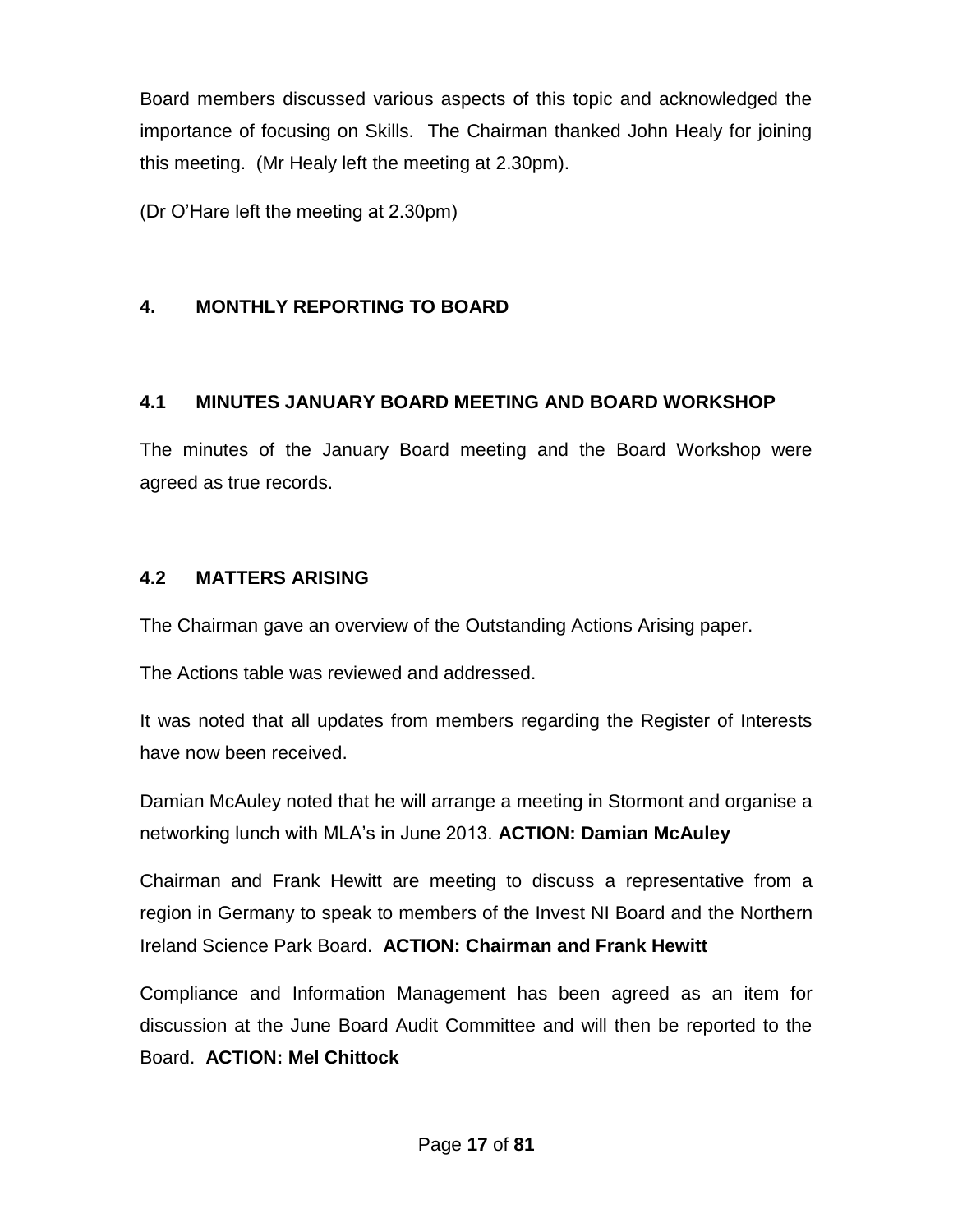The Chairman distributed the draft letter to the regional Councils to Board members for consideration. It was noted that Dr O'Hare had agreed to offer some feedback re this letter. **ACTION: Dr O'Hare**

It was agreed that the Chairman will issue an invitation to Steve Blank to visit Northern Ireland. **ACTION: Chairman and Tim Brundle**

Mel Chittock confirmed that he had discussed measuring efficiency and benchmarking with Neil Gibson. Rose Mary Stalker noted that the Efficiency sub group would like to be kept informed of ongoing developments. Mel Chittock agreed to develop an outline plan of next steps**. ACTION: Mel Chittock**

## **4.3 CEO REPORT**

The Board members were asked to note this report. The Chief Executive updated on a number of issues. He gave details on the President of Kurdistan's visit and the event he attended in the Guildhall in London to celebrate the 100 year anniversary of the relationship with County Londonderry.

In response to a query from Ken Nelson Mel Chittock agreed to consider if supplier satisfaction should be measured. **ACTION: Mel Chittock**

Tim Brundle discussed the NI Digital Media Strategy and suggested that Board members should review this before publication. It was agreed that the presentation will be circulated to Board members. **ACTION: Michelle McBride**

## **4.4 FINANCE REPORT TO THE BOARD**

Mel Chittock gave an overview of the Finance report and an update on the latest position.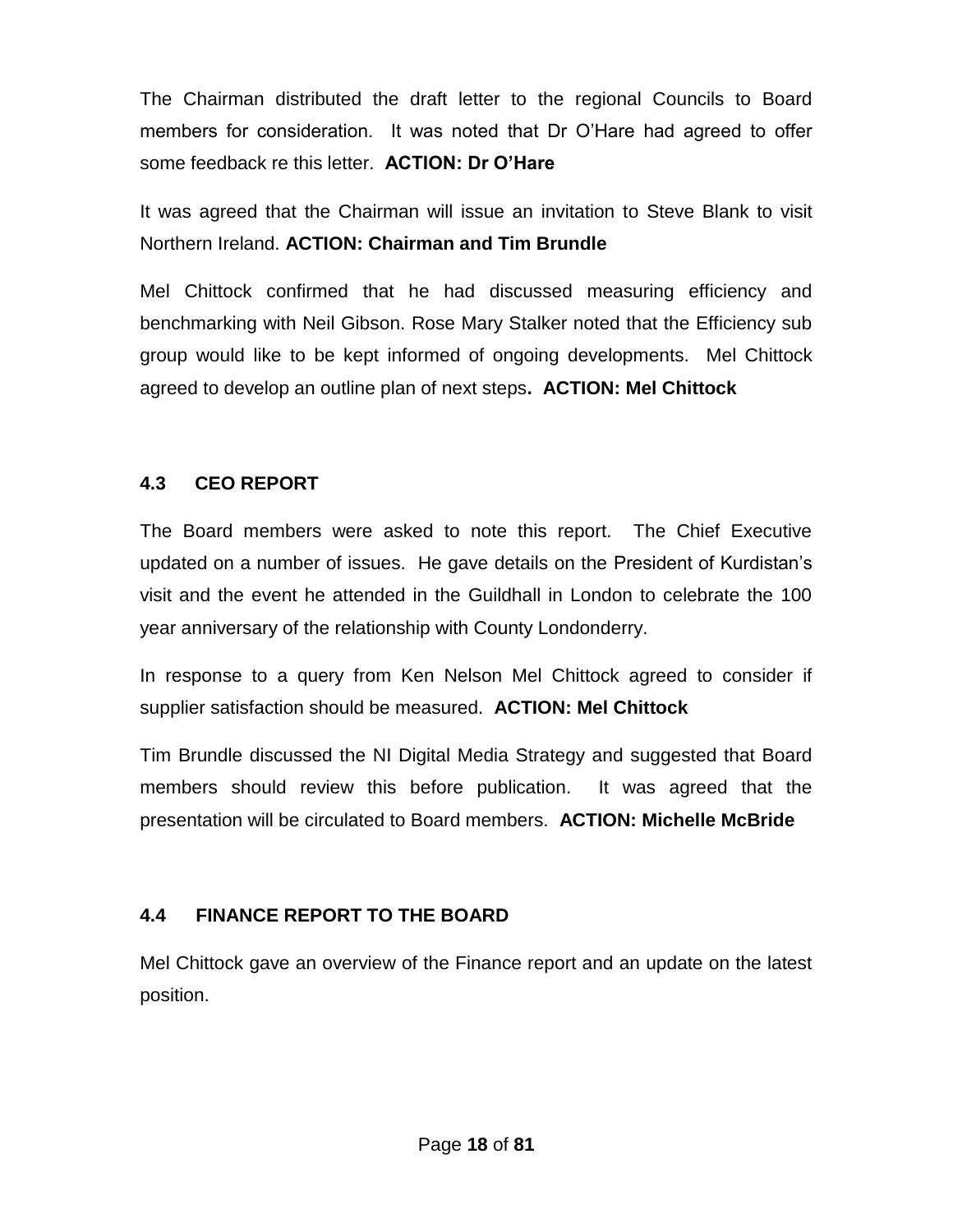### **4.5 MARKETING AND COMMUNICATIONS REPORT TO THE BOARD**

Members were asked to note this report.

### **4.6 CASEWORK REPORT TO THE BOARD**

Members were asked to note this Report.

### **5. UPDATE ON G8**

Peter Harbinson presented an update regarding preparations for the G8 summit. At the request of the Board, Peter Harbinson agreed to review the proposal NI logo for G8. **ACTION: Peter Harbinson**

### **6. CHAIRMAN'S UPDATE**

The Chairman noted that he met with John Trethowen to discuss credit review matters. He confirmed that he had presented at the Northern Ireland Renewables Industry Group on 31 January and presented at the Technology Showcase event on 19 February.

The Chairman attended the dinner for the Kurdistan president and met with David Gavaghan with Peter Harbinson regarding the G8 Summit plans.

The Chairman confirmed that he attended his first set of meetings regarding the Task and Finish Group; these meetings were held over two days in February.

## **7. BOARD AUDIT COMMITTEE UPDATE**

Gerry McGinn, Chairman of the Board Audit Committee (BAC), updated Board members on the February BAC meeting. Alastair Hamilton provided an update to the Board on the PAC hearing on 13 February 2013.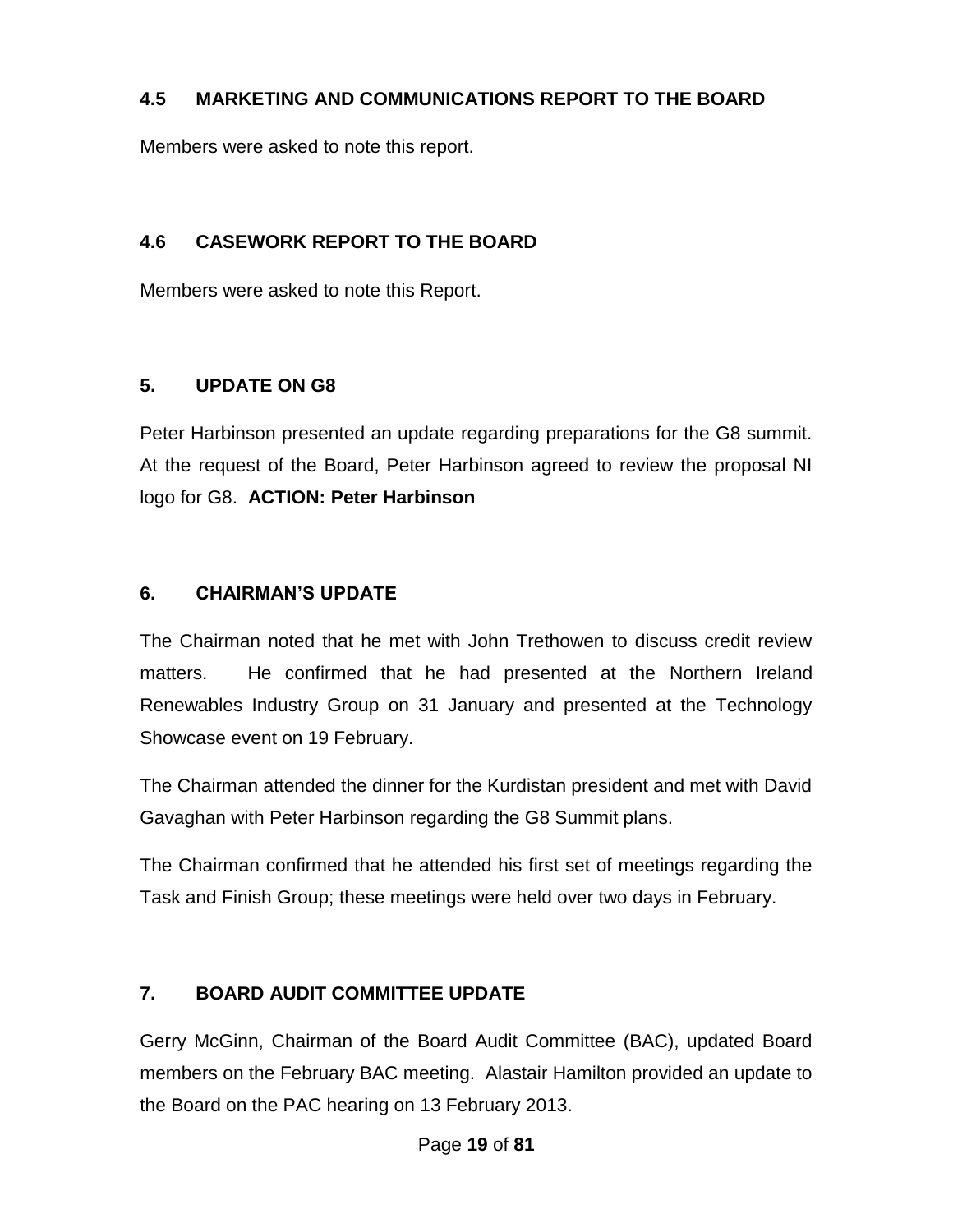### **8. HR UPDATE**

Amanda Braden provided an update in current sickness levels and future targets. She noted that the Health and Well being seminars have commenced.

### **9. CASEWORK REFRESHER**

John Hood joined the Board meeting to present with Damian McAuley the Casework training module which had been delivered to staff. Gerry McGinn provided details of his key messages regarding Casework.

Tim Brundle noted that the Caterpillar Casework had been an excellent example, Damian McAuley agreed to note for future reference. **ACTION: Damian McAuley**

(John Hood left the meeting at 4pm).

#### **10. AOB**

No issues to note.

## **11. DATE OF THE NEXT BOARD MEETING**

The next Board meeting will be held on Wednesday 27 March 2013 in the North East region, venue to be confirmed.

The Board Meeting ended at 4.05pm.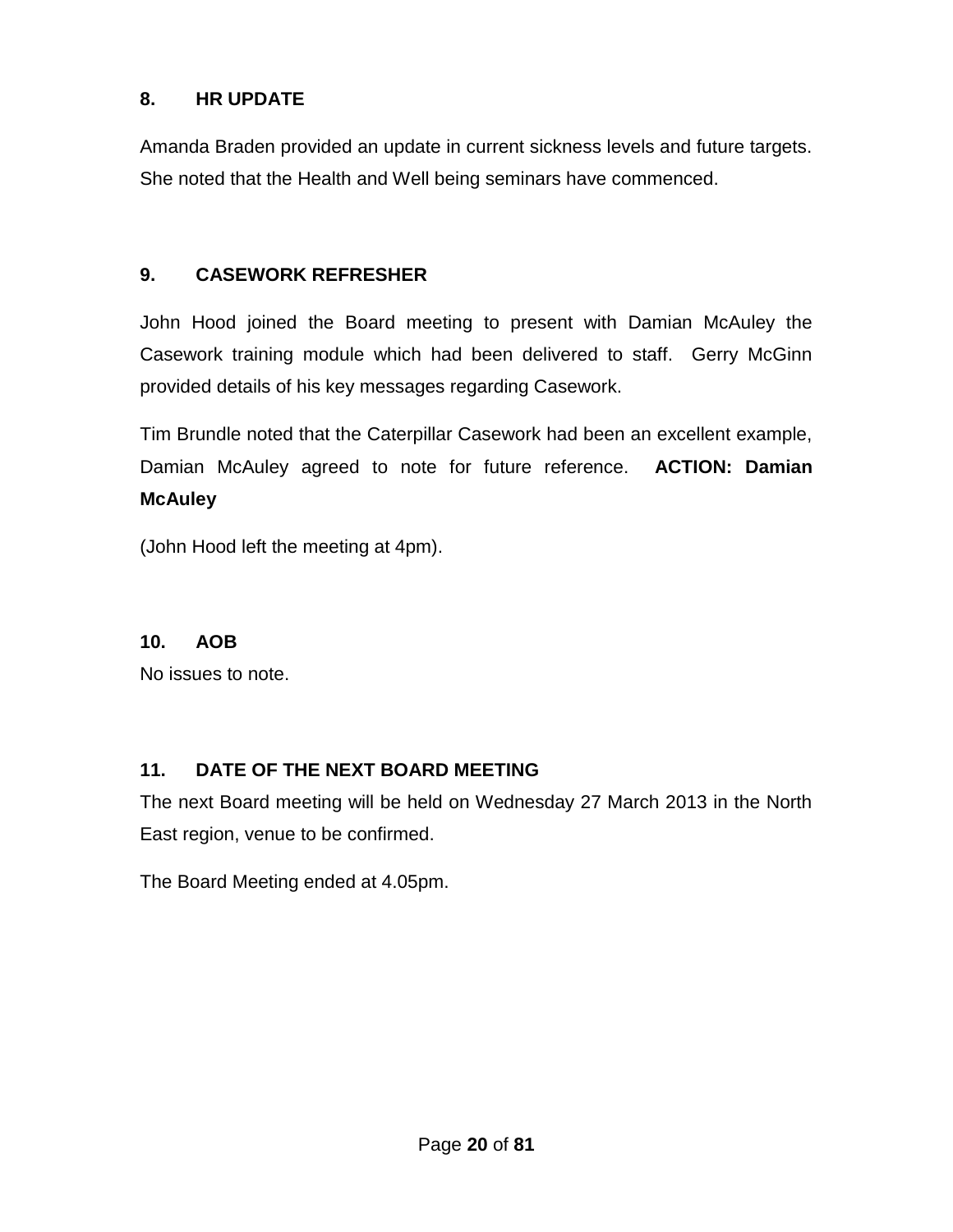## **ONE HUNDRED AND THIRD MEETING OF THE INVEST NORTHERN IRELAND BOARD ON 27 MARCH 2013, INVEST NI HEADQUARTERS**

#### **Present:**

#### **Invest NI Board**

| Mark Ennis (Chairman) | Professor Gerry McCormac |
|-----------------------|--------------------------|
| Dr David Dobbin       | Ken Nelson               |
| Dr Alan Lennon        | Dr Gerard O'Hare         |
| Gerry McGinn          | <b>Rose Mary Stalker</b> |

**Apologies:** Roy Adair, Tim Brundle, Frank Hewitt, Scott Rutherford, Tracy Meharg, Bill Scott and Barry McBride

**In Attendance:** Alastair Hamilton, Mel Chittock, Amanda Braden, Donal Durkan, Jeremy Fitch, Peter Harbinson & Damian McAuley

**Minute Taker:** Michelle McBride

#### **1. APOLOGIES & DECLARATIONS OF INTEREST**

The meeting commenced at 1.00pm. Roy Adair, Tim Brundle, Frank Hewitt, Scott Rutherford, Tracy Meharg, Bill Scott and Barry McBride offered their apologies. The Chairman asked Board Members to declare any potential conflicts of interest. There were no issues to note.

#### **2. MONTHLY REPORTING TO BOARD**

#### **2.1 MINUTES FEBRUARY BOARD MEETING**

The minutes of the February Board meeting were agreed as a true record.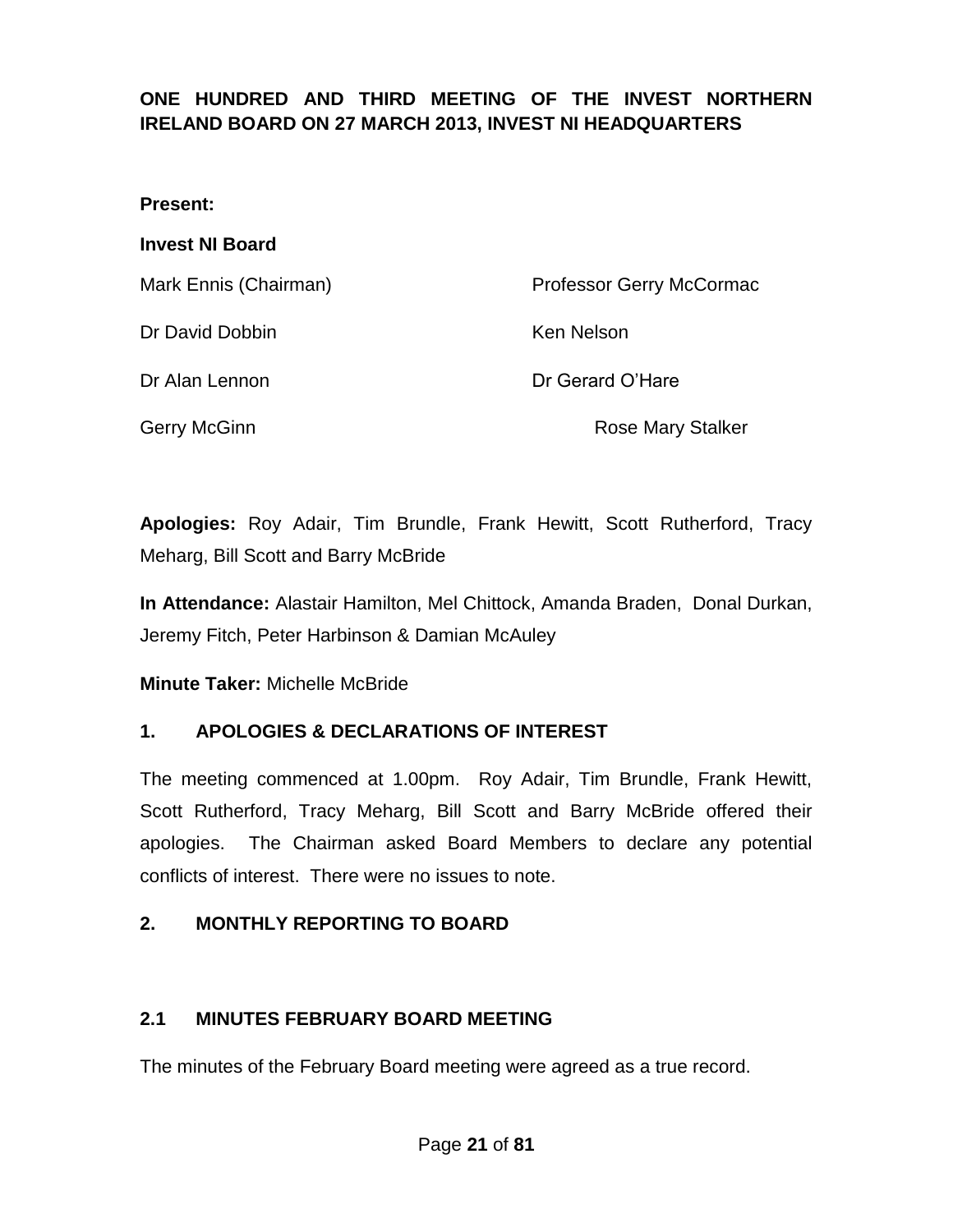#### **2.2 MATTERS ARISING**

The Actions table was reviewed and addressed.

Damian McAuley updated the Board on suggested changes to the Forward Schedule of Board meetings. He confirmed that the May meeting will be held on 29 May in the North West region to align with the Noribec conference. Board members agreed that the June Board meeting will now be held on Tuesday 25 June at 10am. Members discussed the possibility of holding the August meeting at Belfast City Council offices and the September or October Board meeting in Stormont. Rose Mary Stalker suggested that the Board lunch and Board meeting at Stormont could be hosted by the Junior Minister's of the First Minister and the Deputy First Minister's office. Damian McAuley noted that he was seeking advice from Andrew Crawford and also looking at the option of the ETI Committee hosting this event.

Damian agreed to arrange these changes to Board venues and to circulate the revised future Board meetings schedule. **ACTION: Damian McAuley**

Damian McAuley confirmed that the Board Audit Committee has been agreed for 2.30pm on 24 June 2013.

Chairman, Frank Hewitt and Rose Mary Stalker met on 22 March to discuss a representative from a region in Germany to speak to members of the Invest NI Board and the Northern Ireland Science Park Board. They have agreed to take this action forward. **ACTION: Chairman, Frank Hewitt and Rose Mary Stalker**

Mel Chittock agreed to arrange for Professor Neil Gibson to meet the members of the Board Efficiency Group, Rose Mary Stalker, Alan Lennon and Roy Adair. **ACTION: Mel Chittock**

The Chief Executive confirmed that the work on identifying the top 50 exporters will be presented at the April Board meeting. **ACTION: Tracy Meharg**

Professor McCormac noted that he had forwarded information on the Universities contribution to the economy to Tracy Meharg for information.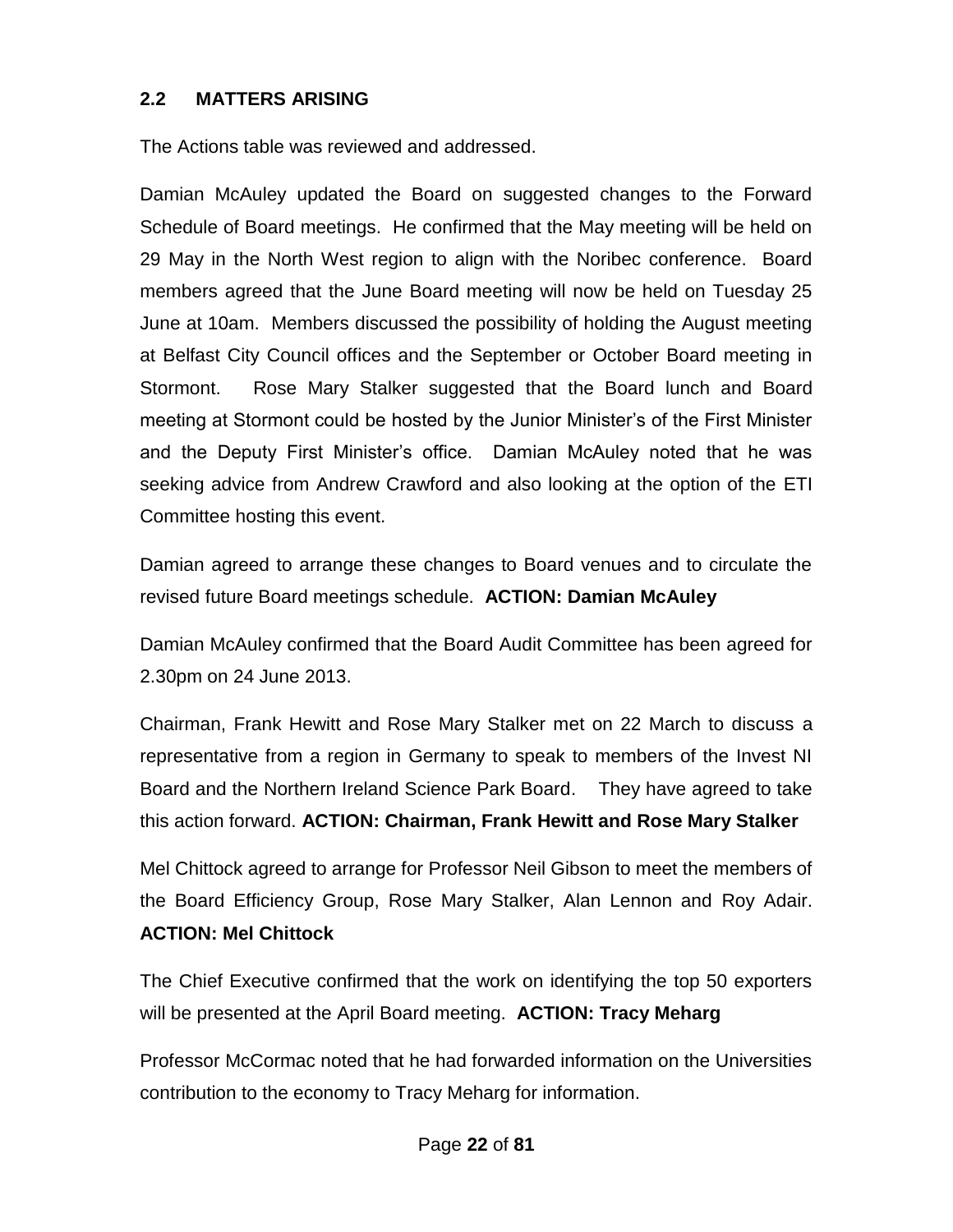Mel Chittock confirmed that he had discussed the possibility of measuring supplier satisfaction with the newly appointed Procurement Manager. He agreed that the Procurement Manager will present on the issue of supplier feedback to Invest NI and feedback from Invest NI to suppliers to the Board Audit Committee. The Chairman asked that this is then presented to the Board. **ACTION: Mel Chittock**

Jeremy Fitch confirmed that the NI Digital Media Sector strategy will be circulated to Board members in May**. ACTION: Jeremy Fitch**

The Chairman thanked all the Board Members who participated in Casework Committees over recent weeks which enabled Invest NI to meet the organisational targets and to meet the needs of clients and customers.

A representative from Allen and Overy will make a presentation at future Board meeting. **ACTION: Jeremy Fitch**

## **2.3 CEO REPORT**

The Board members were asked to note this report. The Chief Executive updated on a number of issues.

He asked Board members to note in their diaries that the Invest NI Staff Conference will be held on 30 April in the Spires Conference Centre.

The Chief Executive updated members on Corporation Tax and Regional Aid developments.

The Chief Executive noted that he had had very positive engagements with the Construction Sector and with the Material Handling sector during lunch briefing sessions. He confirmed that he attended the World Mobile Congress as part of the Trade Programme.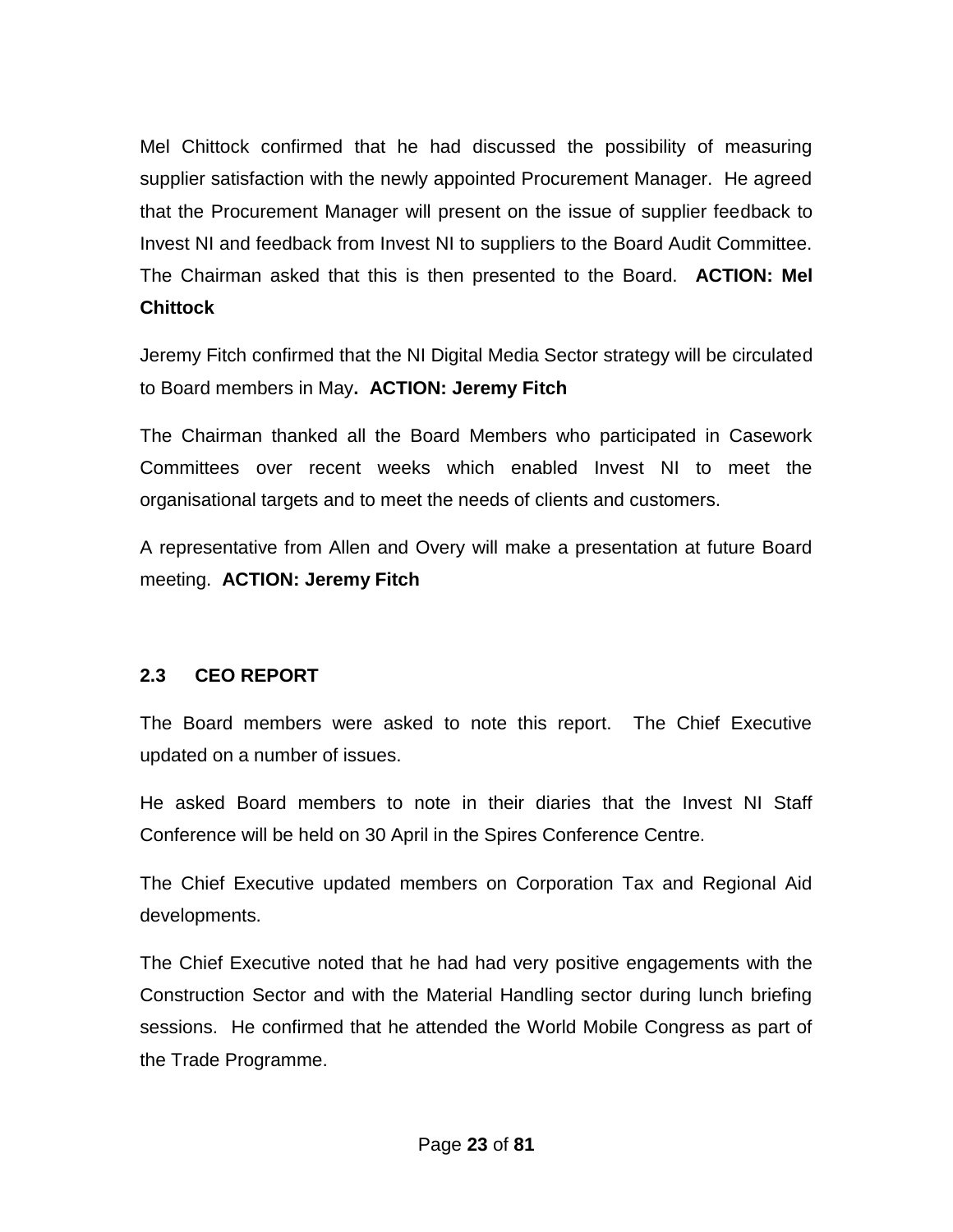The Chief Executive gave a Performance Update presentation to the Board. He discussed in detail each of the points on the Corporate Scorecard and gave an overview of the likely Year End out-turn.

The Board requested a breakdown of Casework processing times for cases at Board level compared to those at Executive level**. ACTION: Damian McAuley**

Dr O'Hare asked about the Casework processing times from initial discussion to completion and Alan Lennon asked whether these times could be reduced. The Executive Leadership team agreed to consider ways to further reduce casework processing times and to look at producing a proforma for Business cases. Donal Durkan suggested looking at the Jobs Fund procedures. **ACTION: Donal Durkan**

The Chief Executive noted the positive impact of the changes to the claims handling process and congratulated Mel Chittock and the team for their work in this area.

The Chairman noted the importance of communications in relation to the year end results.

The Chair congratulated the Chief Executive and the team on these end of year results. The Chief Executive noted his thanks to Damian McAuley and his team, Gary Cushnahan and Gerard McNally, for their support.

## **2.4 FINANCE REPORT TO THE BOARD**

Mel Chittock gave an overview of the Finance report and an update on the latest position. He noted that details of Board Member Expenses will be published in the Annual report.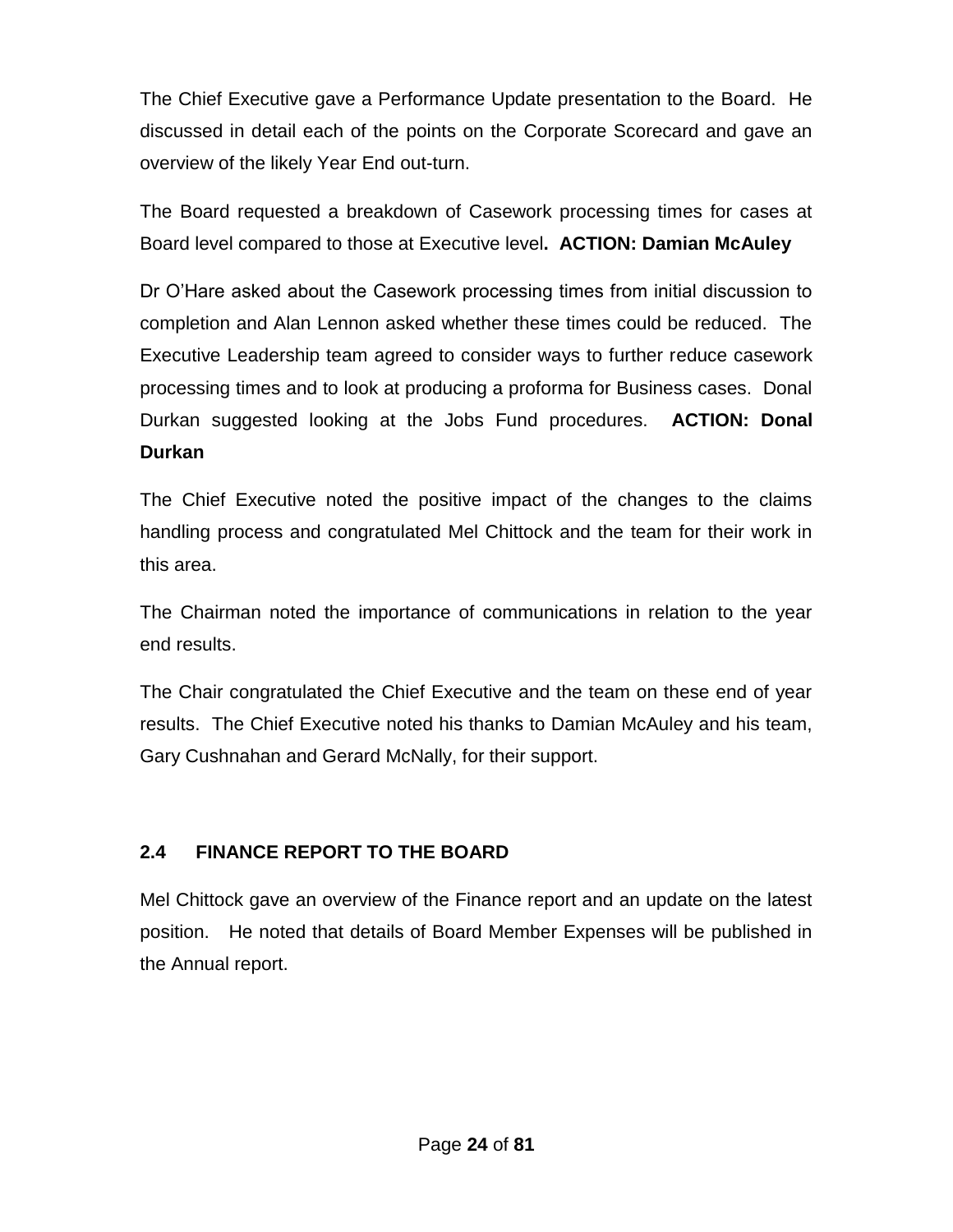### **2.5 MARKETING AND COMMUNICATIONS REPORT TO THE BOARD**

Peter Harbinson updated members and noted that the Advertising expenditure approvals are now in place. He pointed out there will be imposed reductions to this budget over the next three years.

The Board discussed the introduction of the Finance Vouchers Scheme and the Chairman noted the importance of managing expectations regarding these vouchers.

Peter Harbinson updated the Board members on preparations on the G8 Summit and the situation regarding branding of the event. Peter Harbinson agreed to contact Board members regarding dates to hold around the G8 Summit. **ACTION: Peter Harbinson**

### **2.6 CASEWORK REPORT TO THE BOARD**

Members were asked to note this Report.

## **3. CHAIRMAN'S UPDATE**

The Chairman noted that he and the Chief Executive met with the Chairman and Chief Executive of the Northern Ireland Tourist Board in February.

He confirmed that the Economic Advisory Group met on 5 March 2013. The Chairman confirmed that the Access to Finance report was published at the end of March and noted that the Annual Report due to be published in near future. He stated that he attended the March Connected Health meetings, met with the Utility regulator Shane Lynch and met Francis Hill of the Bank of England.

#### **4. AOB**

No issues to note.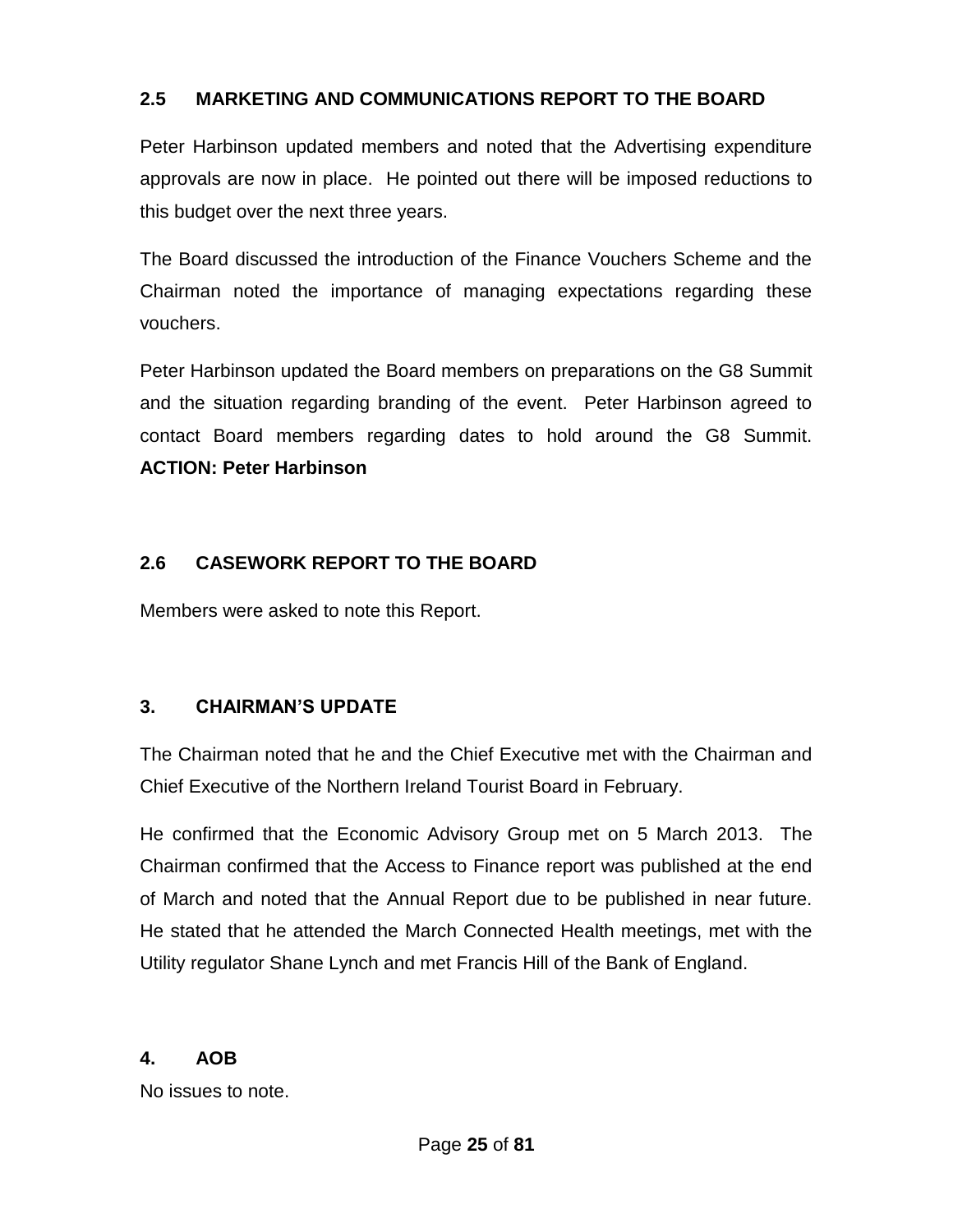## **5. DATE OF THE NEXT BOARD MEETING**

The next Board meeting will be held on Wednesday 24 April 2013 in Ballymena The Braid Town Hall, Museum & Arts Centre.

The Board Meeting ended at 3.10pm.

*The Non Executive members met to discuss the Remuneration Committee recommendations regarding the Chief Executive's objectives for 2013 to 2014.*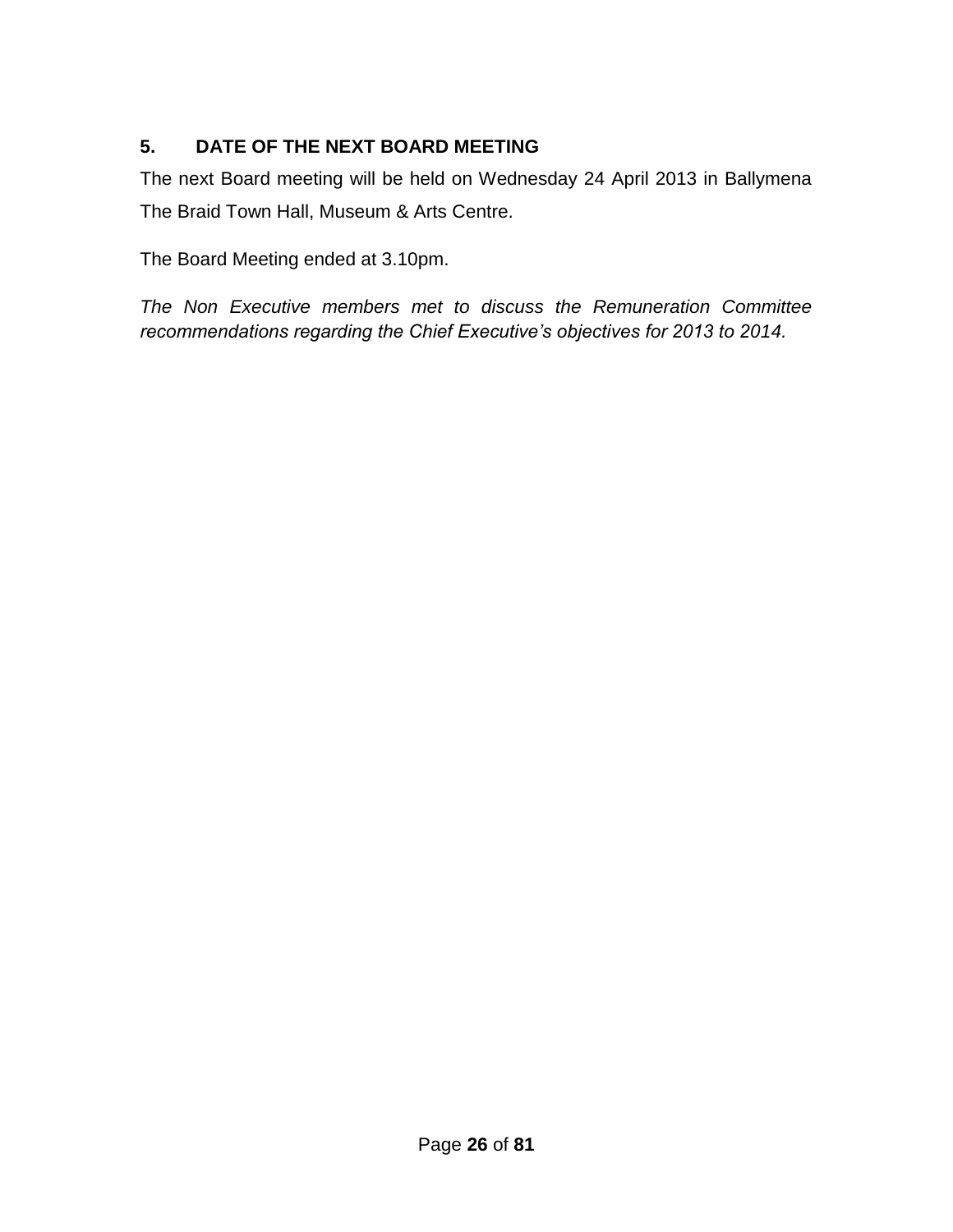## **ONE HUNDRED AND FOURTH MEETING OF THE INVEST NORTHERN IRELAND BOARD ON 24 APRIL 2013, INVEST NI HEADQUARTERS**

#### **Present:**

#### **Invest NI Board**

| Mark Ennis (Chairman) | Gerry McGinn            |
|-----------------------|-------------------------|
| Roy Adair             | <b>Frank Hewitt</b>     |
| <b>Tim Brundle</b>    | <b>Ken Nelson</b>       |
| Dr David Dobbin       | Dr Gerard O'Hare        |
| Dr Alan Lennon        | <b>Scott Rutherford</b> |

**Apologies:** Professor Gerry McCormac, Rose Mary Stalker and Tracy Meharg

**In Attendance:** Alastair Hamilton, Mel Chittock, Amanda Braden, Donal Durkan, Jeremy Fitch, Peter Harbinson, Bill Scott , Barry McBride & Damian McAuley

**Minute Taker:** Michelle McBride

#### **1. APOLOGIES & DECLARATIONS OF INTEREST**

The meeting commenced at 1.00pm. Professor Gerry McCormac, Rose Mary Stalker and Tracy Meharg offered their apologies. The Chairman asked Board Members to declare any potential conflicts of interest.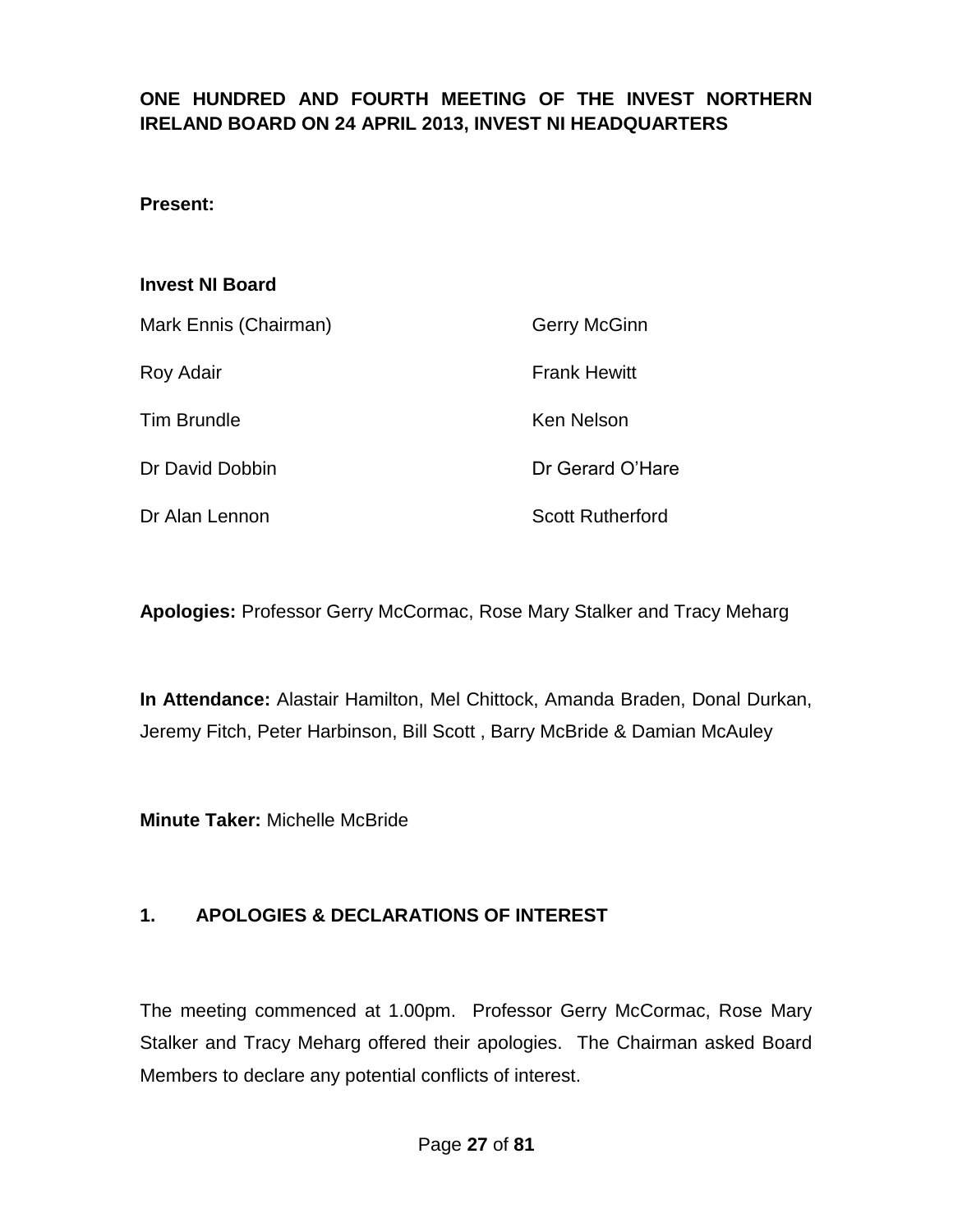Roy Adair, Scott Rutherford and Tim Brundle noted potential conflicts. While these issues were noted it was considered that conflicts would be unlikely.

### **2. MONTHLY REPORTING TO BOARD**

### **2.1 MINUTES MARCH BOARD MEETING**

The minutes of the March Board meeting were agreed, with one minor amendment.

#### **2.2 MATTERS ARISING**

The Actions table was reviewed and addressed.

The Chairman thanked the Board for agreeing to relocate this meeting at short notice and noted his apologies for any inconvenience caused to members and to those who had agreed to attend the lunch in Ballymena. Members discussed possible changes to the format of regional networking events to improve attendance at these events. It was suggested that a presentation from a local company could be introduced or holding a breakfast session rather than a lunch reception should be considered. **ACTION: Chairman**

Damian McAuley confirmed that the updated Forward Schedule of Board meetings had been circulated.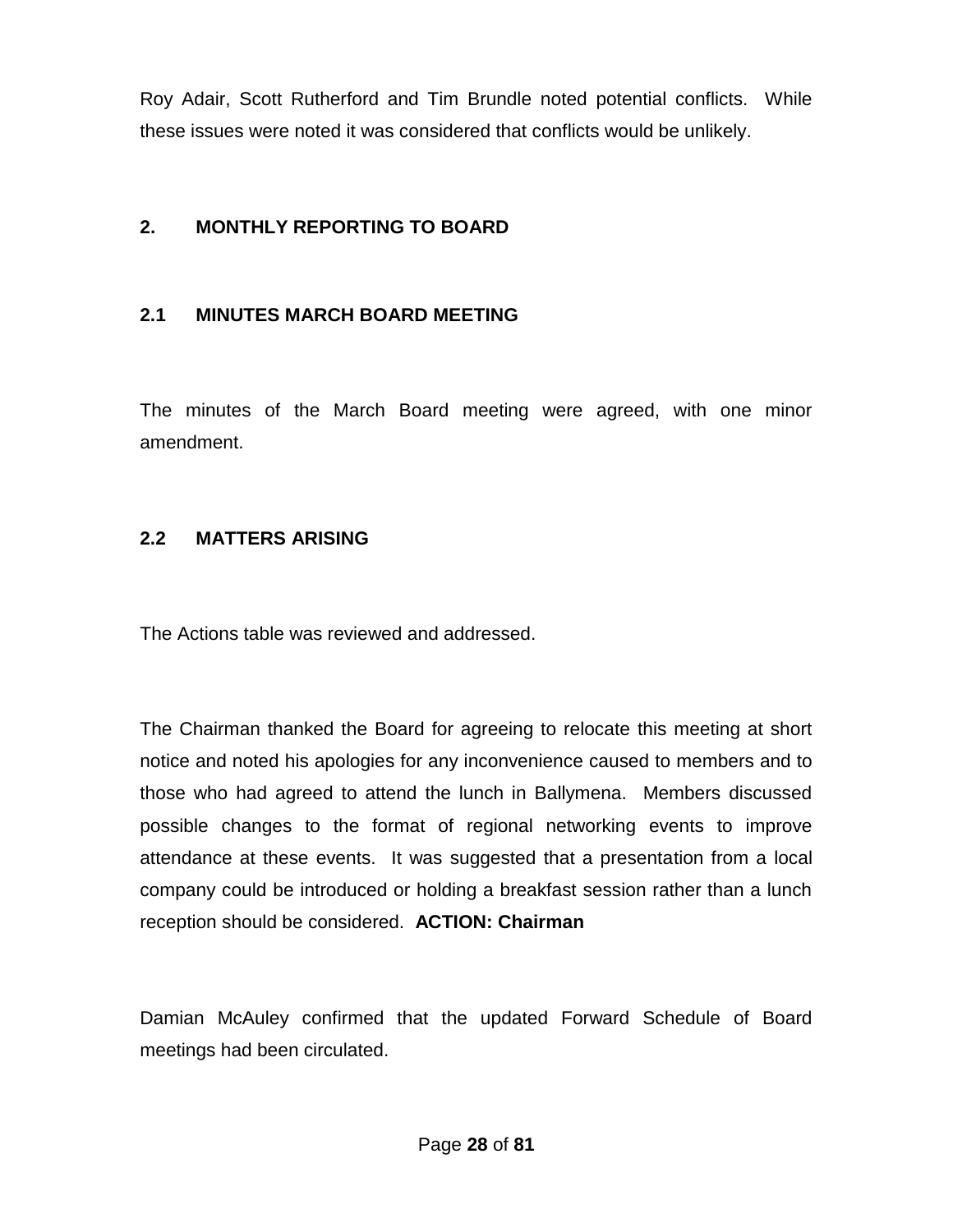Frank Hewitt and Damian McAuley agreed to discuss the possibility of a representative from Dresden (or some other region in Germany) presenting at the August Board meeting. **ACTION: Frank Hewitt & Damian McAuley**

Roy Adair confirmed that he has followed up with John Brady regarding Diaspora.

Tim Brundle noted that he has written to Steve Blanks and he agreed to discuss with Peter Harbinson the possibility of inviting Mr Blanks to speak at an Invest NI event. **ACTION: Tim Brundle & Peter Harbinson**

Board Efficiency Group members are scheduled to meet with Professor Neil Gibson on 15th May. **ACTION: Mel Chittock**

Members noted that Trade Export Plan has been agreed as an agenda item for the June Board meeting. **ACTION: Tracy Meharg & Jeremy Fitch** 

Brian Dolaghan will join the May Board meeting to present the Digital Media Sector Strategy update. **ACTION: Jeremy Fitch**

Andrew Brammer from Allen and Overy has agreed to present at the May Board meeting. **ACTION: Jeremy Fitch**

Page **29** of **81** Donal Durkan and Damian McAuley presented on Casework Processing Times and Job Fund procedures. Papers were circulated to Board members.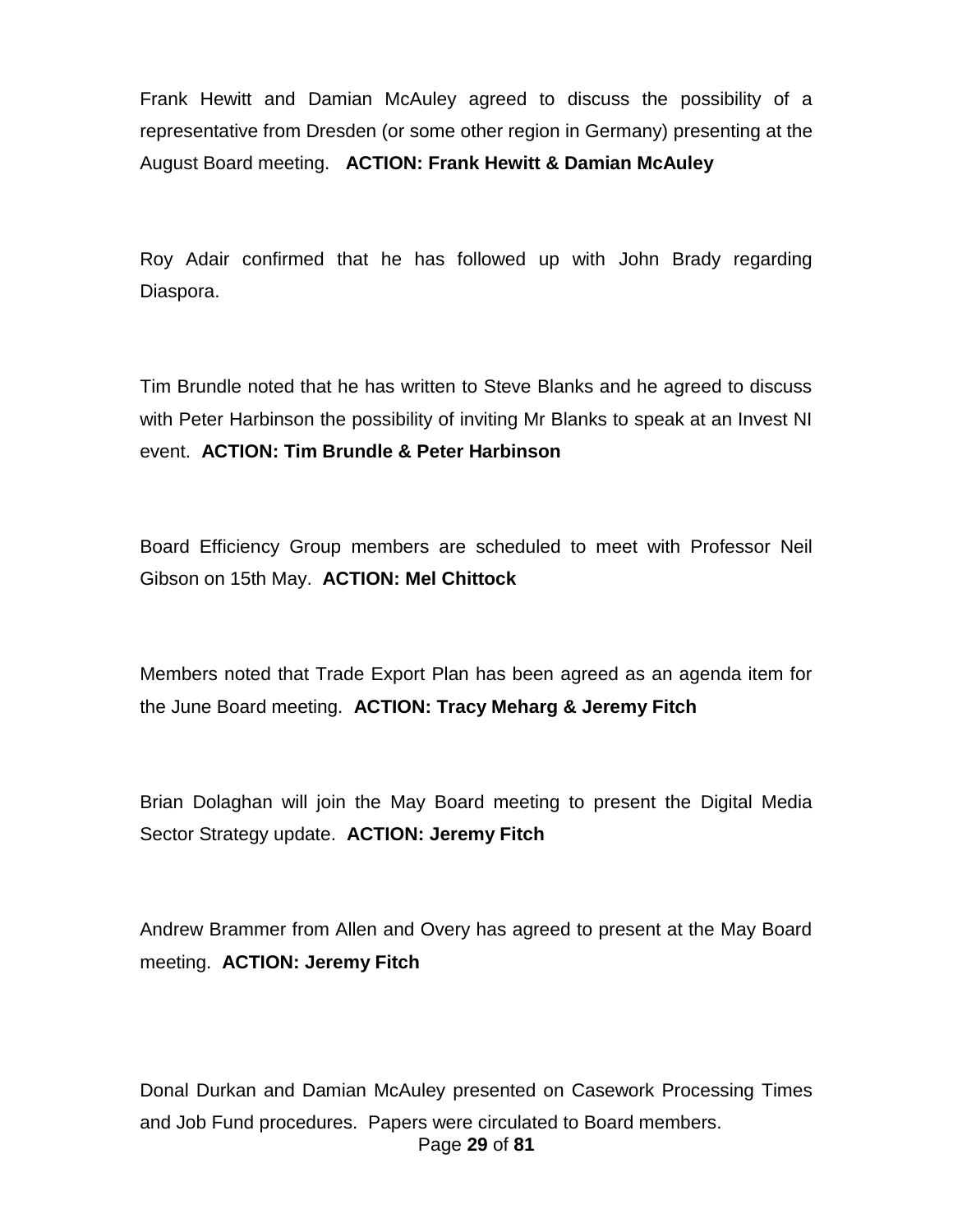Mel Chittock confirmed that he is looking at the End to End process to agree the most appropriate targets. Members asked when looking at End to End Processes that consideration be given to Queuing times. Progress on these processes will be referenced at end of the Finance Report. **ACTION: Mel Chittock** 

Donal Durkan presented on the Job Fund procedures and agreed to keep these under review.

Peter Harbinson updated members regarding the G8 summit. He noted that he is developing relationships with the media in attendance.

### **2.3 CEO REPORT**

The Board members were asked to note this report. The Chief Executive updated on a number of issues.

The Chief Executive noted that he had had a very positive engagement with the Tourism Sector during a lunch briefing session, which Roy Adair and David Sterling also attended. Roy Adair noted his thanks to Don McCann for his organisation of the event.

The Chief Executive noted that he met with Iain Grey, the Head of the Technology Strategy Board. The Chief Executive and Tracy Meharg agreed to meet with Tim Brundle and Scott Rutherford to follow up meetings with the Technology Strategy Board. **ACTION: Tracy Meharg**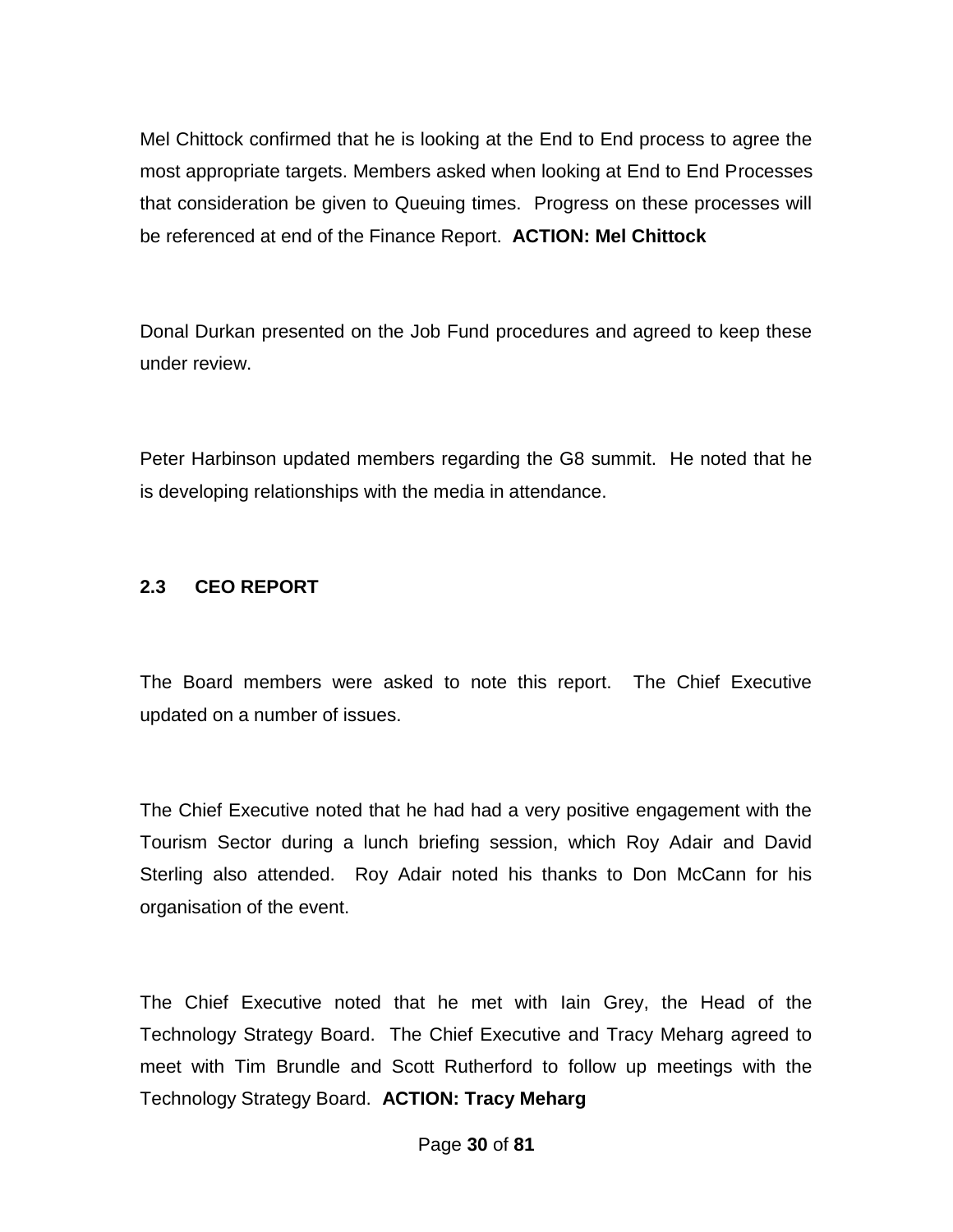The Chief Executive updated on his recent trade mission to the Czech Republic.

He noted that Invest NI and Belfast City Council had issued a joint letter to stakeholders to discuss developing economic strategies for councils. He confirmed that Bill Scott and the Regional team will take this forward. Bill Scott noted that he is also working with councils in relation to the Chairman's letter. Dr O'Hare gave an update on the activities of sub regional Board working group.

It was noted that Tracy Meharg will follow up with Tim Brundle regarding his recent Lithuanian visit. **ACTION: Tracy Meharg** 

The Chief Executive gave a Year End out-turn Performance Update presentation to the Board. He discussed in detail each of the points on the Corporate Scorecard.

The Board discussed absenteeism rates and Amanda Braden provided an update on the long term and short term issues. Alan Lennon noted that the Northern Ireland Audit office have published a report on the Northern Ireland Civil Service rates of absenteeism.

The Chief Executive presented an overview of the Employee Engagement survey to the Board. He noted that this will be communicated to staff at the Invest NI Staff Conference on 30 April 2013. The Chief Executive agreed to provide a further update on the Employee Engagement Survey, discussing the specific feedback in the survey to be presented at the May Board meeting. **ACTION: Peter Harbinson**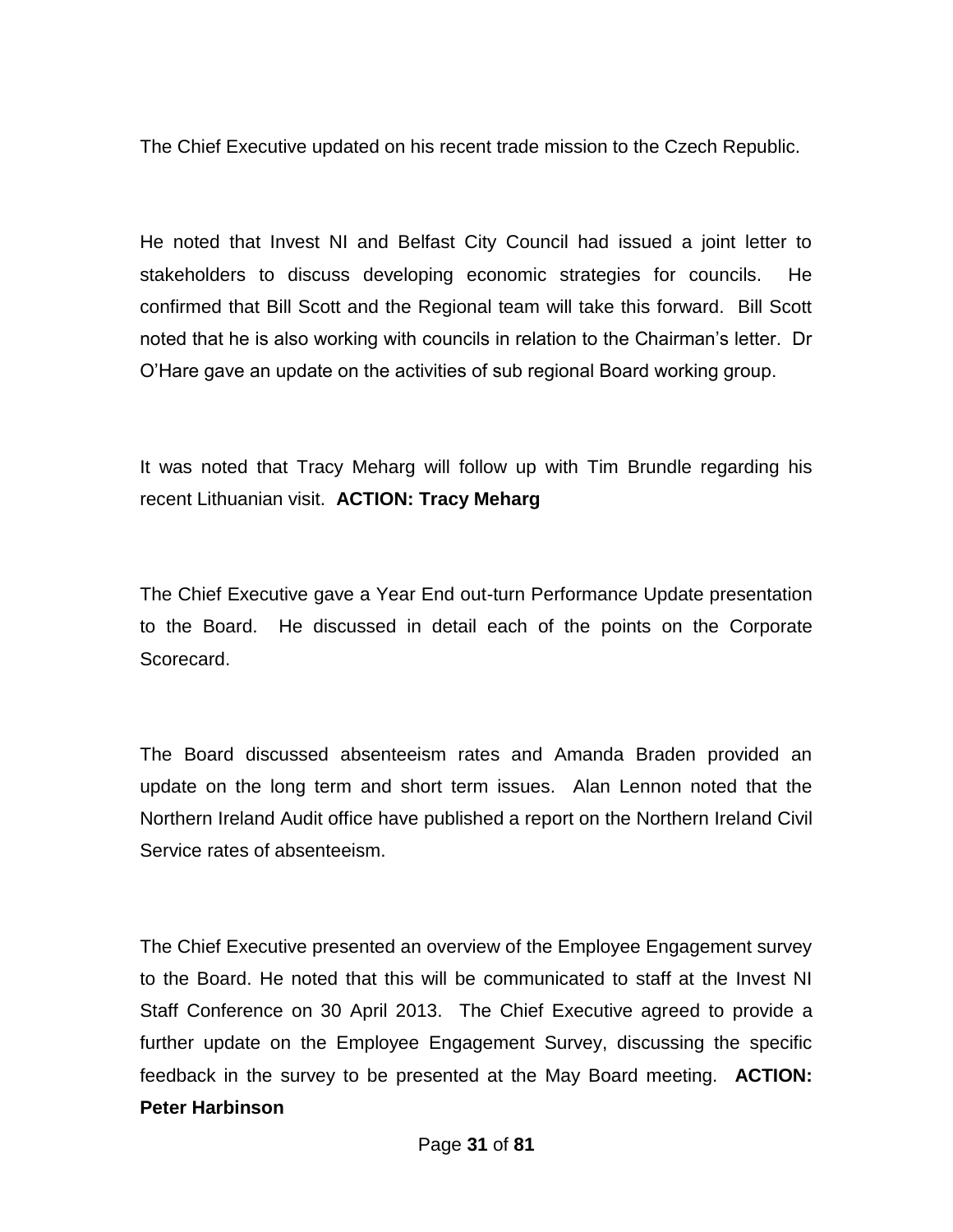The Chair and Board members congratulated the Chief Executive and the team on these end of year results.

Donal Durkan updated members on the Economic Pact. He agreed to circulate the Economic Pact information and requested that Board members feedback by 1 May. **ACTION: Donal Durkan**

### **2.4 FINANCE REPORT TO THE BOARD**

Mel Chittock gave an overview of the Finance report and an update on the latest position.

Roy Adair noted that the ERDF position is strong and passed on his congratulations to Charles Hamilton and his team.

## **2.5 MARKETING AND COMMUNICATIONS REPORT TO THE BOARD**

Peter Harbinson updated members

#### **2.6 CASEWORK REPORT TO THE BOARD**

Members were asked to note this Report.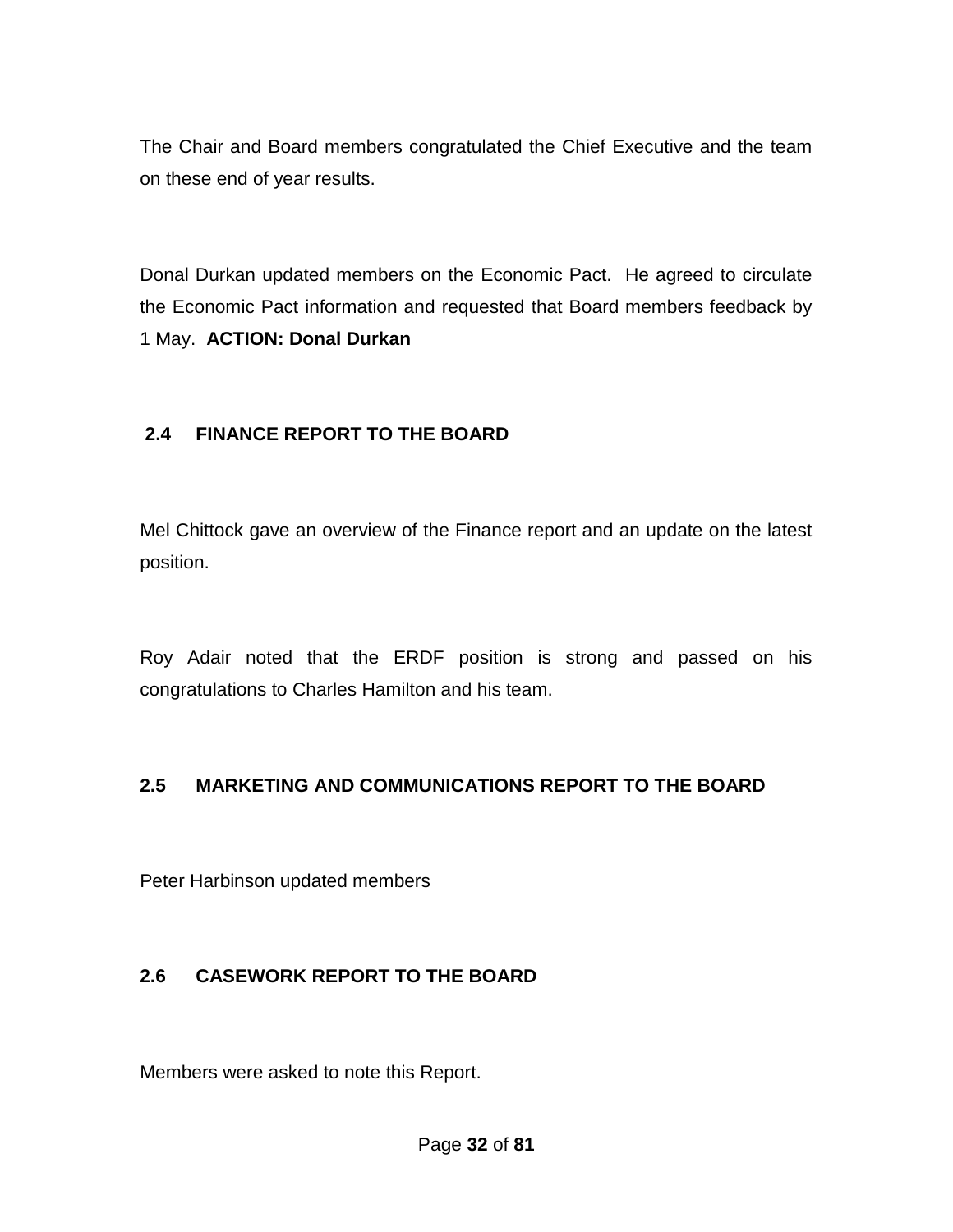### **3. CHAIRMAN'S UPDATE**

The Chairman met with Frances Hill, the Northern Ireland agent for the Bank of England.

He presented at the Lloyds of London Offshore Energy Conference on 18th April in the Titanic building. He also attended the 'Doing Business in China' Event at the University of Ulster Magee Campus.

The Chairman noted that he and the Chief Executive met with the Chairman and Chief Executive of Enterprise Ireland in April. They discussed EU grants and lessons to be learnt in this area.

He noted that he attended a meeting with a potential investor in Renewables and thanked David Bell from Invest NI for his assistance at short notice.

#### **6. AOB**

Mel Chittock provided an update on the Invest NI Draft Operating Plan, members were asked to note this Report.

Jeremy Fitch noted that Maynard Mawhinney, Director of Food, retires from his post on 30 April.

Mel Chittock provided an update on the HQ Building project.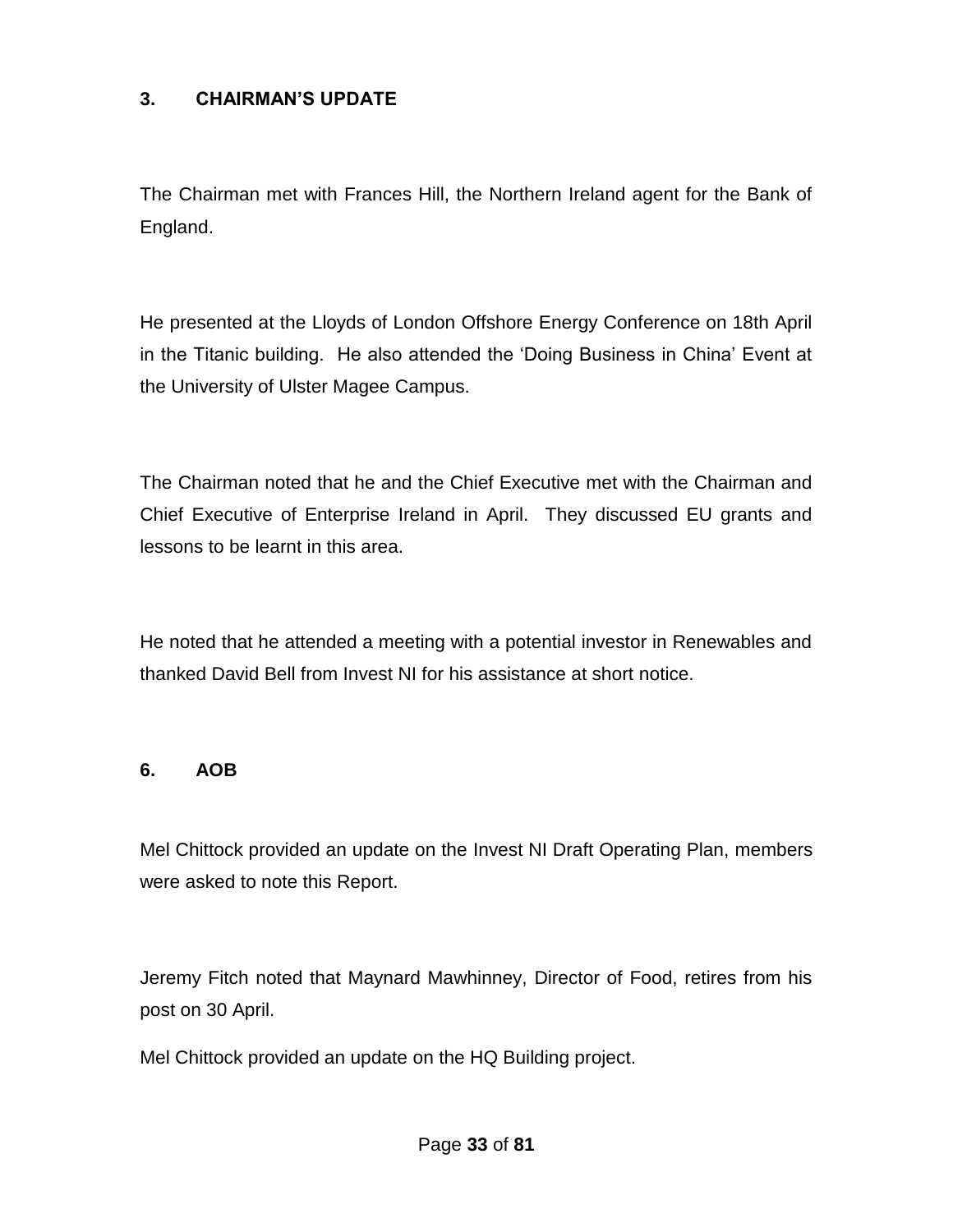Damian McAuley will circulate the invitation to visit the Titanic studios to all members. **ACTION: Damian McAuley** 

The Chairman passed on his sympathies on behalf of the Board and the Executive Leadership Team to Ken Nelson on the passing of his mother.

## **7. DATE OF THE NEXT BOARD MEETING**

The next Board meeting will be held on Wednesday 29 May 2013 in the North West region.

The Board Meeting ended at 3.30pm.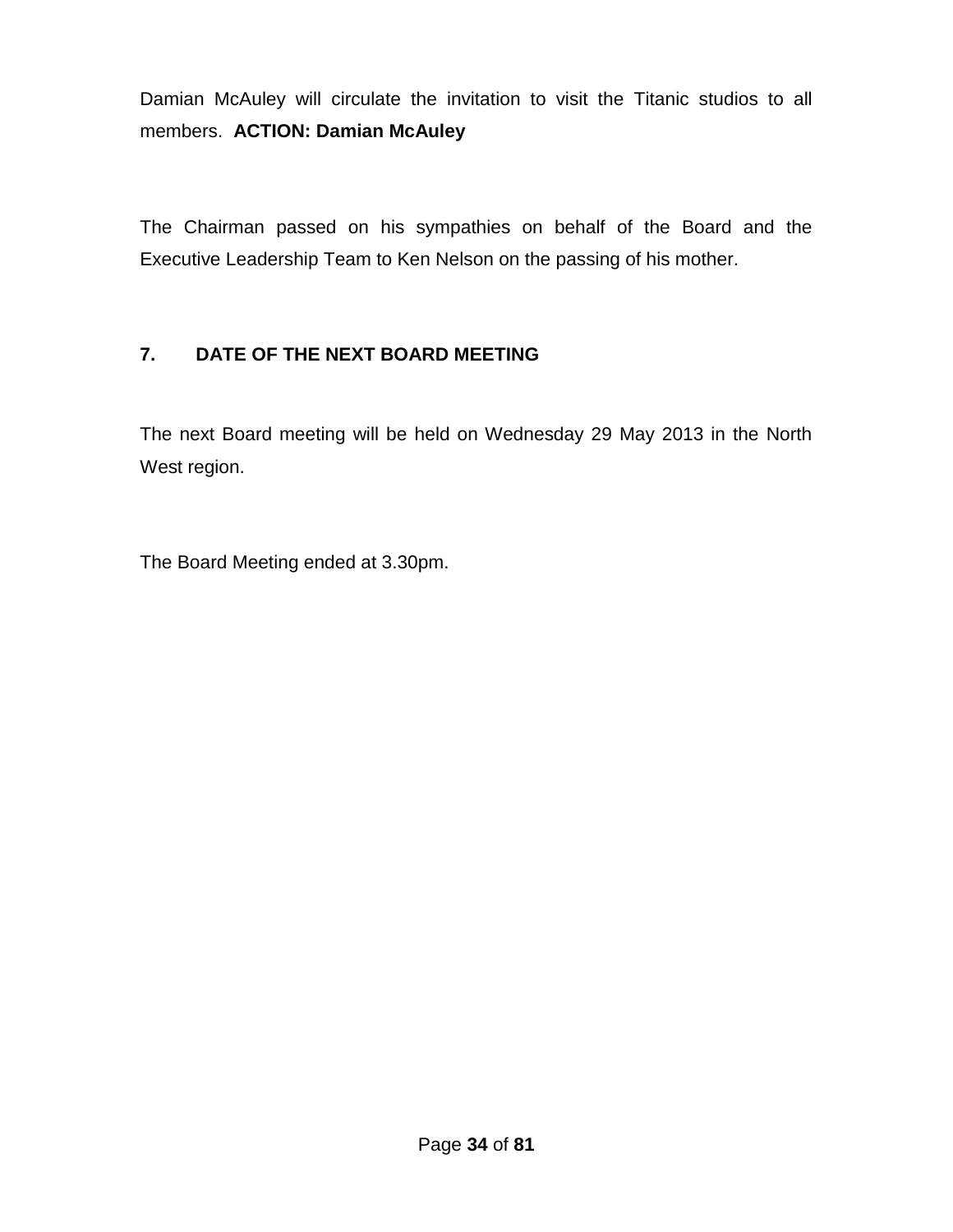## **ONE HUNDRED AND FIFTH MEETING OF THE INVEST NORTHERN IRELAND BOARD ON 29 MAY 2013, UNIVERSITY OF ULSTER MAGEE CAMPUS**

#### **Present:**

#### **Invest NI Board**

Frank Hewitt

| Mark Ennis (Chairman) | Professor Gerry McCormac |
|-----------------------|--------------------------|
| Roy Adair             | Ken Nelson               |
| <b>Tim Brundle</b>    | <b>Rose Mary Stalker</b> |
| Dr David Dobbin       | <b>Scott Rutherford</b>  |
|                       |                          |

**Apologies:** Dr Alan Lennon, Gerry McGinn, Dr Gerard O'Hare and Barry McBride

**In Attendance:** Alastair Hamilton, Mel Chittock, Amanda Braden, Donal Durkan, Jeremy Fitch, Peter Harbinson, Tracy Meharg, Bill Scott & Charles Hamilton

**Minute Taker:** Michelle McBride

## **1. APOLOGIES & DECLARATIONS OF INTEREST**

The meeting commenced at 2.00pm. Dr Alan Lennon, Gerry McGinn, Dr Gerard O'Hare and Barry McBride offered their apologies. The Chairman asked Board Members to declare any potential conflicts of interest.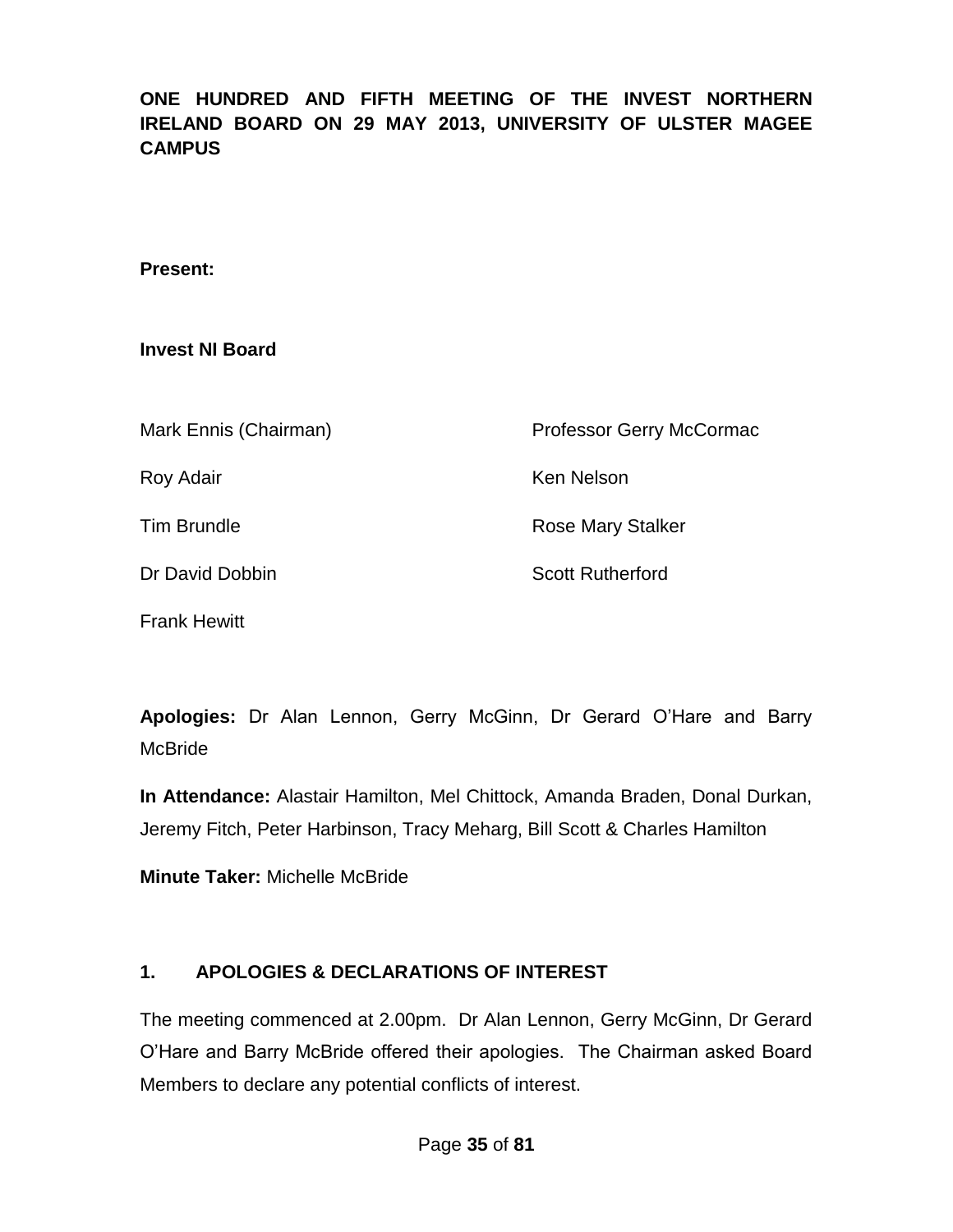Tim Brundle noted his position as the Director of Innovation at the University of Ulster, the venue for this Board meeting. Whilst this was noted, it was agreed that this would not be considered a conflict.

## **2. GUEST SPEAKER**

Jeremy Fitch introduced Andrew Brammer, Service Centre Head of Allen and Overy, who joined this part of the meeting to present to the Board (Brian Dolaghan attended this session). Mr Brammer introduced Allen and Overy, discussing the processes of opening an office in Northern Ireland and the current position of the Belfast Office.

The Board discussed the importance of events hosted by established FDI companies for those companies considering setting up in Northern Ireland. Andrew Brammer confirmed that Invest NI has set up introductions with various companies for Allen and Overy.

The Chairman thanked Andrew Brammer for coming to present to the Invest NI Board.

## **3. DIGITAL MEDIA SECTOR STRATEGY**

The Chairman brought the Digital Media Sector Strategy presentation forward on the agenda and Brian Dolaghan remained at the meeting to present this item.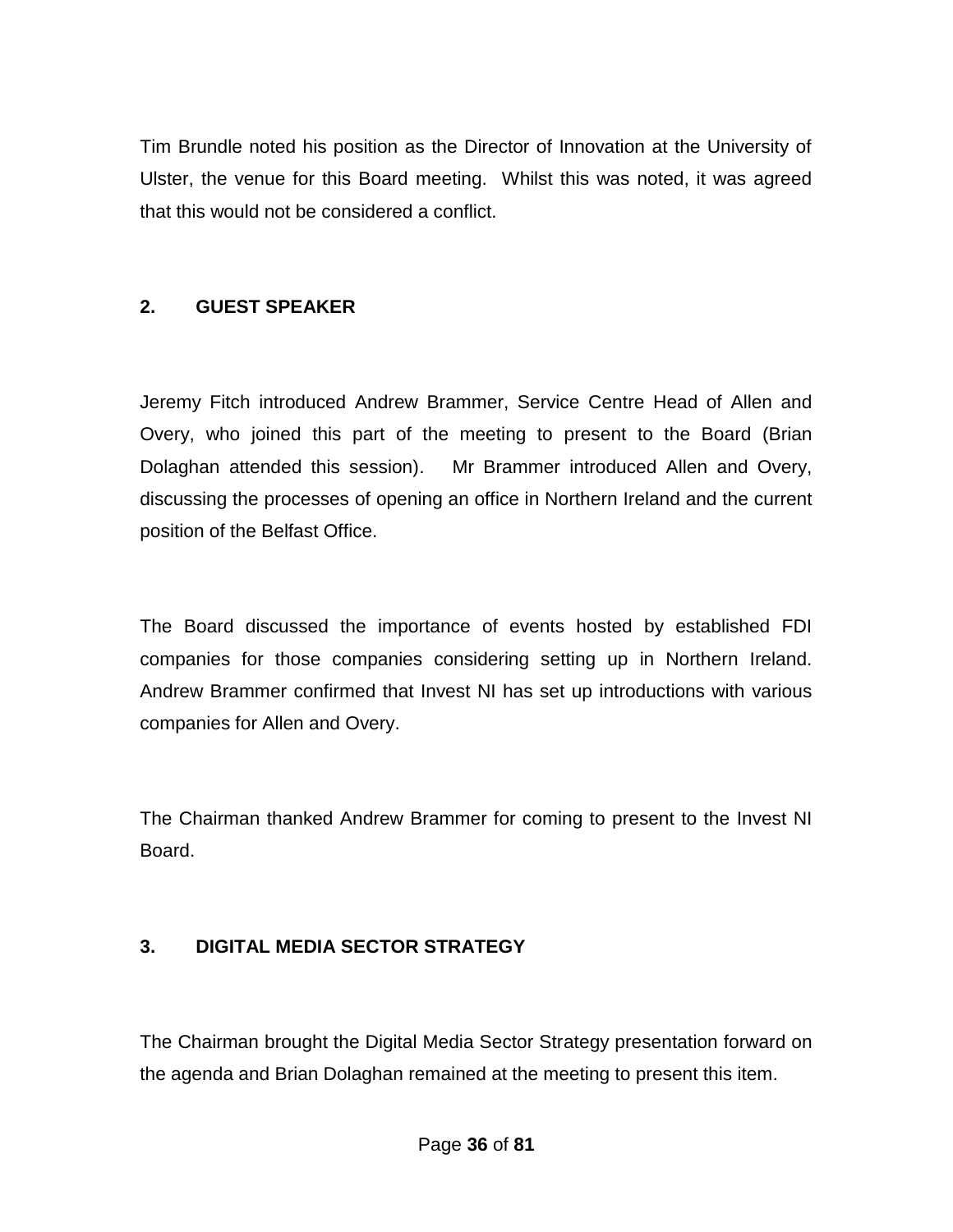Tim Brundle congratulated the team on the Strategy developed and pointed out challenges relating to Venture Capital and the type available and that there is uncertainty regarding the strategic direction of the global sector. Roy Adair and Brian Dolaghan discussed the sustainability and the long term economic benefits to Northern Ireland from the Strategy.

The Chairman thanked Brian Dolaghan for this presentation.

## **4. MONTHLY REPORTING TO BOARD**

## **4.1 MINUTES APRIL BOARD MEETING**

The minutes of the April Board meeting were agreed as a true record of that meeting.

#### **4.2 MATTERS ARISING**

The Actions table was reviewed and addressed.

The Chairman noted that he had considered the Regional Board events and had agreed that a Board member hosting smaller groups for discussions worked well at these events. He thanked Des Gartland and the Regional team for their support in reaching out to those invited to the May Board reception.

Frank Hewitt provided an update regarding a representative from Dresden meeting with the Board and agreed to take this forward with Damian McAuley, it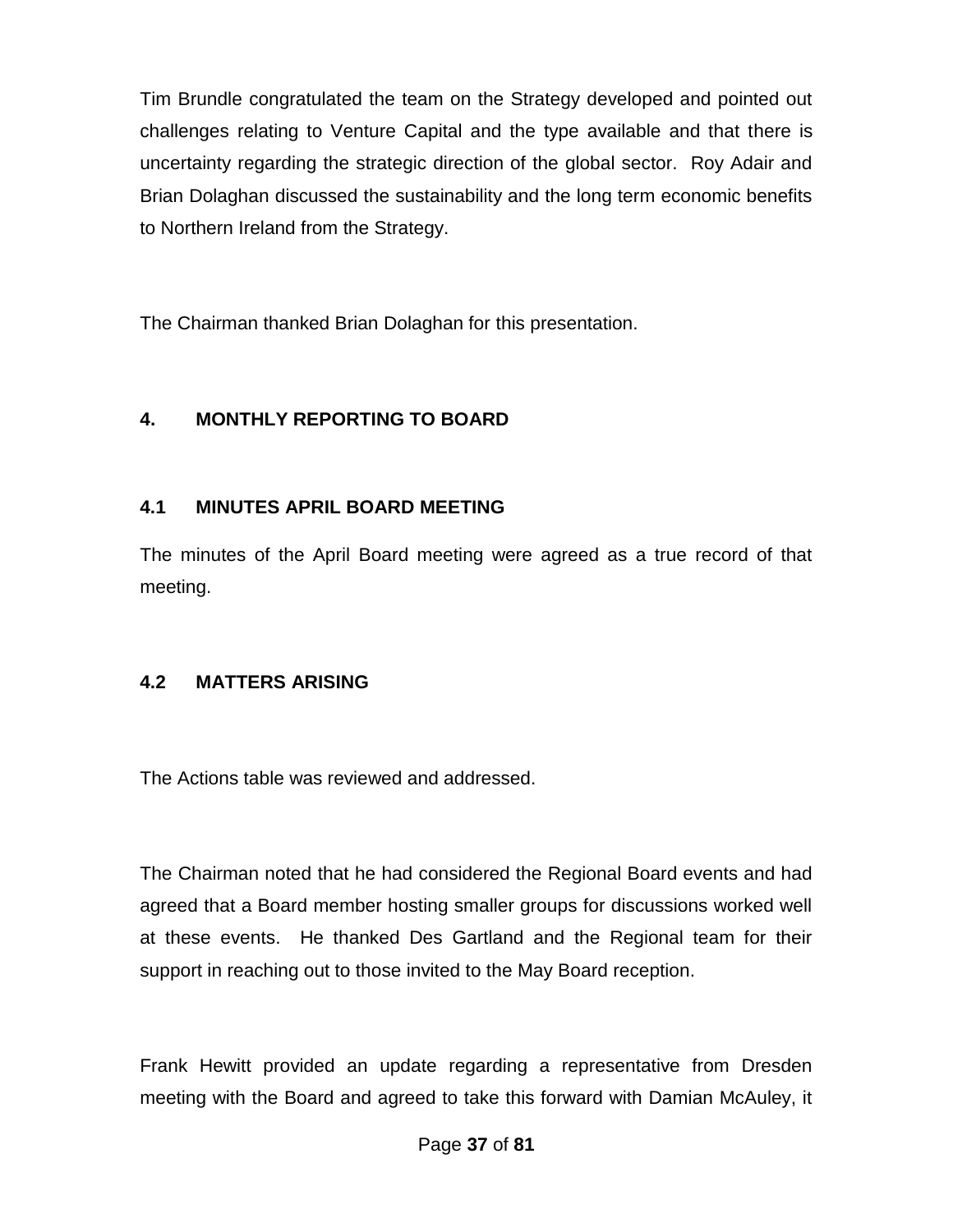was noted that this representative will be available in December. **ACTION: Frank Hewitt & Damian McAuley**

Regarding the planning of events currently in progress, Peter Harbinson will take forward with Tim Brundle. **ACTION: Tim Brundle & Peter Harbinson**

Rose Mary Stalker of the Board Efficiency Group met with Professor Neil Gibson on 15 May.

Mel Chittock noted that updates on end to end processes of Casework control times are now referenced in the Finance Report.

Donal Durkan updated the Board regarding the Economic Pact.

#### **4.3 CEO REPORT**

The Board members were asked to note this report. The Chief Executive updated on a number of issues.

The Chief Executive noted that the End of Year results were presented to the ETI Committee, the Business Alliance and to the media.

The Chief Executive updated members on the Invest NI staff conference held on 30 April in the Spires Conference Centre and showed the 'One Team' video.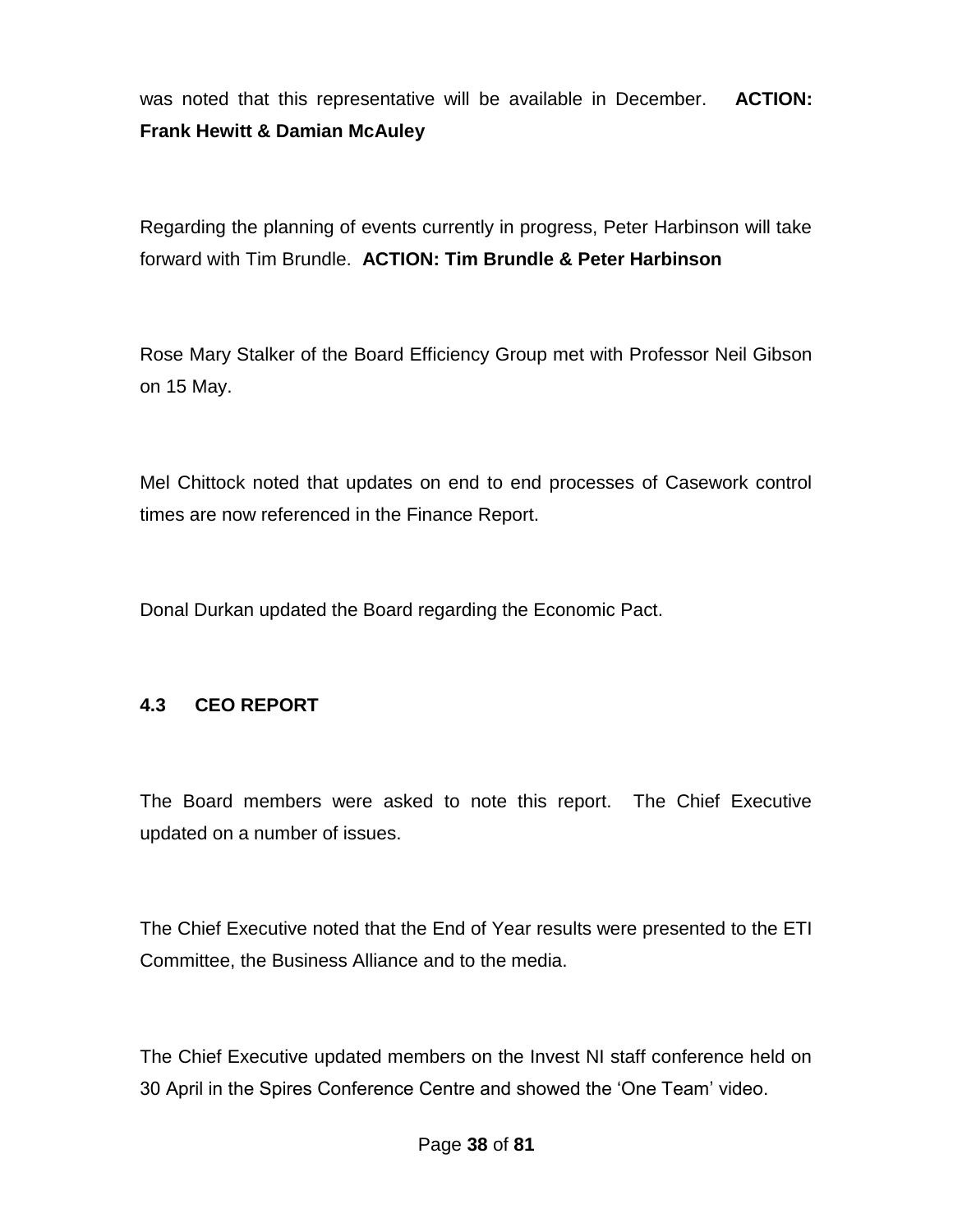The Chairman noted the importance of Board members attending the Staff Conference and asked that Peter Harbinson informs members of a date for the 2014 conference when available. **ACTION: Peter Harbinson**

In response to a query from Tim Brundle, Tracy Meharg agreed to investigate details on a current Chamber of Commerce campaign.

Frank Hewitt noted that he had attended the Seagate Anniversary Event.

The Chairman noted his thanks on behalf of the wider Board to the Executive Leadership Team for the year's performance.

#### **4.4 FINANCE REPORT TO THE BOARD**

Mel Chittock gave an overview of the Finance report and an update on the latest position.

He discussed Budget cover and updated on the Invest NI Headquarters building project.

#### **4.5 MARKETING AND COMMUNICATIONS REPORT TO THE BOARD**

Page **39** of **81** Peter Harbinson presented the Staff Survey options and critical path to Board members. Members discussed the importance of focusing on the key areas of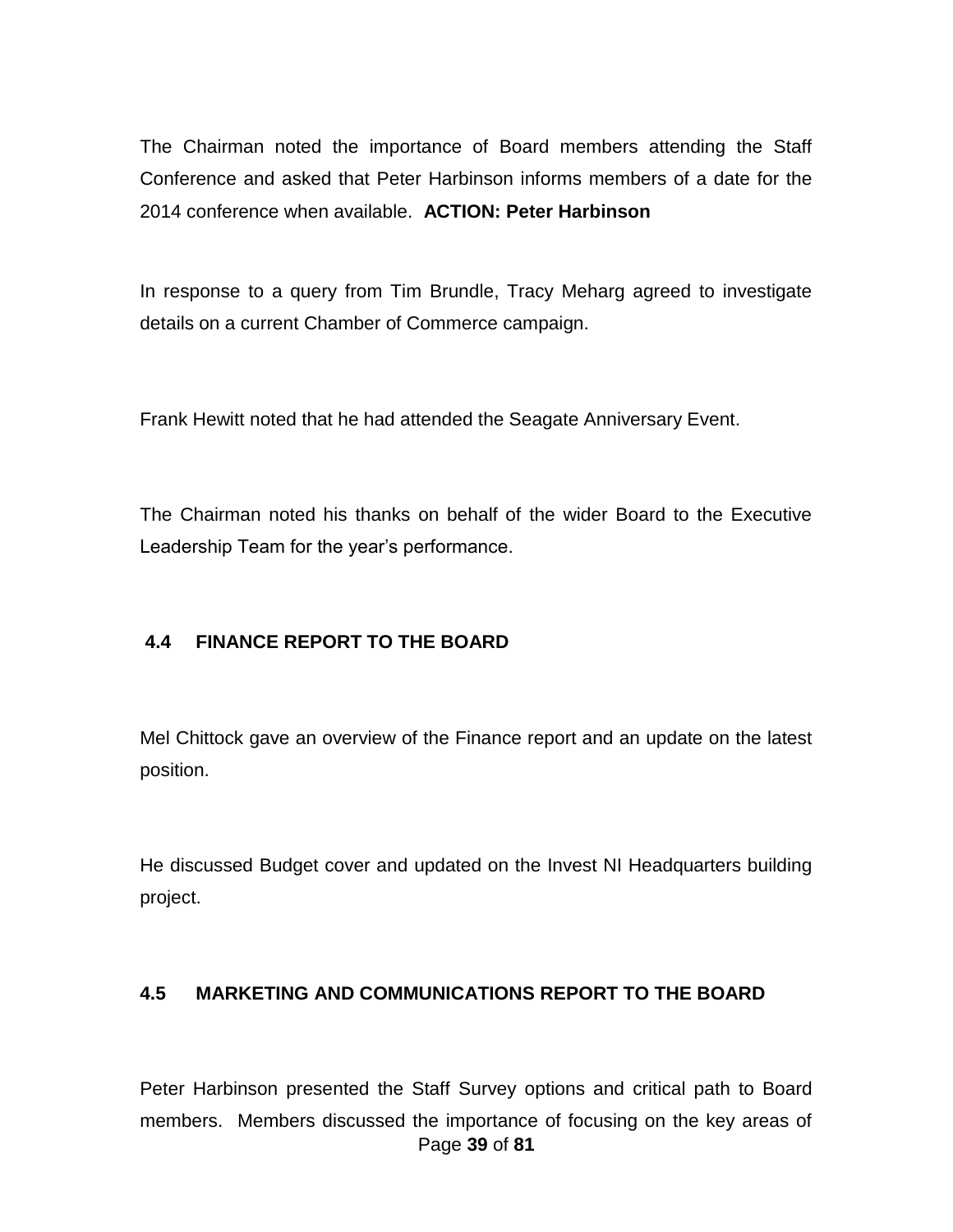concern. The Chief Executive noted that the Staff survey is used in conjunction with the Investor in People framework and the Customer Services Excellence model.

Peter Harbinson invited all Board Members and ELT to attend the G8 media reception 17 June 2013, Castle Coole House Enniskillen and asked members to advise him if they would like to attend. **ACTION: Board members**

## **4.6 CASEWORK REPORT TO THE BOARD**

Members were asked to note this Report.

The Chairman and Roy Adair updated members on their experiences on a recent Casework panel and the Board discussed risk management procedures.

#### **4.7 Corporate Scorecard**

The Chief Executive presented the Corporate Scorecard, discussions centred on the targets and what was achievable.

Page **40** of **81** The Executive Leadership Team agreed to consider the Corporate Scorecard targets further, measuring active and non-active clients, providing Board member's with targets for the previous year, actual results for that year and the proposed target for the year forward. It was agreed that the Chief Executive would invite available Board members to meet with the Executive Leadership Team to discuss the Corporate Scorecard on 13 June. **ACTION: ELT**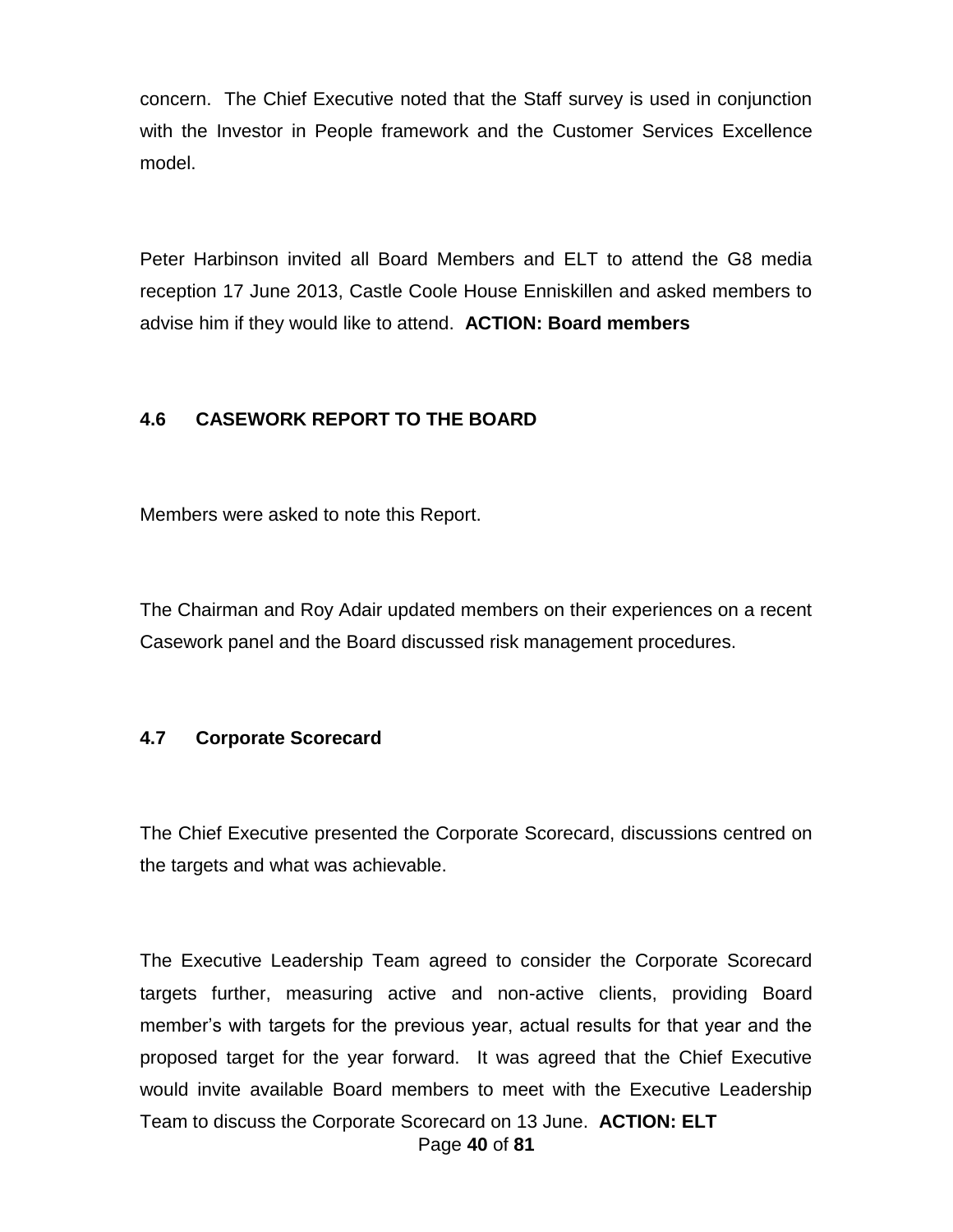## **5. CHAIRMAN'S UPDATE**

The Chairman met with Minister Foster and Business representatives at a dinner on 29 April. He attended the Staff Conference on 30 April. He also attended the presentation of the End of Year results to the ETI Committee, the Business Alliance and to the media. The Chairman attended the Task and Finish Group meetings and joined the NI Connected Health dinner with Minister Foster and Minister Poots. He also met with Paul Millar of Braveheart in May. On the 10 May the Chairman presented at the One City conference and the CBI IBEC Energy event. He attended a dinner for Therese Murray, the Massachusetts Senate President at Stormont on 16 May.

#### **6. BOARD WORKING GROUPS**

Ken Nelson and Bill Scott provided an update on the Sub Regional Growth Board Working Group.

Due to time constraints it was agreed that all Board working Groups will report at June Board meeting. **ACTION: Board Working Group officials**

#### **7. AOB**

Tracy Meharg provided an update on Competence Centres in response to a query from Scott Rutherford.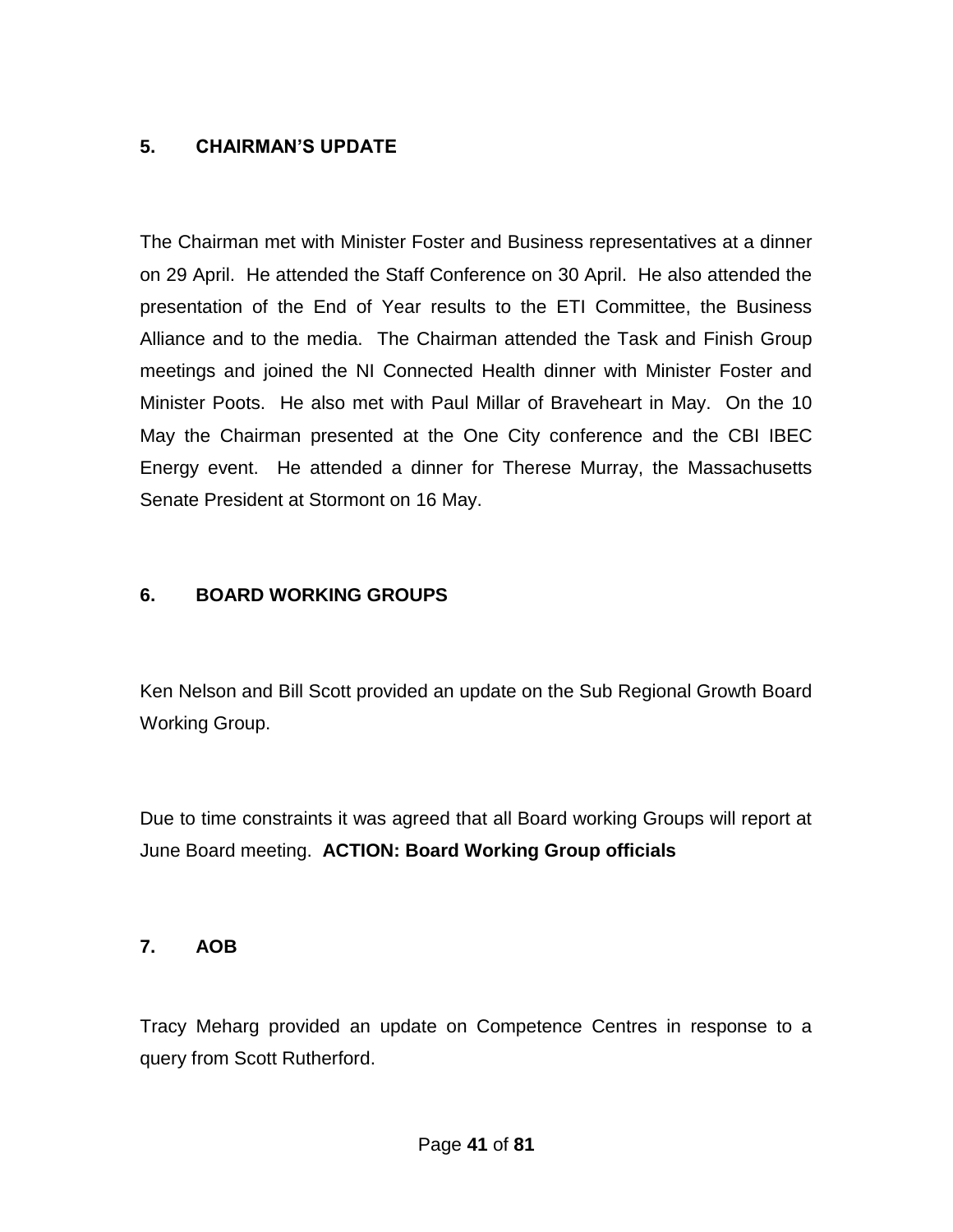## **8. DATE OF THE NEXT BOARD MEETING**

The next Board meeting will be held on Tuesday 25 June 2013 in Invest NI Headquarters.

The Board Meeting ended at 5.10pm.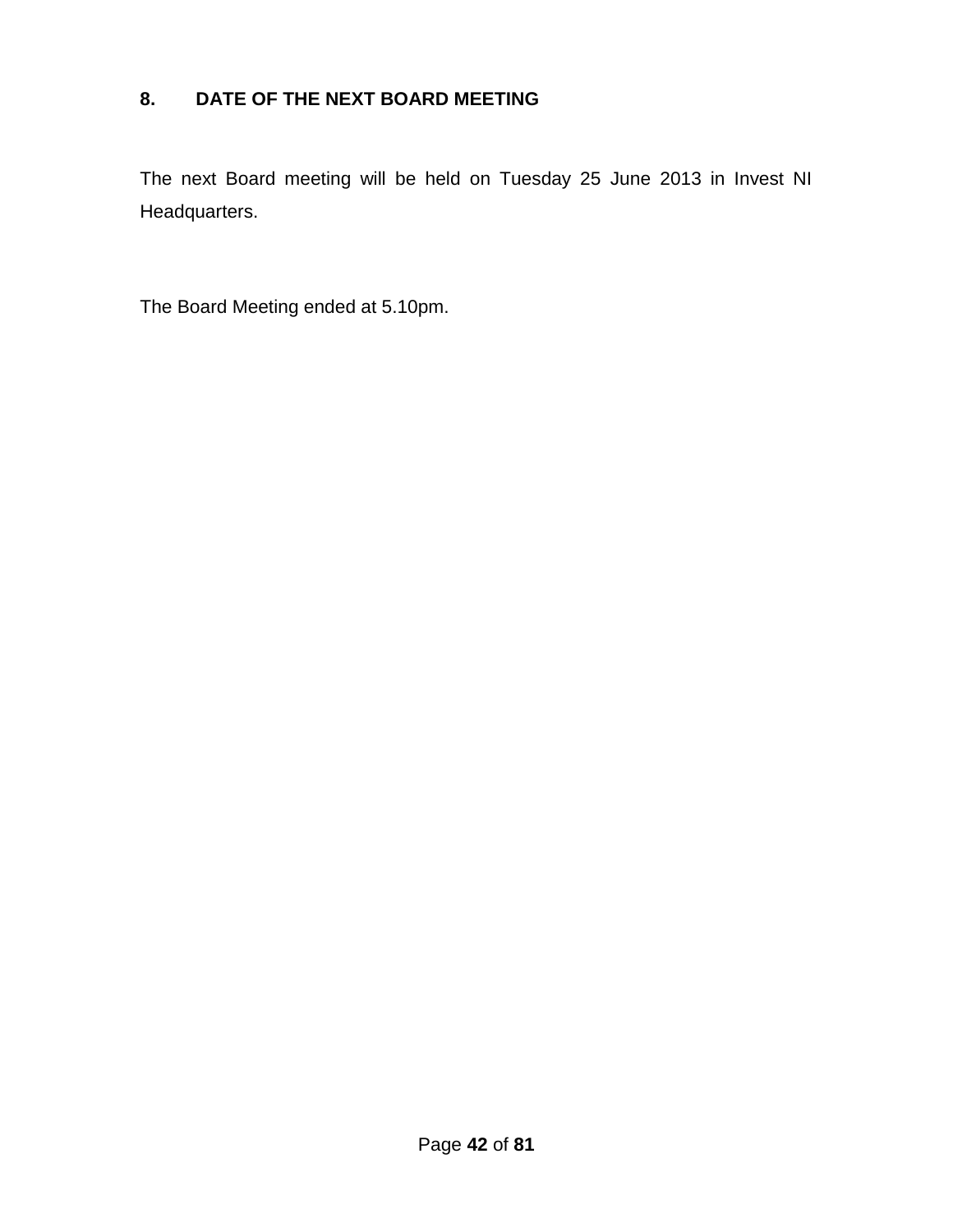## **ONE HUNDRED AND SIXTH MEETING OF THE INVEST NORTHERN IRELAND BOARD ON 25 JUNE 2013, INVEST NI HEADQUARTERS**

#### **Present:**

#### **Invest NI Board**

| Professor Gerry McCormac (Deputy Chairman) |  |
|--------------------------------------------|--|
|--------------------------------------------|--|

Tim Brundle **Dr Gerard O'Hare** 

Dr David Dobbin **Rose Mary Stalker** 

Gerry McGinn Scott Rutherford

**Apologies:** Mark Ennis, Roy Adair, Frank Hewitt, Dr Alan Lennon, Ken Nelson and Jeremy Fitch

**In Attendance:** Alastair Hamilton, Mel Chittock, Amanda Braden, Donal Durkan, Peter Harbinson, Tracy Meharg, Barry McBride, Bill Scott & Damian McAuley

**Minute Taker:** Michelle McBride

#### **1. APOLOGIES & DECLARATIONS OF INTEREST**

The meeting commenced at 10am, Professor Gerry McCormac (Deputy Chairman) chaired this Board meeting. Mark Ennis (Chairman), Roy Adair, Frank Hewitt, Dr Alan Lennon, Ken Nelson and Jeremy Fitch offered their apologies.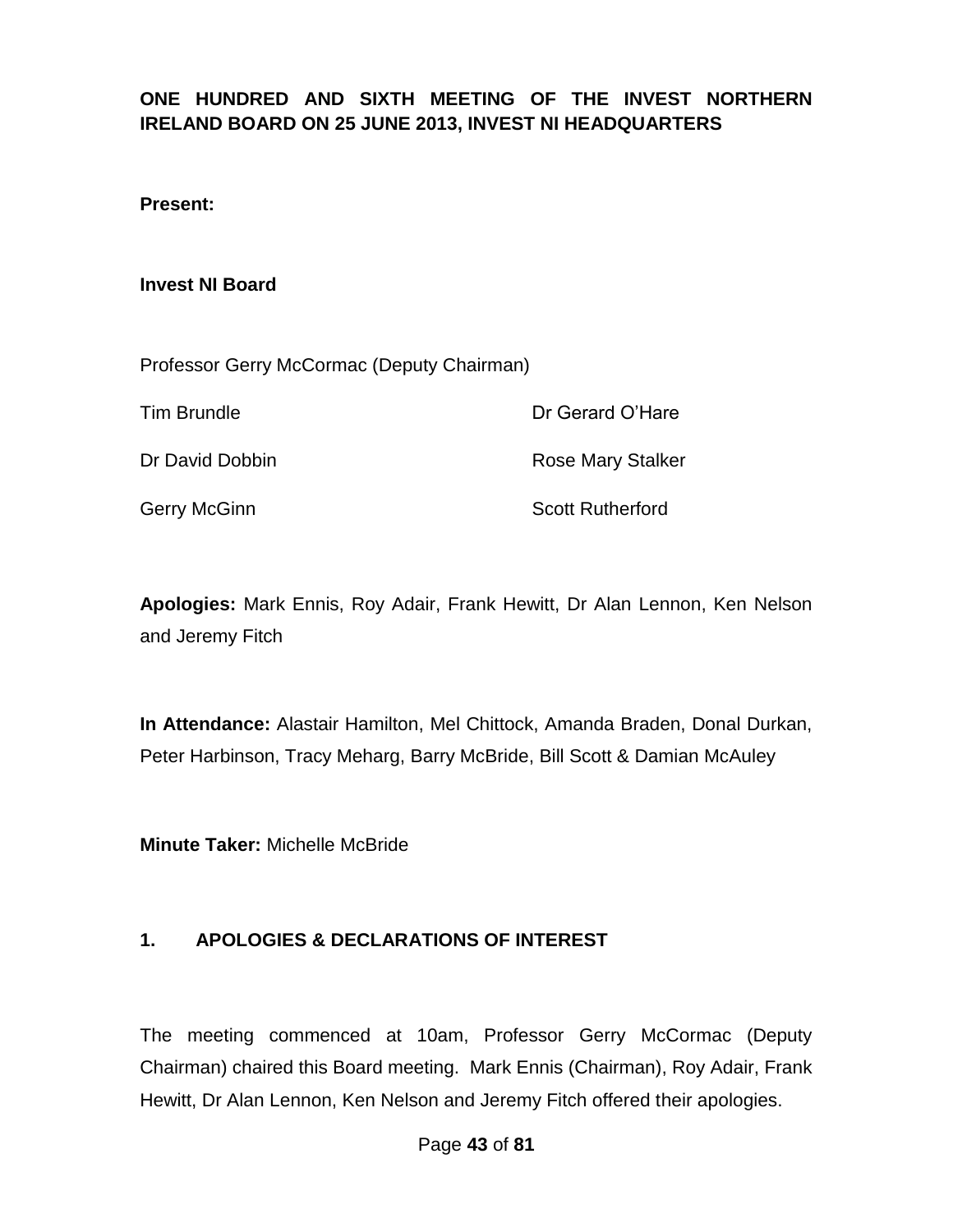The Deputy Chairman and the Board passed on their best wishes to Board member Ken Nelson who is recovering from a serious illness.

The Deputy Chairman asked Board Members to declare any potential conflicts of interest.

Scott Rutherford and Tim Brundle noted two potential conflicts relating to references to the University of Ulster and to Queen's University in the CEO report. Whilst these issues were noted, it was agreed that these would not be considered conflicts.

## **2. MONTHLY REPORTING TO BOARD**

## **2.1 MINUTES MAY BOARD MEETING – deferred to later in the meeting**

#### **2.2 MATTERS ARISING**

The Actions table was reviewed and addressed.

Damian McAuley and Frank Hewitt have been liaising regarding a representative from Germany meeting with the Board and agreed to take this forward, it was agreed that this should be removed from the outstanding actions table.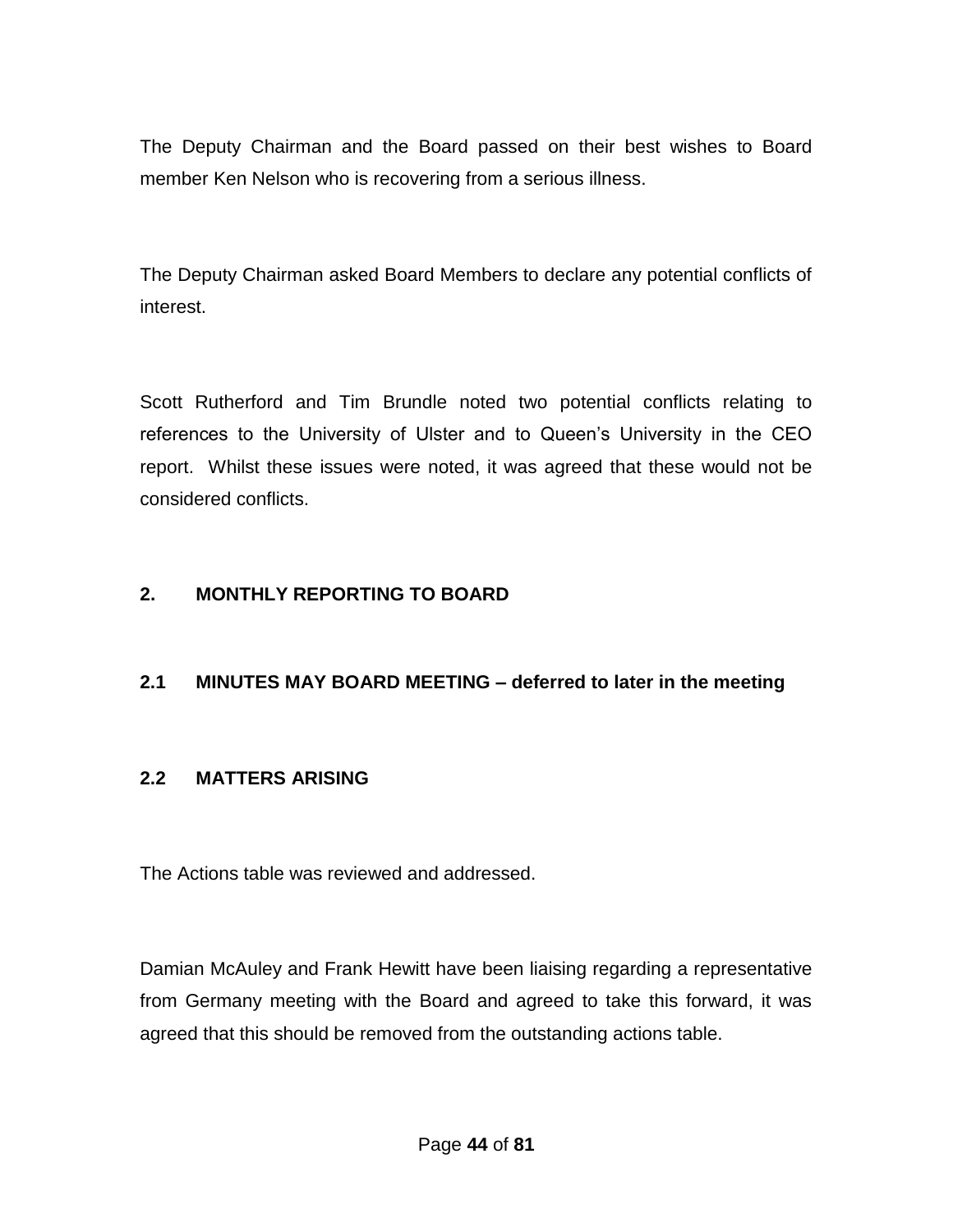Tim Brundle agreed to update members regarding the possibility of Steve Blanks attending an Invest NI event at the August Board meeting. **ACTION: Tim Brundle**

Tracy Meharg noted that she had arranged to meet with Tim Brundle and Scott Rutherford to follow up regarding the Technology Strategy Board and to discuss Tim Brundle's recent Lithuanian visit after the Board meeting.

Peter Harbinson agreed to inform members of a date for the 2014 conference when available. **ACTION: Peter Harbinson**

The Chief Executive noted that a number of Board members had joined the Executive Leadership Team to discuss the Corporate Scorecard on 13 June. He provided an update to the Board regarding amendments to the Corporate Scorecard and agreed to submit a note to the Board minutes reflecting the changes to the Corporate Scorecard. **ACTION: Damian McAuley (This has now been inserted below)**

Corporate Balanced Scorecard

The Board approved the updated version of the 2013-14 Corporate Balanced Scorecard noting the following changes:

- Target 1: Increased from 79% to 80%
- Target 2: Increased from 90% to 92%
- Target 4: New target wider business base engagement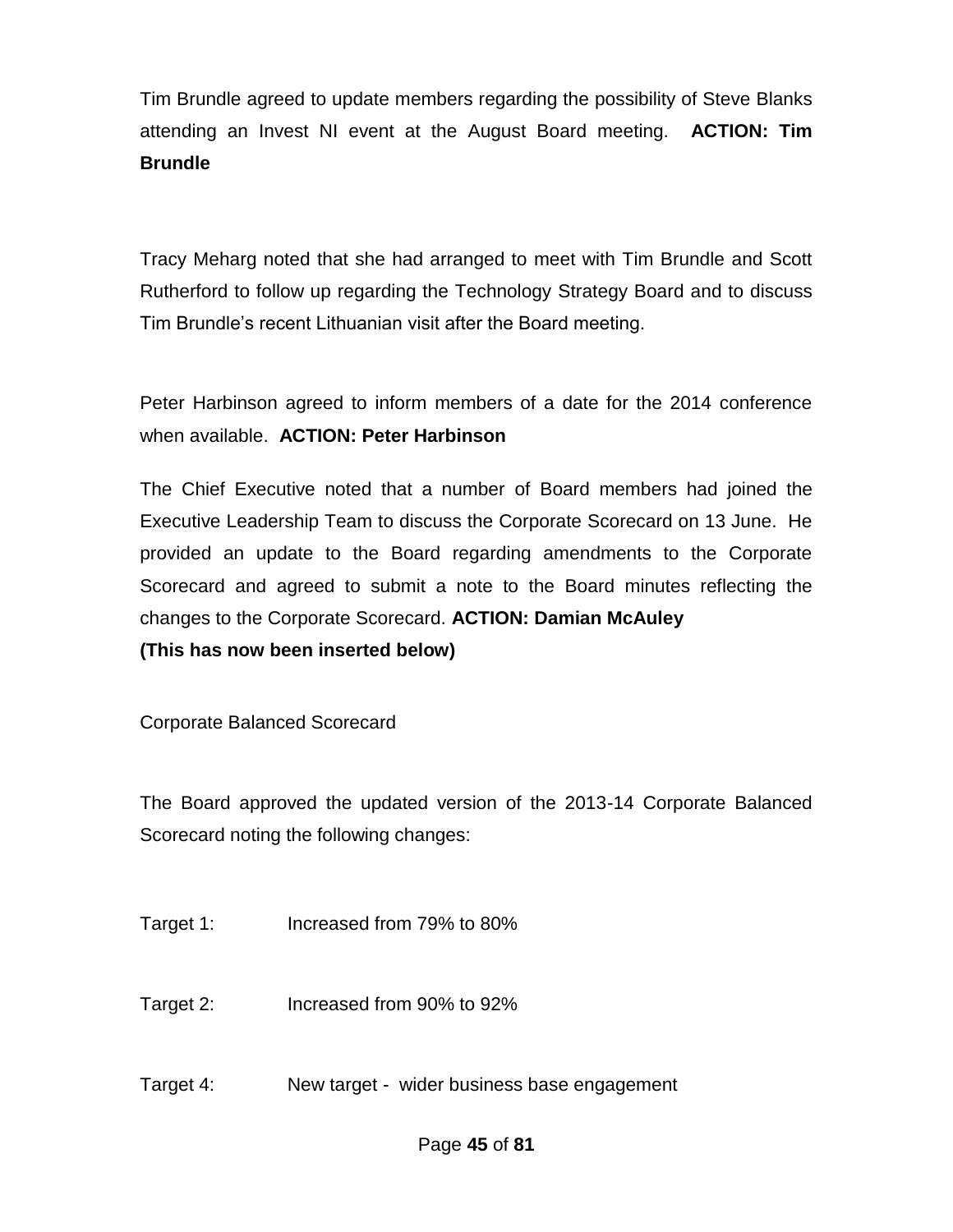Target 8: New target - strategic learning and development

Target 31: New target - reflect innovation activity.

#### **2.3 CEO REPORT**

The Board members were asked to note this report. The Chief Executive updated on a number of issues.

He noted that Rotha Johnston has been appointed as the Chairperson of NI Screen.

The Chief Executive commented on the positive feedback received regarding Northern Ireland's hosting of the G8 summit and provided an update on the events organised during the G8 summit. He stated that the G8 media reception on 17 June 2013, Castle Coole House Enniskillen had been a very successful event and offered apologies to any Board member who may not have received the invitation due to technical problems with the email.

The Deputy Chairman and Tim Brundle supported the Chief Executive's comments and noted that the dinner for the Japanese Prime Minister was also a very successful event.

The Chief Executive recorded his thanks to Bill Montgomery for his work in relation to the Japanese Prime Minister event. He also thanked Peter Harbinson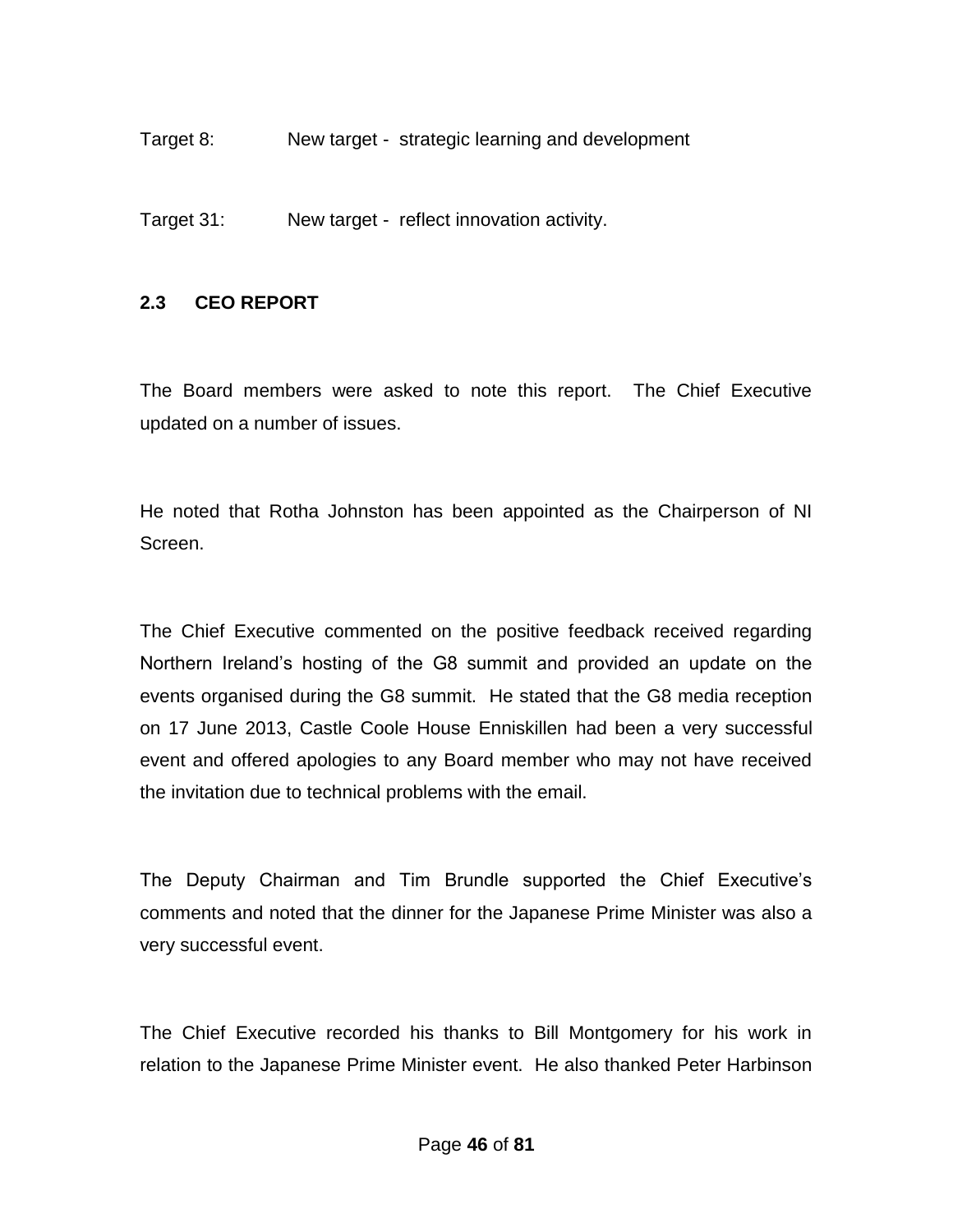for his work relating to G8. The Deputy Chairman and the Board also recorded their thanks to Peter and Bill.

The Deputy Chairman noted that the press in Scotland have been very positive about the G8 summit in Enniskillen and that there were a number of television programmes aired which show-cased Northern Ireland.

Tim Brundle queried whether there was a potential gap in Invest NI's equity offering. Tracy Meharg agreed to follow up with Tim Brundle and Scott Rutherford to give an indication of the timing and current position of NISPO II. **ACTION: Tracy Meharg**

(David Dobbin joined the Board meeting at 10.40am)

The Board was now quorate and the Deputy Chairman agreed to take the items for decision on the agenda at this point.

## **2.1 MINUTES MAY BOARD MEETING**

The minutes of the May Board meeting were agreed as a true record of that meeting.

## **3.1 ANNUAL REPORT AND ACCOUNTS**

Gerry McGinn, Chairman of the Board Audit Committee (BAC), confirmed that the committee met before this Board meeting. He noted that this was a good set of accounts and confirmed that there are no priority one issues. Gerry McGinn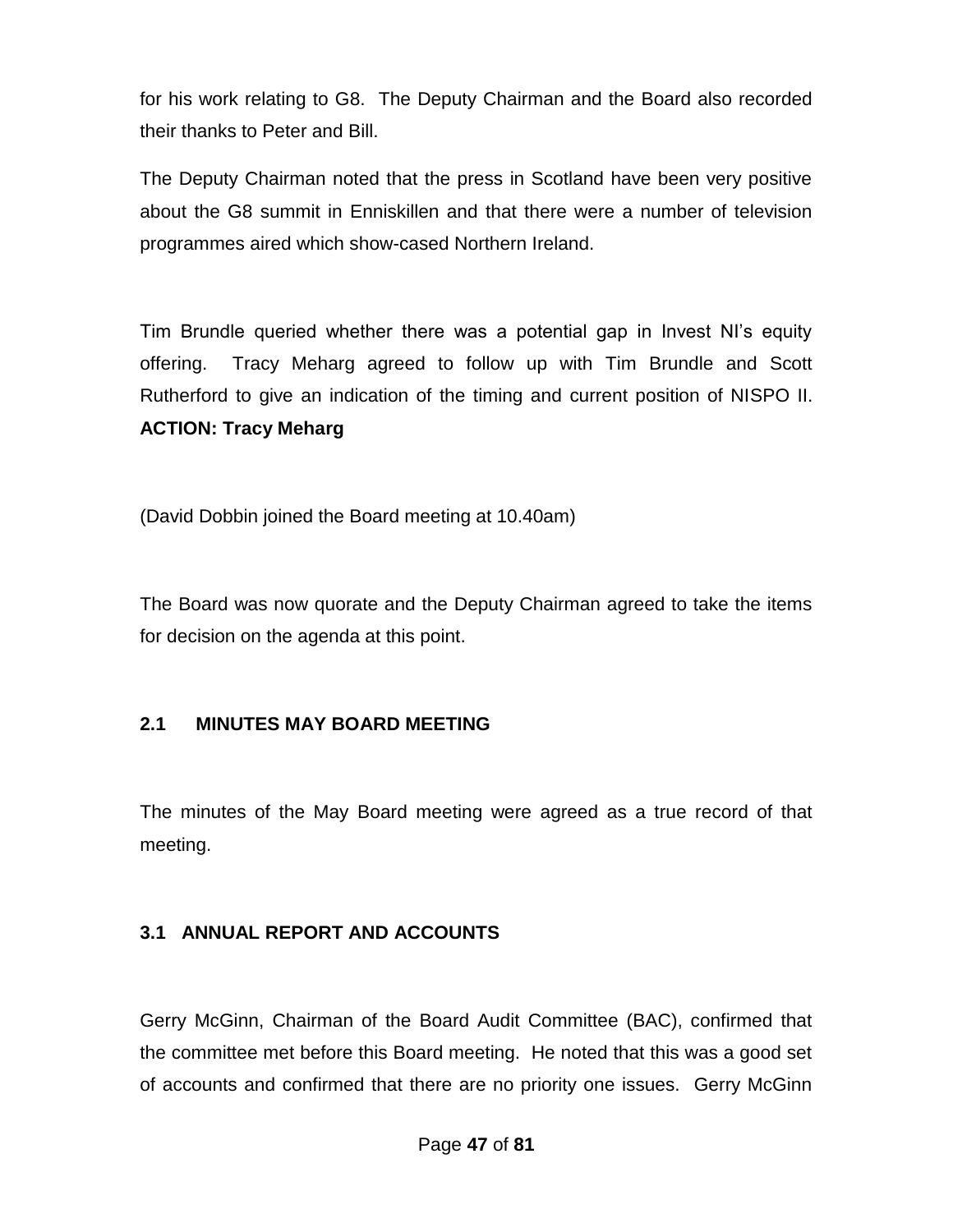stated that the Audit Office had recognised the improvements in relation to procurement procedures, to grant provision and relating to Access to Finance.

In response to a suggestion from Tim Brundle the Chair of the BAC agreed to report back to the Board, by exception, on Audit Committee issues that arise throughout the year ahead. **ACTION: Gerry McGinn**

**DECISION: The Board Approved the Annual Report and Accounts 2012 to 2013.**

#### **3.4 RESOURCE PLAN**

The Chief Executive introduced the proposed Resource Plan for 2013 to 2015.

He noted that the Executive Leadership team were requesting approval from the Board to take this forward to the Department. Amanda Braden then presented the Resource Plan looking at each of the areas of the organisation and specific resources required.

Board members raised concerns regarding the toolkit available to the Executive Leadership team to measure productivity, efficiency and effectiveness. Amanda Braden noted that there are Project Boards to look at these issues in place and a Lean Process Executive was working to improve efficiencies. However, a number of further concerns were registered.

Page **48** of **81** The Board was keen to have further information and greater clarity before approving the proposal. They asked that the explanations are set in the context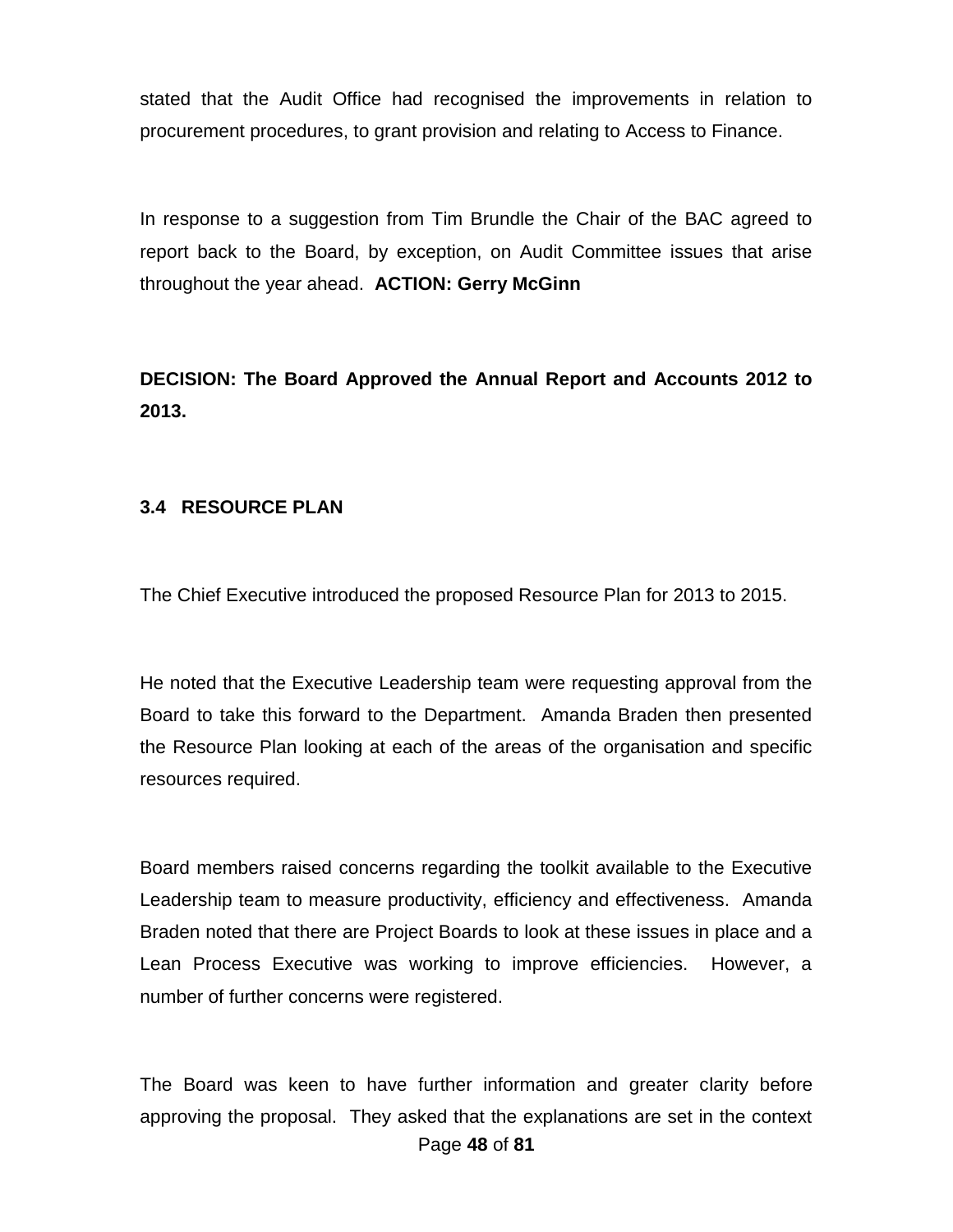of efficiency and greater effectiveness. It was acknowledged that the Executive Leadership team had verbalised the points but the Board requested a written submission on the impact of the resources and a clear statement of the justification.

It was agreed that a paper set in the context of the Balanced Scorecard and the impact of the additional resources on future outcomes would be useful to the Board.

The Deputy Chairman noted that the Board had expressed confidence in the Executive Leadership team and acknowledged that this was the first time that the team had brought forward changes to the resource plan. However, it was noted that members would like further information before coming to a decision regarding this proposal.

It was agreed that a paper giving further information on the Resource Plan would be circulated to the Board members by Tuesday 2 July. Board members would be invited to discuss this paper in person or via conference call at a meeting (date to be confirmed). **ACTION: Executive Leadership Team**

(David Dobbin left the Board meeting).

## **2.4 FINANCE REPORT TO THE BOARD**

Mel Chittock gave an overview of the Finance report and an update on the latest position.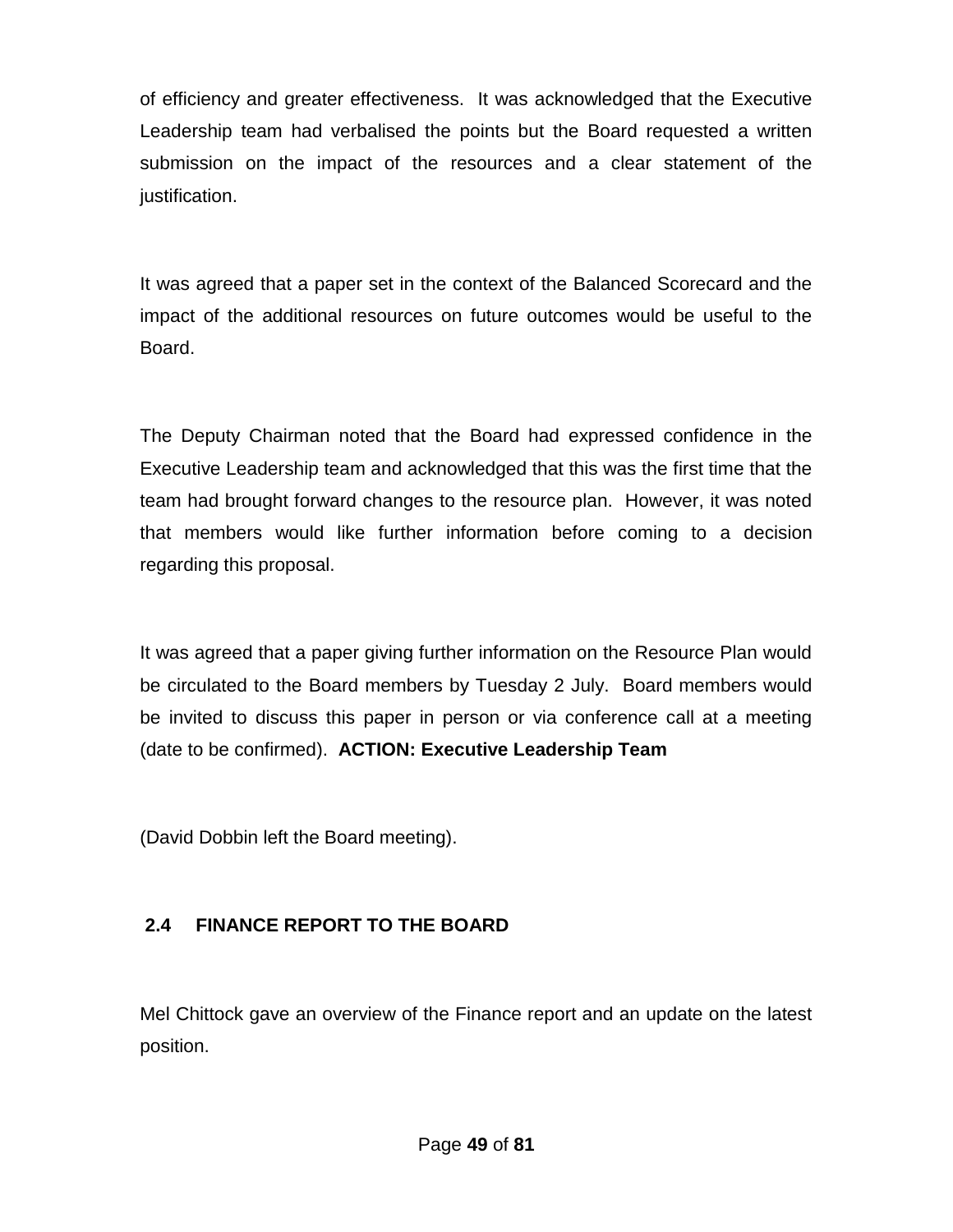He also briefed the Board on the Invest NI Headquarters building project. The Board asked for further information regarding the approval process of this project. Mel Chittock noted that the project had been approved by a Board Casework committee and was presented to the Department and DFP for approval.

## **2.5 MARKETING AND COMMUNICATIONS REPORT TO THE BOARD**

Peter Harbinson updated members on this report. He confirmed that he would bring further information to the August Board meeting regarding pending events, including the Economic Conference scheduled for October 2013. **ACTION: Peter Harbinson**

Peter Harbinson noted that the Board would receive invitations to an event welcoming 'The World' ship to Belfast and to the World Police and Fire Games.

## **2.6 CASEWORK REPORT TO THE BOARD**

Members were asked to note this Report.

## **3.2 ECONOMIC PACT**

Donal Durkan presented an update to the Board on the Economic Pact.

## **3.3. BOARD WORKING GROUPS**

**Going East:**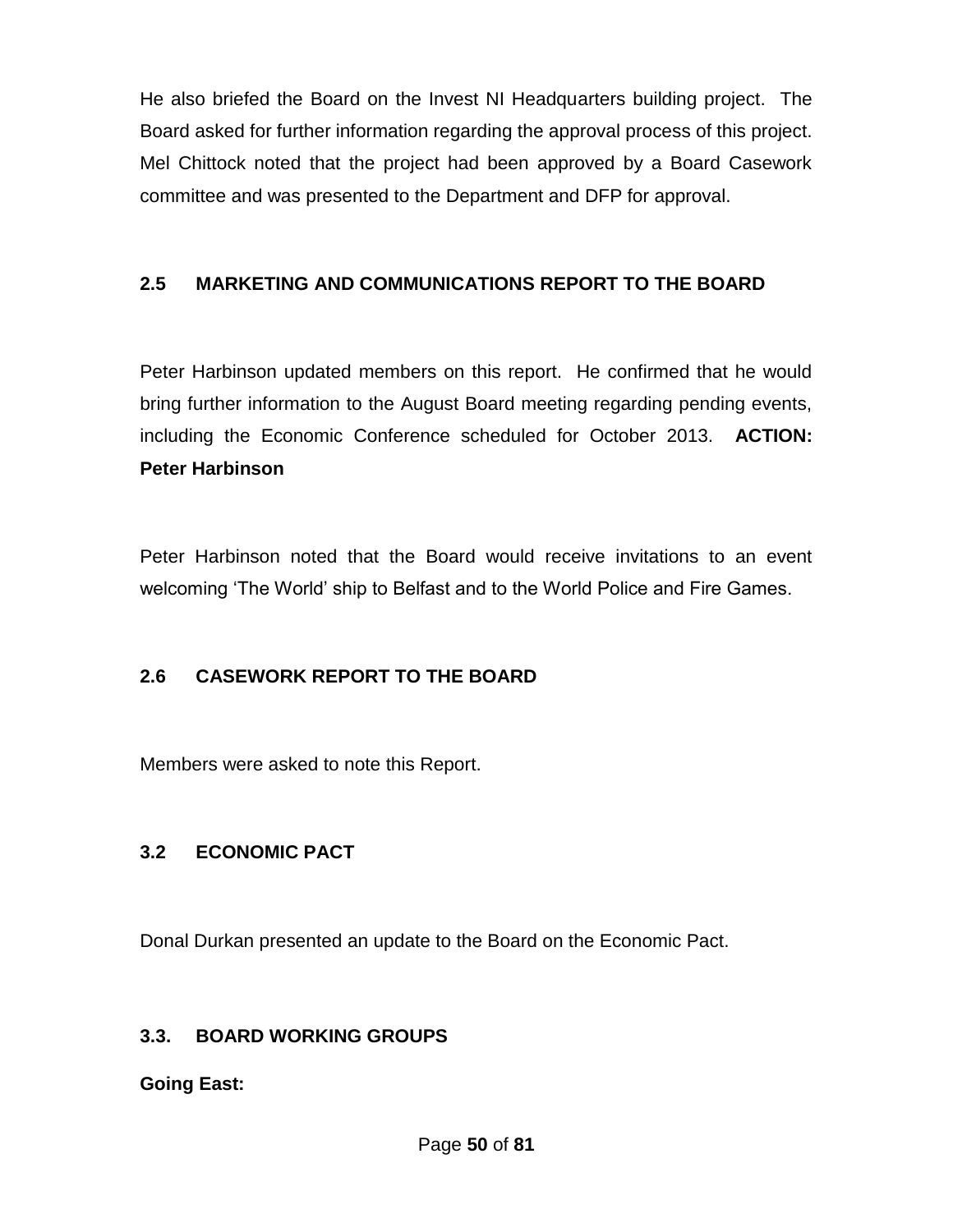Barry McBride provided an update regarding the Going East Board working group and expressed his thanks to the members for their helpful input. The Deputy Chairman suggested that members should meet in the near future. **ACTION: Barry McBride**

## **Energy Group:**

Rose Mary Stalker provided an update, noting that the working group had not met since January. She suggested that the members meet and decide on the future of the group. **ACTION: Tracy Meharg**

## **High Growth Startups:**

Tim Brundle agreed to provide a report to the August Board and advise if this committee will be standing down. **ACTION: Tim Brundle**

## **Sub Regional Growth:**

Dr Gerard O'Hare provided an update on this Board working group and noted that the group has made great progress and had met with representatives from NILGA, SOLACE and Belfast City Council. Bill Scott noted that the work of the group will be helpful in the RPA discussions over the coming year.

#### **4. AOB**

None to note.

## **9. DATE OF THE NEXT BOARD MEETING**

The next Board meeting will be held on Wednesday 21 August 2013 in Invest NI Headquarters.

The Board Meeting ended at 1.30pm.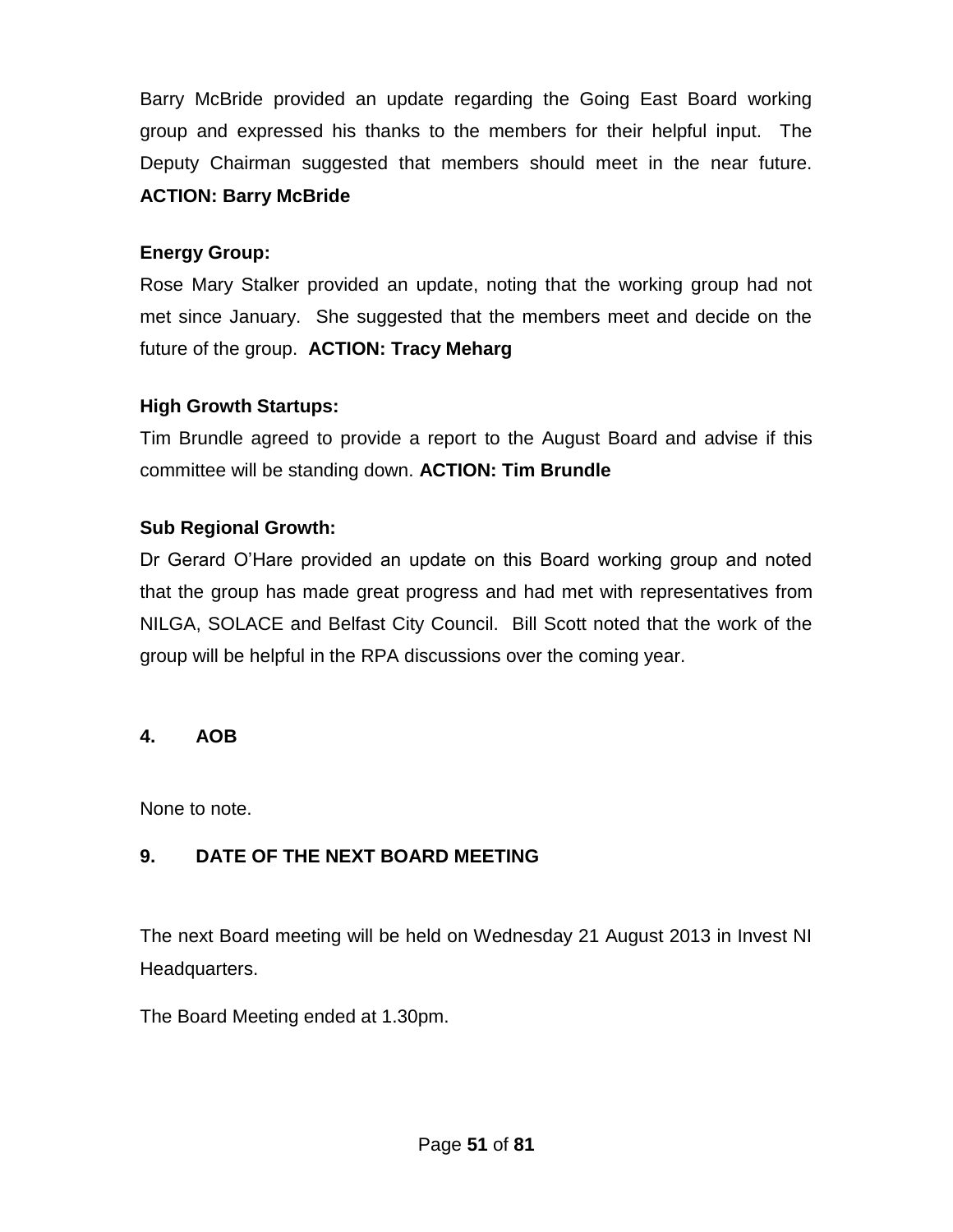# **ONE HUNDRED AND SEVENTH MEETING OF THE INVEST NORTHERN IRELAND BOARD ON 21 AUGUST 2013, INVEST NI HEADQUARTERS**

#### **Present:**

#### **Invest NI Board**

| Mark Ennis (Chairman) | <b>Professor Gerry McCormac</b> |
|-----------------------|---------------------------------|
| Roy Adair             | <b>Frank Hewitt</b>             |
| <b>Tim Brundle</b>    | Dr Alan Lennon                  |
| Dr David Dobbin       | Dr Gerard O'Hare                |

**Apologies:** Gerry McGinn, Ken Nelson, Scott Rutherford, Rose Mary Stalker, Donal Durkan, Jeremy Fitch, Tracy Meharg and Barry McBride

**In Attendance:** Alastair Hamilton, Mel Chittock, Amanda Braden, Peter Harbinson, Bill Scott & Damian McAuley

**Minute Taker:** Michelle McBride

#### **1. APOLOGIES & DECLARATIONS OF INTEREST**

The meeting commenced at 1pm. Gerry McGinn, Ken Nelson, Scott Rutherford, Rose Mary Stalker, Donal Durkan, Jeremy Fitch, Tracy Meharg and Barry McBride offered their apologies.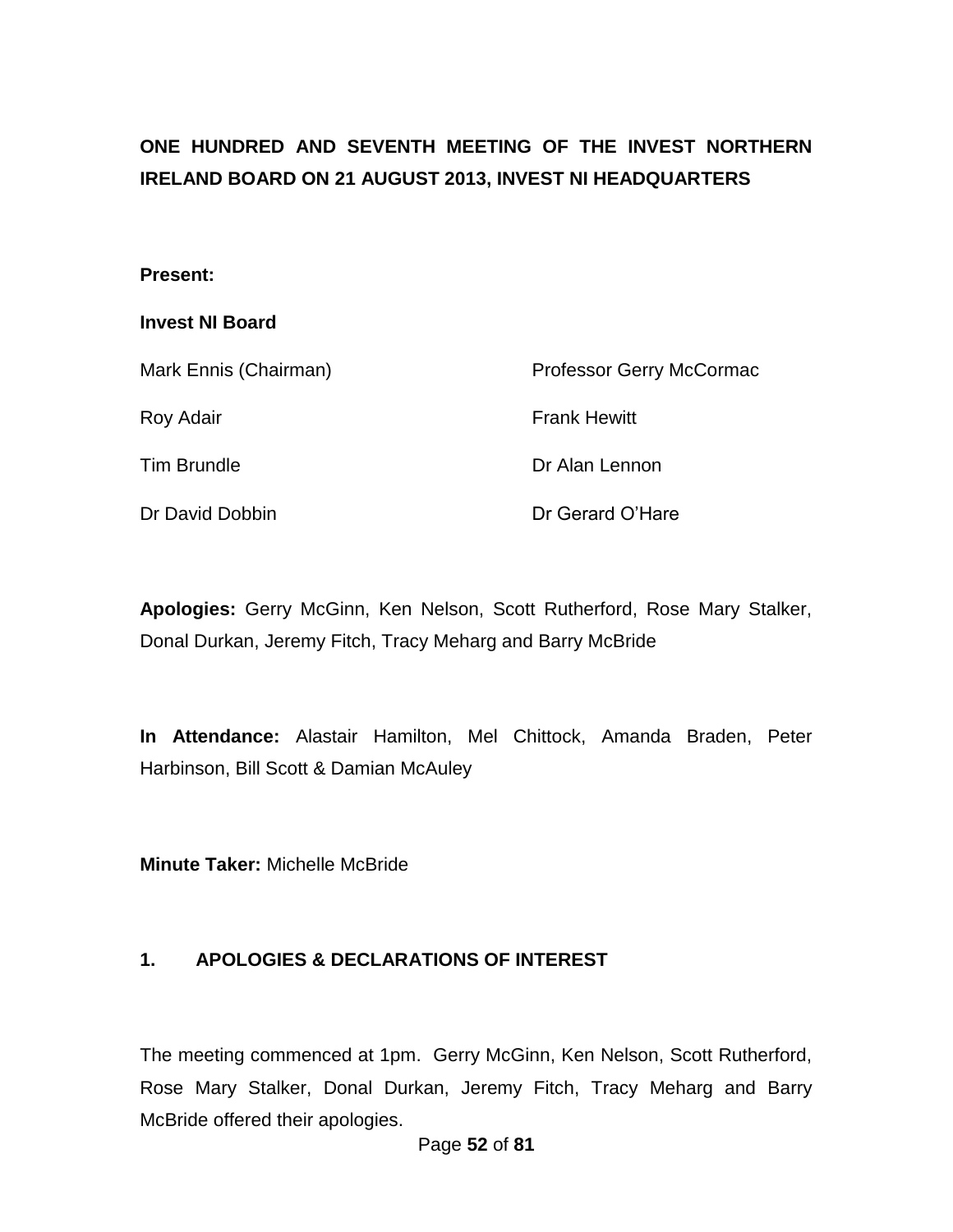The Chairman asked Board Members to declare any potential conflicts of interest.

Tim Brundle noted two potential conflicts relating to references to the University of Ulster in the CEO report and the Board Audit Committee minutes. Whilst these issues were noted, it was agreed that these would not give rise to conflicts.

#### **2. MONTHLY REPORTING TO BOARD**

#### **2.1 MINUTES JUNE BOARD MEETING**

The minutes of the June Board meeting were agreed as a true record of that meeting.

#### **2.2 MATTERS ARISING**

The Actions table was reviewed and addressed.

Tim Brundle noted that he is in discussions with Jason Calacanis regarding attending an Invest NI event in January 2014.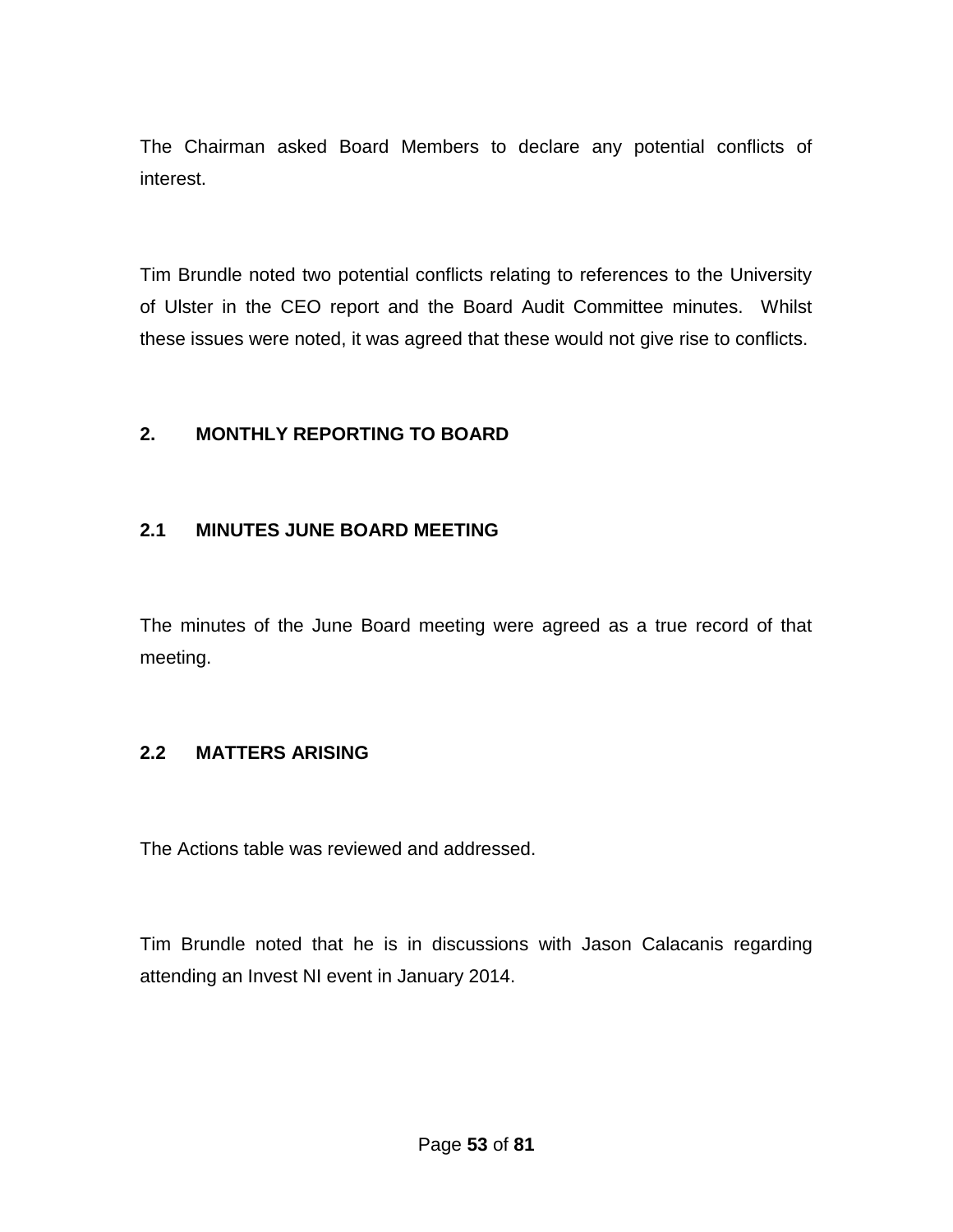The Resource Plan discussion was held on 30 July and the minutes of the meeting were circulated to all members on 1 August. It was expected that a response on the Resource Plan would be received by the end of August.

Tracy Meharg met with Tim Brundle and Scott Rutherford on 25 June to discuss NISPO II. Tim Brundle raised his concerns regarding a potential gap in Invest NI's equity offering. The Chairman noted that the Access to Finance Committee would meet with Tim Brundle and Scott Rutherford to discuss NISPO II. The Chairman asked Tracy Meharg to provide a report on the issues.

The Chairman asked that the Lead officials of the Board working groups move forward with these committees and then update the Board regarding their progress at the September meeting. **ACTION: Board Working Groups Lead officials**

The International team Heads of Territories joined the meeting. Barry McBride presented his team and asked each director to introduce themselves to the Board members. The Chairman thanked the directors for meeting with the Board and the Heads of Territories left the meeting.

Tim Brundle suggested that Board members should advise the International team (via Michelle McBride) of business travel plans. This would allow the International team to consider if members could assist with Invest NI Business in the relevant areas. **ACTION: Board members**

In response to a query from Alan Lennon the Chief Executive noted that the report on Export Key Performance Indictors was in progress and will be presented to the Board at the September meeting. **ACTION: Jeremy Fitch and Tracy Meharg**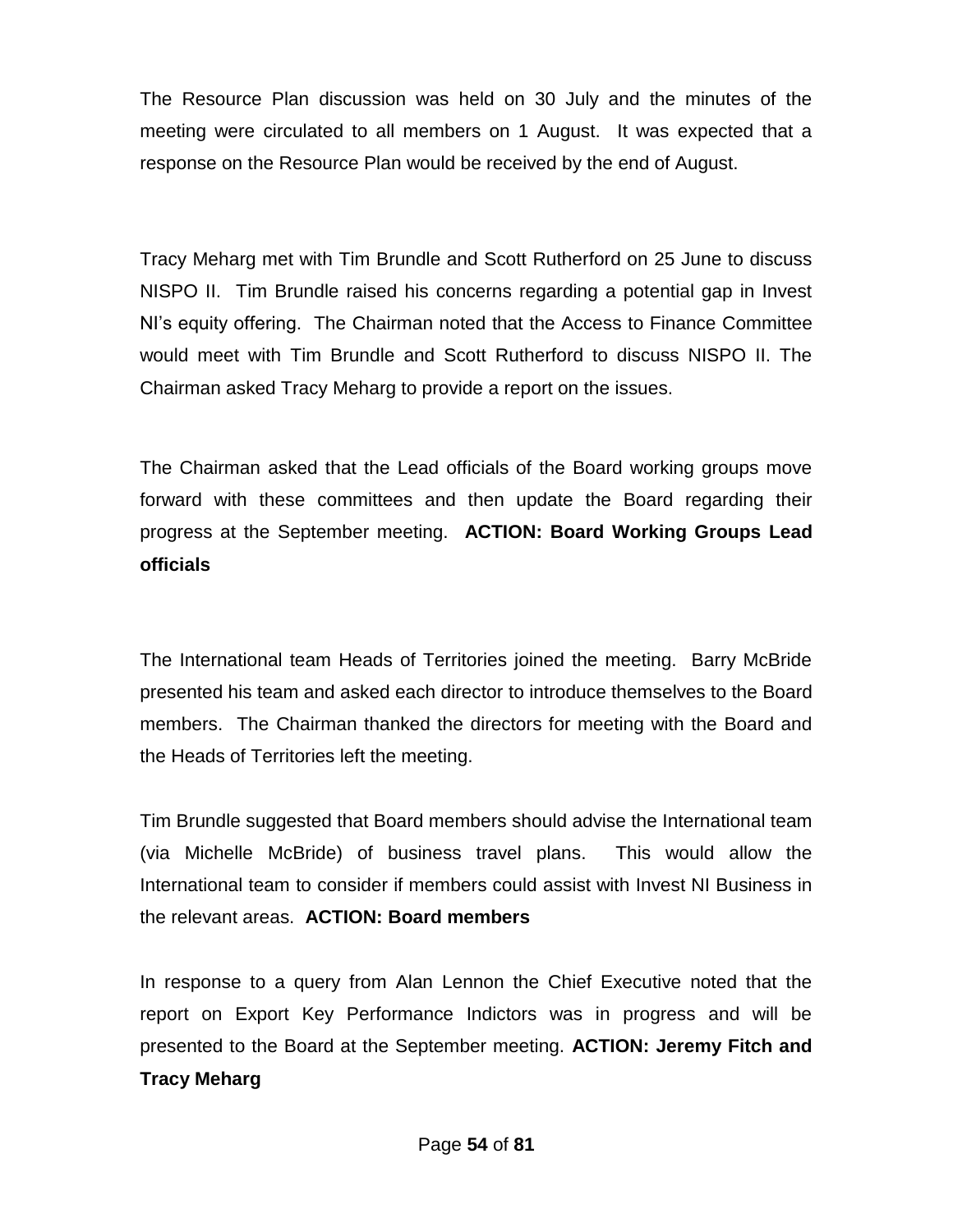#### **2.3 CEO REPORT**

The Board members were asked to note this report. The Chief Executive updated on a number of issues.

He noted that Invest NI are working with DETI regarding Skills, as part of the restructuring of government departments. Tim Brundle suggested that Invest NI should also liaise with the Strategic Investment Board in order to maximise opportunities.

The Chief Executive updated the Board regarding initiatives arising from the Economic Pact, Enterprise Zones and Social Enterprise Hubs.

The Board queried if the Social Enterprise Hub initiative was an appropriate area for Invest NI involvement. The Chief Executive explained that, while the issue was being led by DSD, Invest NI would oversee the procurement exercise and the budget in relation to this initiative. The Chairman agreed to raise the wider issue with the Permanent Secretary at the Board debrief. **ACTION: Chairman**

The Chief Executive provided details to the Board of the upcoming international visits by Ministers.

The Chief Executive and Mel Chittock presented an update on the Corporate Scorecard.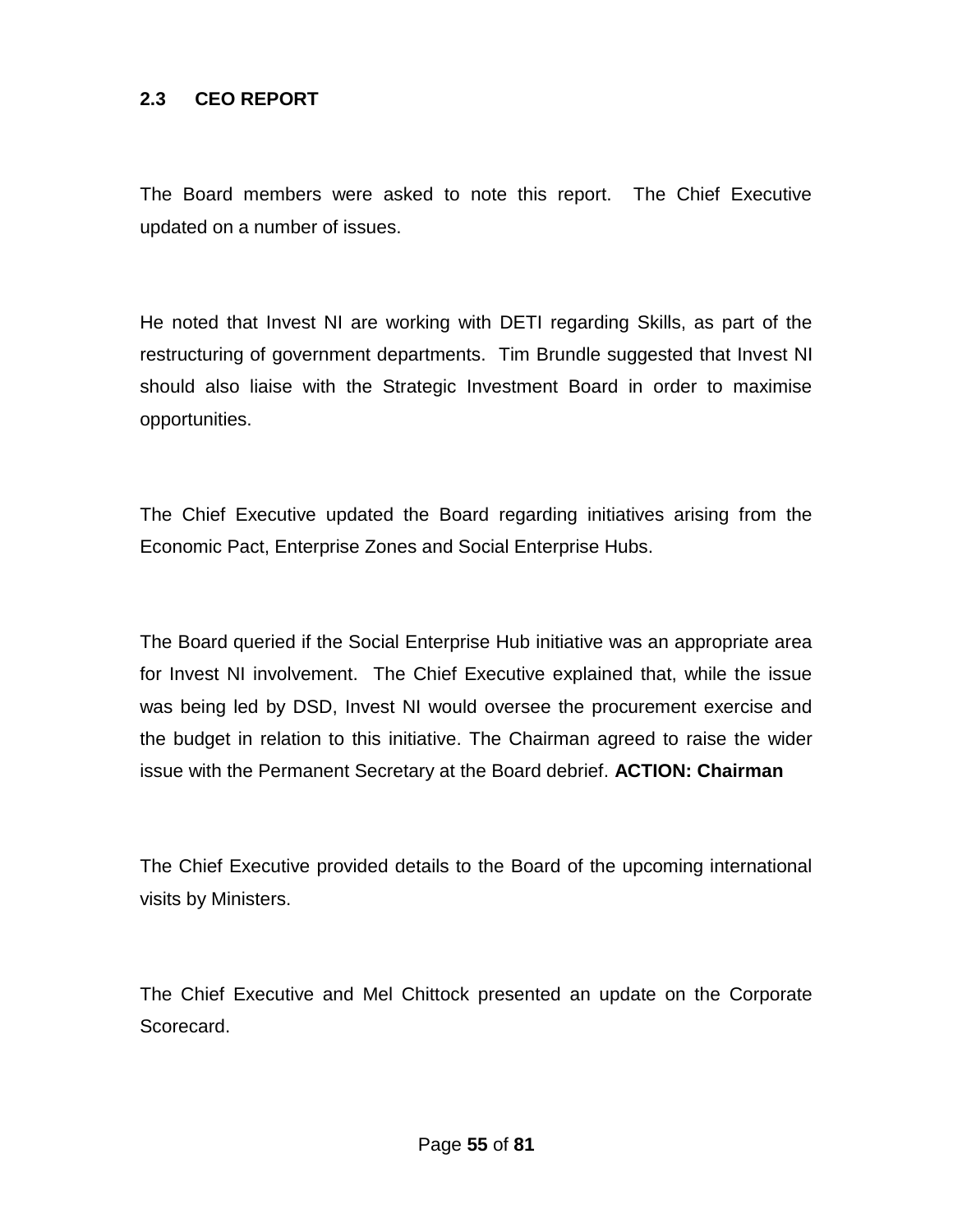## **2.4 FINANCE REPORT TO THE BOARD**

Mel Chittock gave an overview of the Finance Report and an update on the latest position. He confirmed that programme spend to date is in line with the budget and noted that he would update the Board on the October monitoring round at the September Board meeting.

## **2.5 MARKETING AND COMMUNICATIONS REPORT TO THE BOARD**

Peter Harbinson asked members to note the Marketing and Communications report to the Board.

He provided an update on the activities relating to the Investment Conference on 10 and 11 October 2013. It was agreed that Board members would feed-back their ideas regarding the Investment Conference activities to Peter Harbinson. **ACTION: Board members**

The Chairman noted that the Access to Finance Evaluation report will be presented to the Board in October. He asked Peter Harbinson to work with William McCulla and Helen Fitzpatrick regarding the communication of the Access to Finance Evaluation report. **ACTION: William McCulla, Helen Fitzpatrick and Peter Harbinson**

#### **2.6 CASEWORK REPORT TO THE BOARD**

Members were asked to note this Report.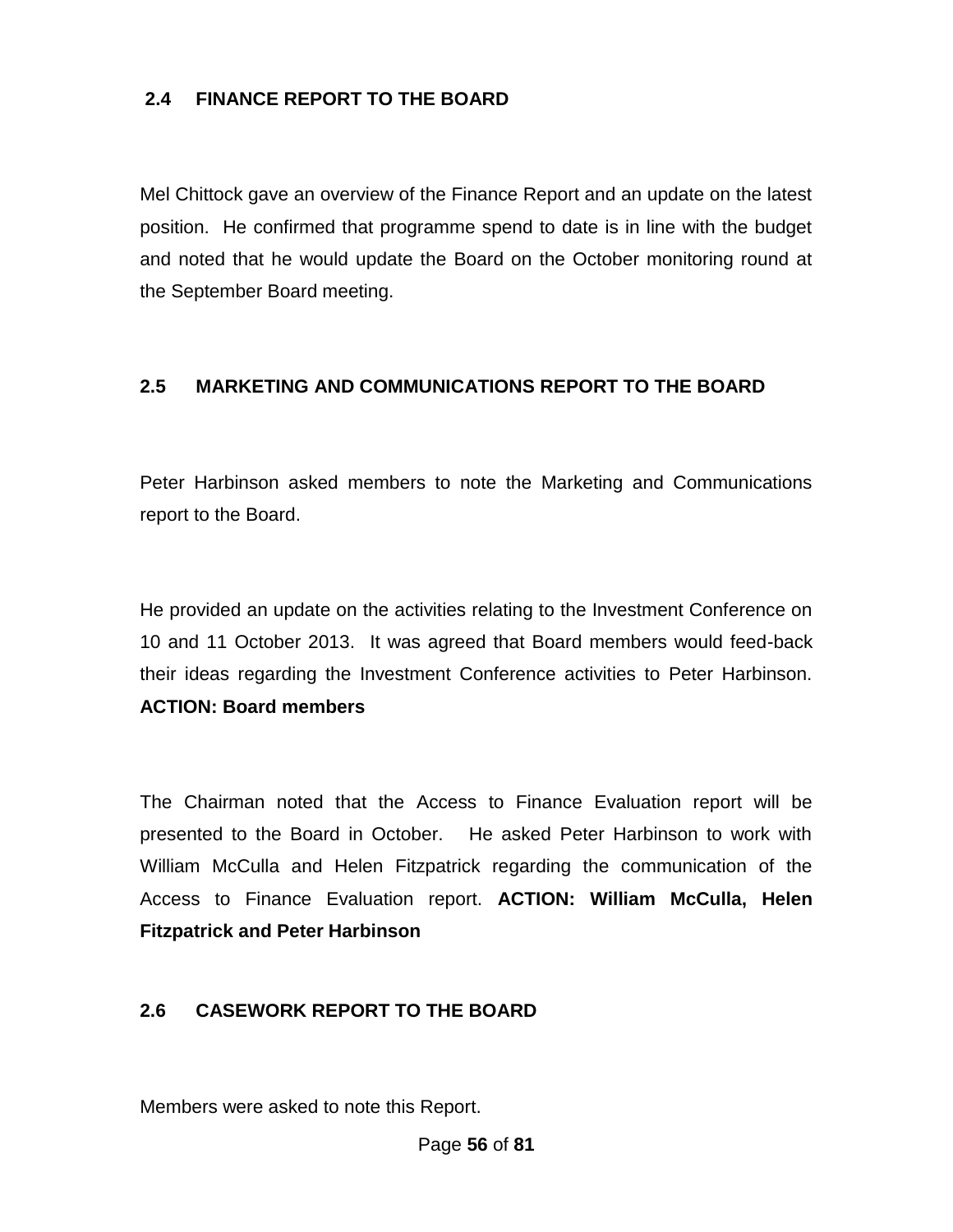## **2.7 BOARD AUDIT COMMITTEE MINUTES JUNE 2013**

Members were asked to note these minutes.

#### **3.1 CHAIRMAN'S UPDATE**

The Chairman confirmed that the Remuneration Committee have submitted their recommendations to the Department.

#### **3.2 SECONDMENTS**

Amanda Braden presented an update regarding Secondments. She discussed the immediate and long term benefits, the specific secondment arrangements, the current projects and the future plans.

The Board recognised the benefits of secondments to and from the organisation and noted the importance of recognising conflicts (real or perceived) in relation to secondments.

#### **3.3 CUSTOMER MANAGEMENT UPDATE**

James Devlin (seconded from BT in January 2013) joined the meeting to present an update on the Customer Management project to the Board. He outlined the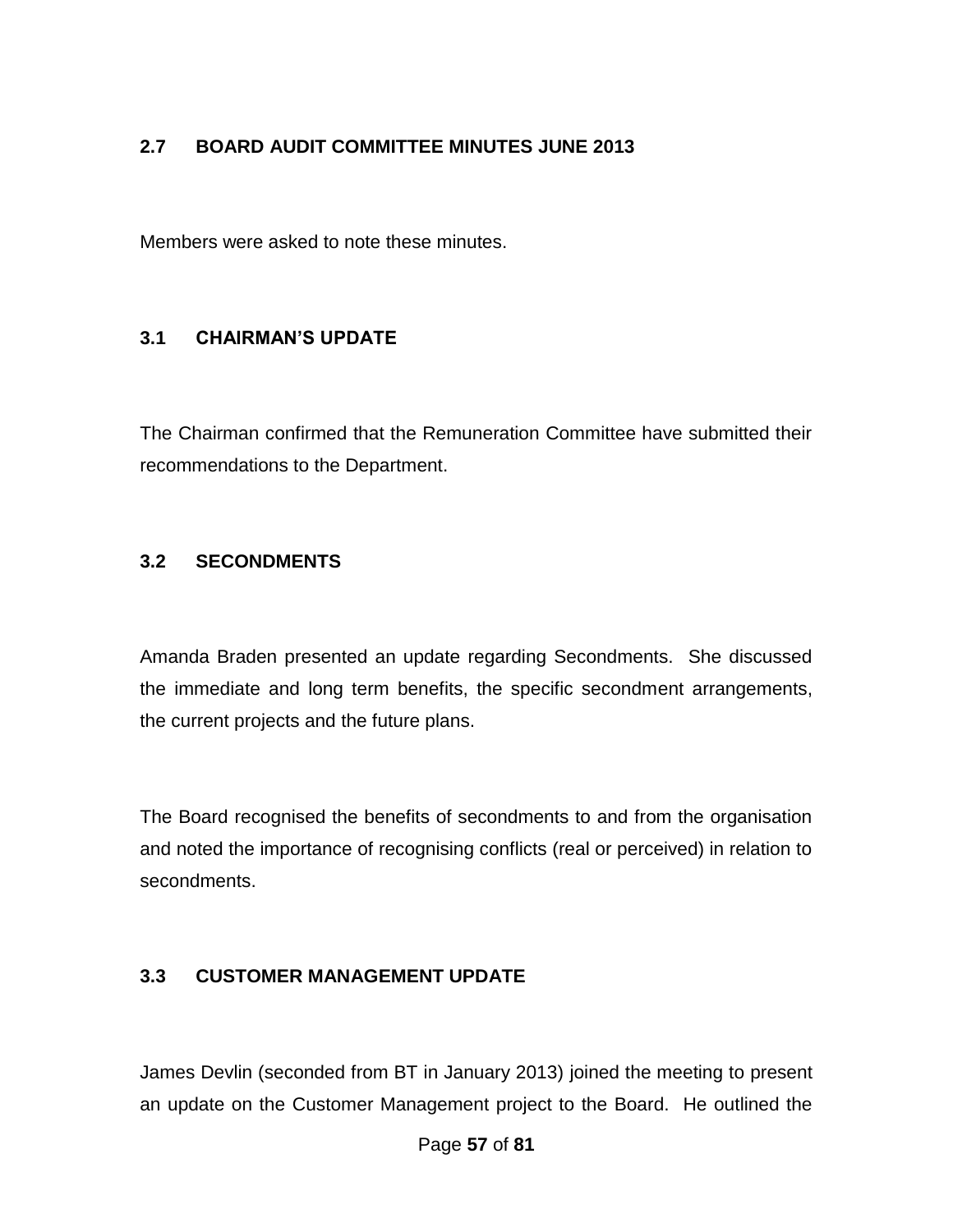key elements of the project and explained that the Learning and Development programme offered will be customised for Invest NI.

In response to a query from the Board, James detailed the procurement process for the appointment of the assessor of the Customer Service Excellence Framework.

The Chairman thanked James Devlin for a comprehensive presentation. The Chief Executive noted that James Devlin's work with UKTI has been of great use to organisation.

#### **5. AOB**

Mel Chittock agreed to forward a note to Board members regarding Wifi access within the Invest NI HQ building. **ACTION: Mel Chittock**

Damian McAuley provided an update to the Board regarding the New bank account required in Dubai. It was proposed that Fares Hassouna should be authorised to act on behalf of Invest NI in the terms of the draft resolution, which had been cleared with our Legal Advisor and had been agreed by the Emirate NBD Bank.

## **BOARD RESOLUTION: AGREED**

## **6. DATE OF THE NEXT BOARD MEETING**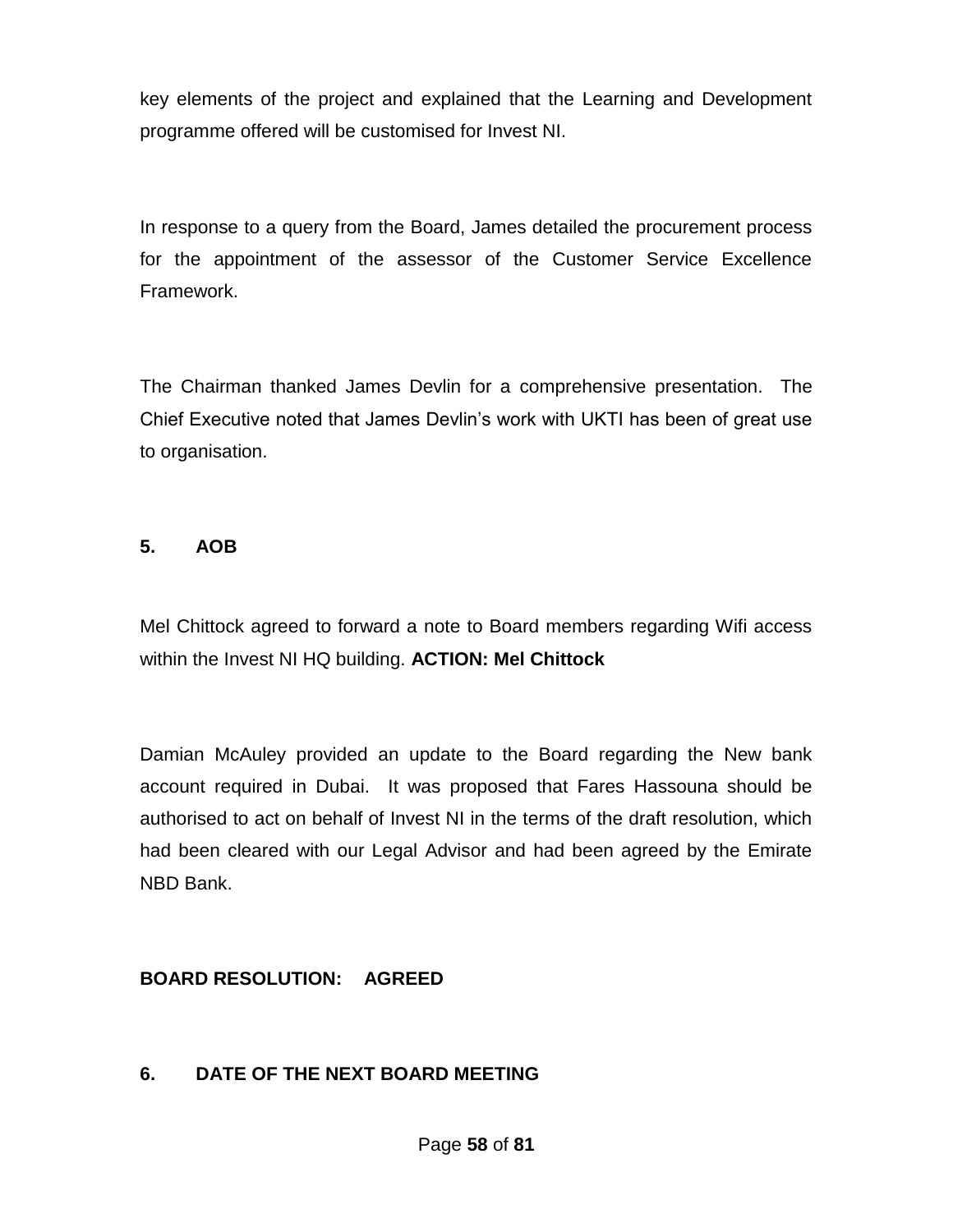The next Board meeting will be held on Wednesday 25 September 2013 in Invest NI Regional office, Newry. A meeting of the Board Audit Committee will also be held that morning.

The Board Meeting ended at 3.35pm.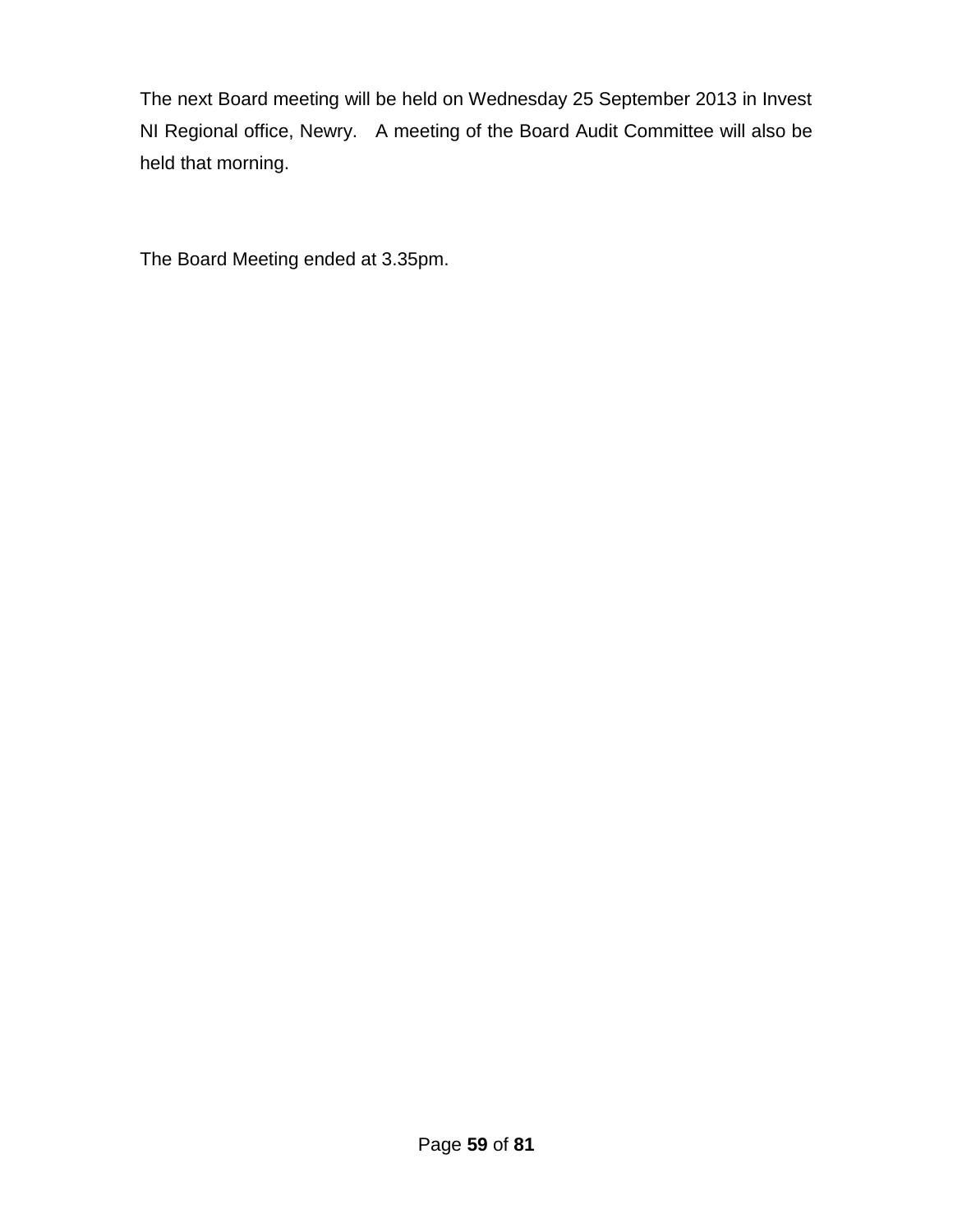# **ONE HUNDRED AND EIGHTH MEETING OF THE INVEST NORTHERN IRELAND BOARD ON 25 SEPTEMBER 2013, INVEST NI HEADQUARTERS**

#### **Present:**

#### **Invest NI Board**

Mark Ennis (Chairman) and Brofessor Gerry McCormac Roy Adair **No. 2018 Dr Gerard O'Hare** Dr David Dobbin Scott Rutherford Frank Hewitt **Rose Mary Stalker** Rose Mary Stalker Dr Alan Lennon

**Apologies:** Tim Brundle, Gerry McGinn, Ken Nelson, Peter Harbinson and Barry McBride

**In Attendance:** Alastair Hamilton, Mel Chittock, Amanda Braden, Donal Durkan, Jeremy Fitch, Tracy Meharg, Bill Scott & Damian McAuley

**Minute Taker:** Michelle McBride

#### **1. APOLOGIES & DECLARATIONS OF INTEREST**

The meeting commenced at 1pm. Tim Brundle, Gerry McGinn, Ken Nelson, Peter Harbinson and Barry McBride offered their apologies.

The Chairman asked Board Members to declare any potential conflicts of interest.

Roy Adair noted a potential conflict relating to the Finance Report and Scott Rutherford noted a potential conflict regarding a reference to Queen's University in the Communications report. Whilst these issues were noted, it was agreed that these would not give rise to conflicts.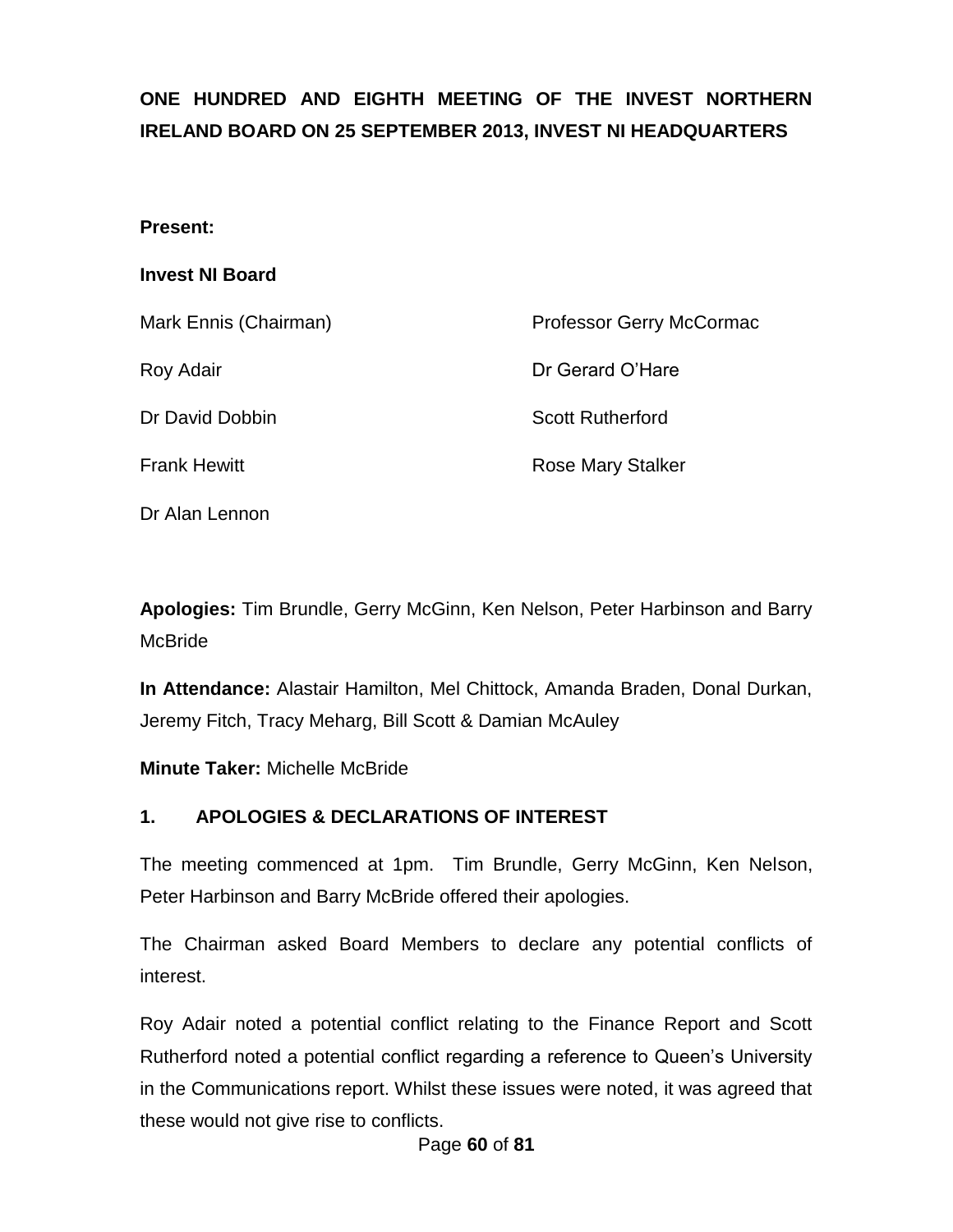The Chairman and the Board passed on their best wishes to Ken Nelson, who is recovering from illness.

## **2. MONTHLY REPORTING TO BOARD**

## **2.1 MINUTES AUGUST BOARD MEETING**

The minutes of the August Board meeting were agreed as a true record of that meeting.

## **2.2 MATTERS ARISING**

The Actions table was reviewed and addressed.

The Chairman noted that he had discussed Social Enterprise Hubs with the Permanent Secretary at the August debrief meeting.

The Chairman asked that the Access to Finance update regarding the funds is made public before the Investment Conference. **ACTION: William McCulla, Helen Fitzpatrick and Peter Harbinson**

The Board and the Chief Executive discussed Vince Cables' visit to Northern Ireland on 2 October 2013*.*

## **2.3 CEO REPORT**

The Board members were asked to note this report. The Chief Executive updated on a number of issues.

The Chief Executive updated the Board regarding appointments to the NI-CO Board. He confirmed that Chris Conway had been appointed Chairperson and Sheila McClelland, Kieran Rogan and Stephen White had been appointed to the Board.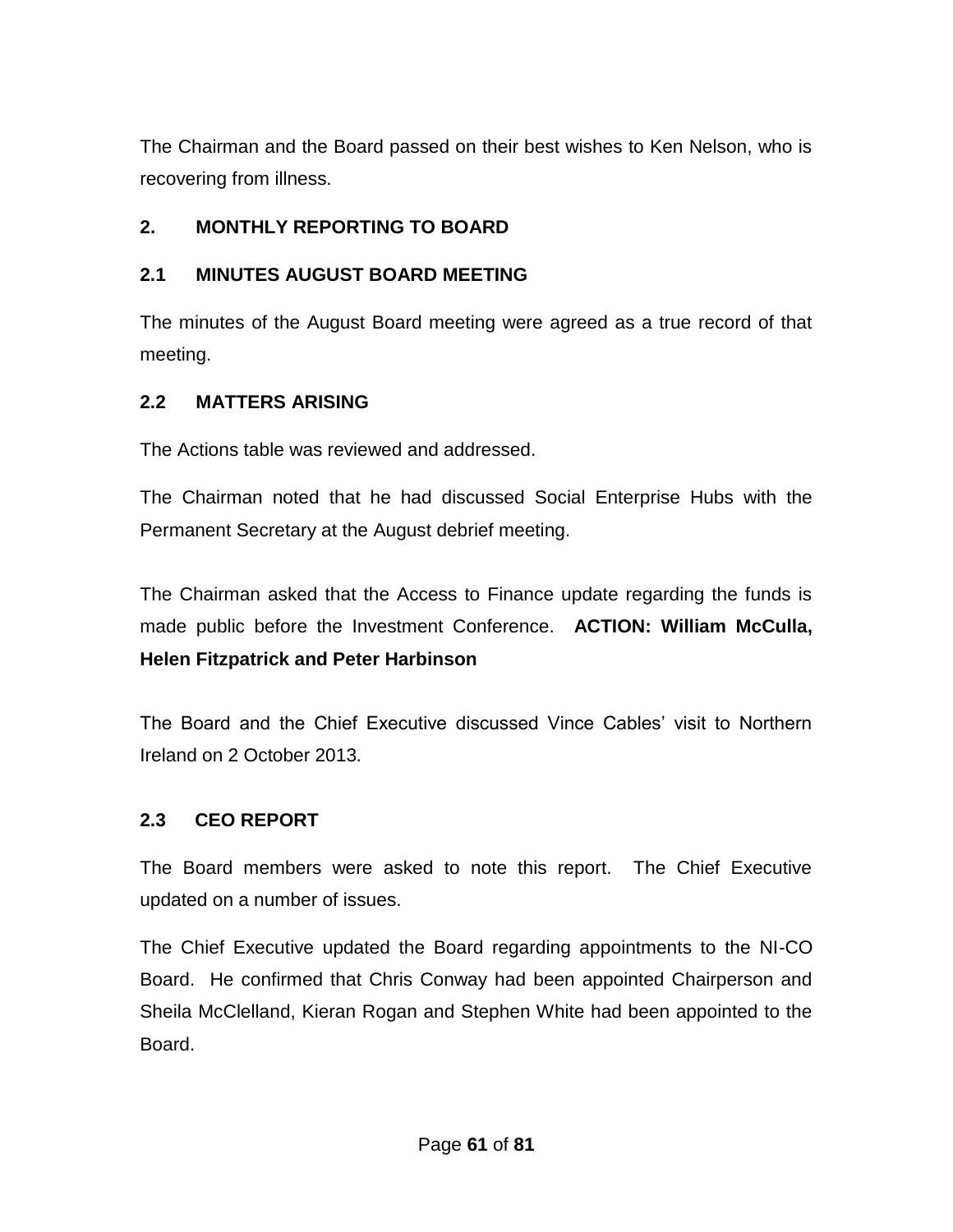He noted that there have been changes to the Connected Health and Prosperity Board as the remit has widened. David Sterling has now taken on the role as joint chair with Andrew McCormick.

In response to a query from the Board the Chief Executive confirmed that a recommendation of the Task and Finish Group was to compare UK models of Connected Health Boards.

He provided details to the Board regarding the Secretary of State Garden Party on 5 September 2013.

He updated the Board on the meeting with the Northern Ireland Tourist Board (NITB). The Chairman, Board members Roy Adair and Dr Gerard O'Hare and the Chief Executive met with the Howard Hastings (Chairman), Alan Clarke (Chief Executive) and Board members Martyn Todd and Michael McQuillan from NITB on 25 September 2013. It was noted that Donal Durkan will take forward the key actions from this meeting.

The Chief Executive gave an update on his recent visit to New York, his meetings with potential inward investors and his visit to the Steiner Film studios.

He also briefed members on the Trade mission to South Africa which he joined from 16 to 19 September 2013.

He noted that he hosted a lunch for the Growth and Scaling division in the Business and Sector Development Group on 24 September. Board member Tim Brundle and the Permanent Secretary David Sterling joined this lunch.

The Chief Executive presented an update on the Corporate Scorecard.

Roy Adair gave an update on the NI Connections US launch. The Chairman thanked Roy and Grainne McVeigh for their work.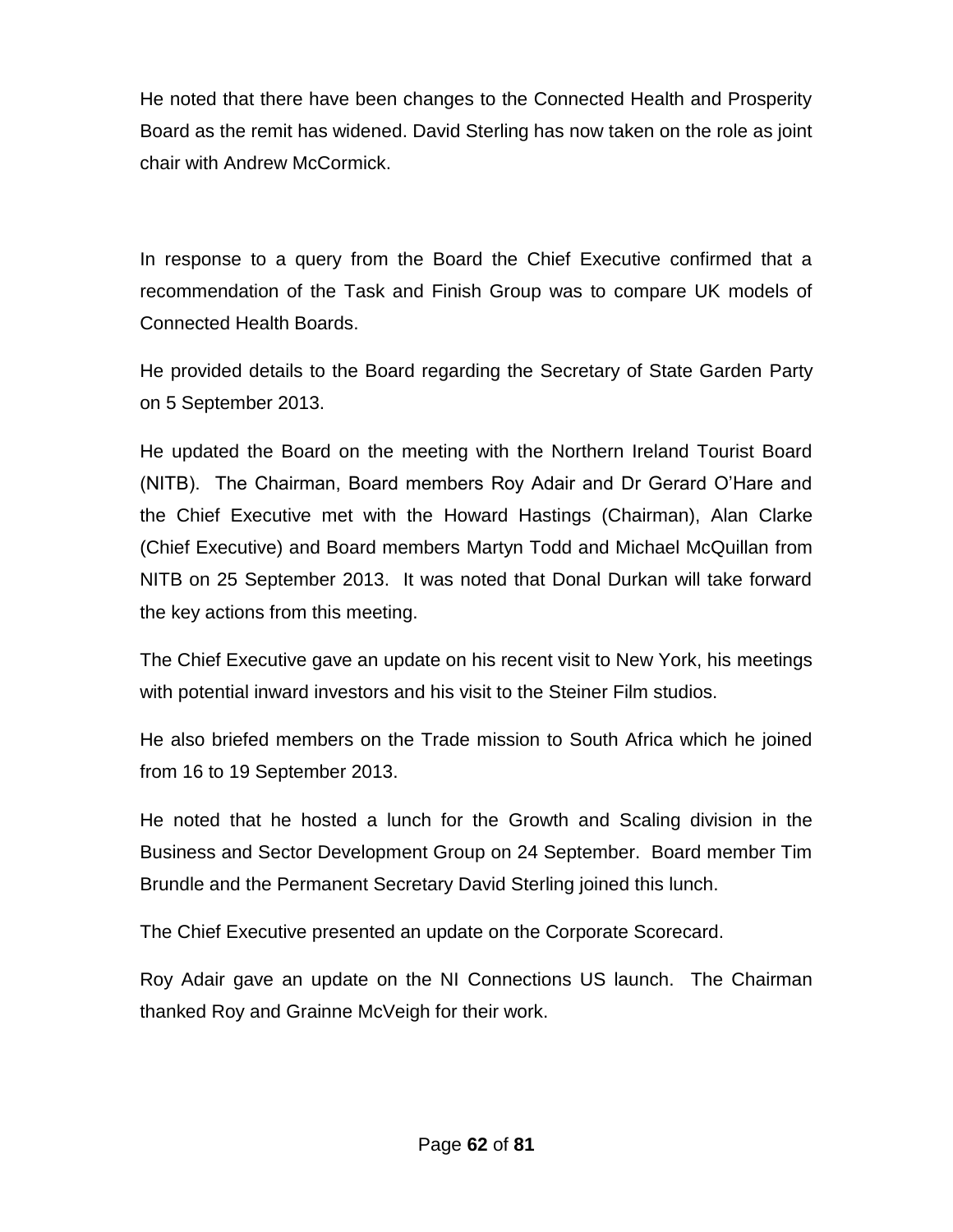The Board discussed property and office space availability and agreed to note this as an agenda item at the Board Strategy Away day. **ACTION: Damian McAuley**

## **2.4 FINANCE REPORT TO THE BOARD**

Mel Chittock gave an overview of the Finance Report and an update on the latest position. He updated the Board on the October monitoring round. Mel Chittock provided an update regarding the issues affecting the processing of claims. He confirmed that the Client Teams are working closely with the Claims team to resolve these issues.

## **2.5 MARKETING AND COMMUNICATIONS REPORT TO THE BOARD**

Members were asked to note the Marketing and Communications report to the Board.

The Chief Executive provided an update on the Investment Conference on 10 and 11 October 2013. He detailed the various speakers, sponsors and outlined the programme for the event.

Board members requested information on the availability of parking at Queen's University Belfast and the Belfast Harbour Commissioners during the Investment Conference events. **ACTION: Peter Harbinson**

The Chief Executive thanked Peter Harbinson, Olive Hill and all of the team involved in organising the Investment Conference.

## **2.6 CASEWORK REPORT TO THE BOARD**

Members were asked to note this Report.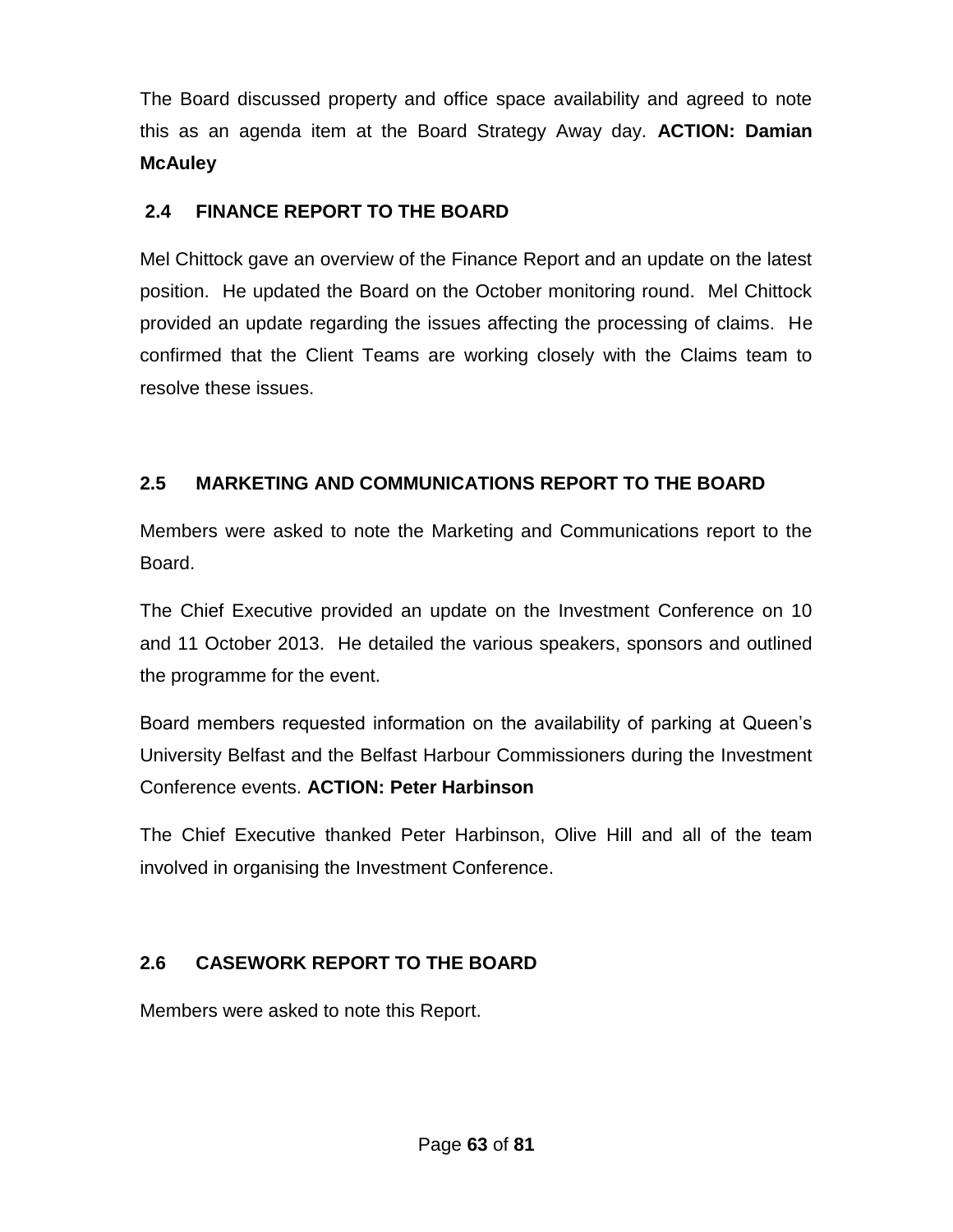## **3.1 CHAIRMAN'S UPDATE**

The Chairman confirmed that he had attended the NITB meeting on 25 September and the September Task and Finish Group meetings and Connected Health event.

## **3.2 Board Working Groups**

## **Going East Update**

Tracy Meharg provided an update regarding the Asia Pac NI Export Performance and recent activities relating to Asia Pac. She detailed the development and implementation of the strategy in primary markets and secondary markets.

Tracy gave information regarding next year's activities and of the Board working group's involvement. She noted that Board working group members have been invited to attend the lunch following the Pre-mission briefing to be held in Invest NI on 15 October 2013. The Chairman and the Permanent Secretary are leading a Trade mission to China in November. It was also noted that a number of NI companies would be participating in a UKTI-organised visit to the Far East later in the year.

## **Energy Costs Update**

Tracy Meharg provided an update regarding the work of the group and she agreed to distribute key lines to take to Board members. **ACTION: Tracy Meharg**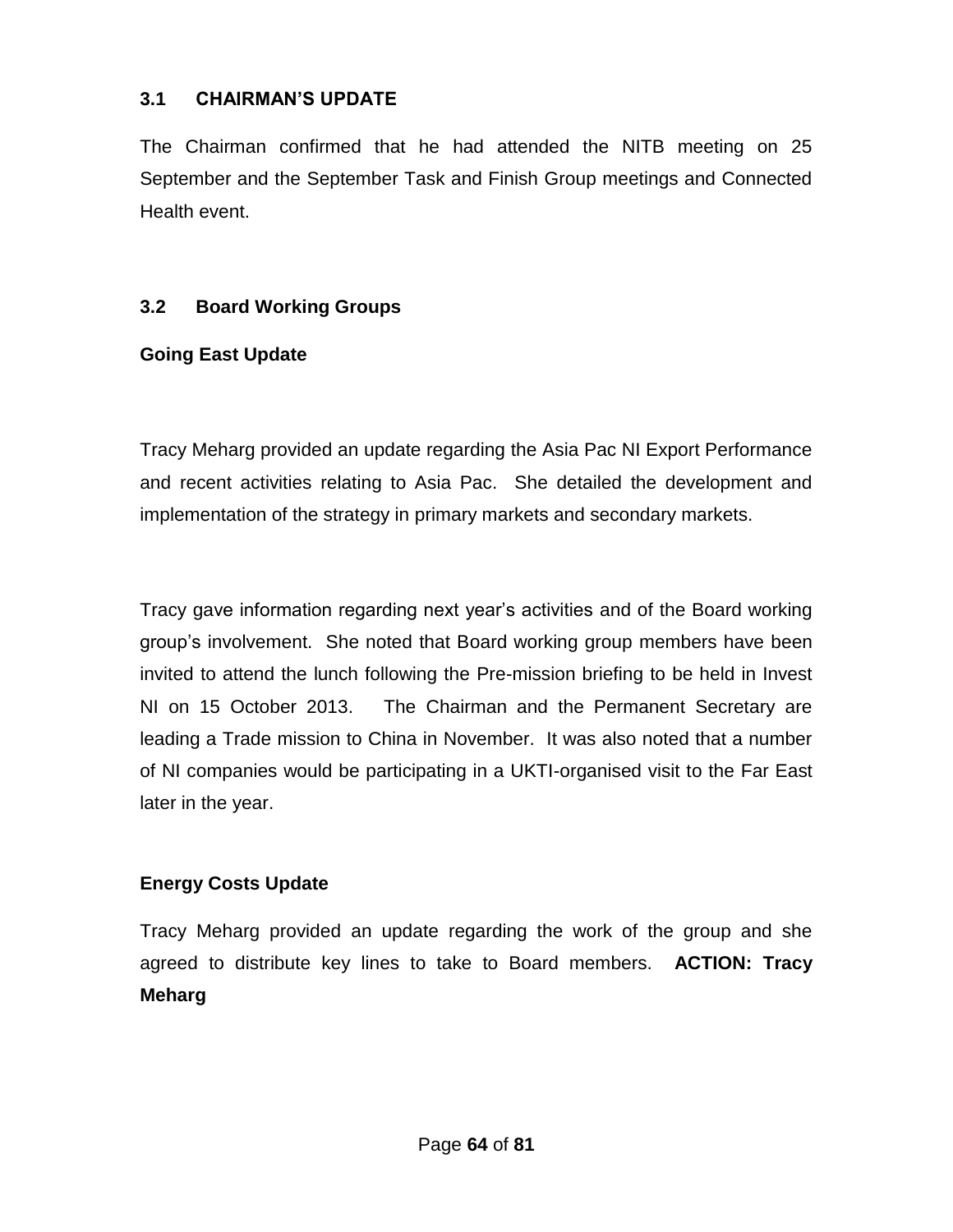#### **High Growth start-ups Update**

Jeremy Fitch presented an update on the High Growth start-ups Board working group. He introduced a presentation on Accelerators to the Board. Members discussed the way forward for Accelerators and the possible risks and obstacles. The Board supported the working group's proposals, subject to the appropriate economic appraisal and procurement.

#### **Sub-Regional Growth Update**

Dr Gerard O'Hare updated the Board on the Sub-Regional growth Board working group activities and, in particular, the importance of this work in the context of RPA and the relationship with the new councils with reference to the proposed new community planning areas.

#### **3.3 Key Performance Indicator's analysis**

Jeremy Fitch presented the Invest NI supported companies performance analysis 2009-2012. He noted that this information will be updated annually. The Board asked that Jeremy Fitch and Mel Chittock consider if the KPI Analysis information can be released with the Annual Report. **ACTION: Jeremy Fitch and Mel Chittock**

The Board noted their thanks to the Executive for this important piece of work.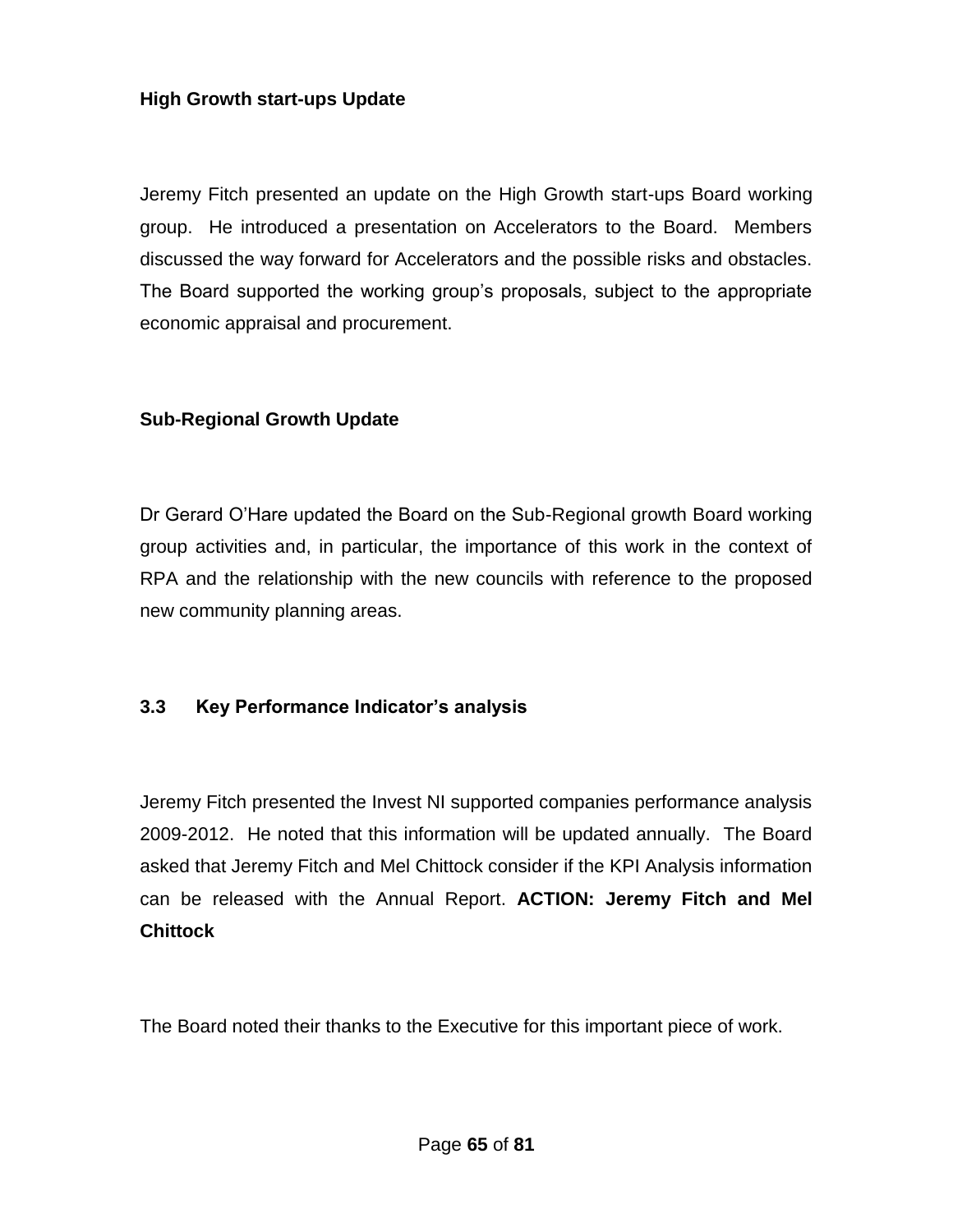## **7. AOB**

A paper on the new Regional Aid Guidelines was agreed as an agenda item for the 5 November next Board meeting. **ACTION: Donal Durkan**

Internationalization was agreed as an agenda item for the 5 November Board meeting. **ACTION: Donal Durkan**

Donal Durkan agreed to circulate information regarding Enterprise Zones to the Board as soon as possible. **ACTION: Donal Durkan**

Tracy Meharg updated the Board regarding the Agri-Food fund.

## **8. DATE OF THE NEXT BOARD MEETING**

The next Board meeting will be held on Tuesday 5 November 2013 in Invest NI, Bedford Street.

The Board Meeting ended at 4.40pm.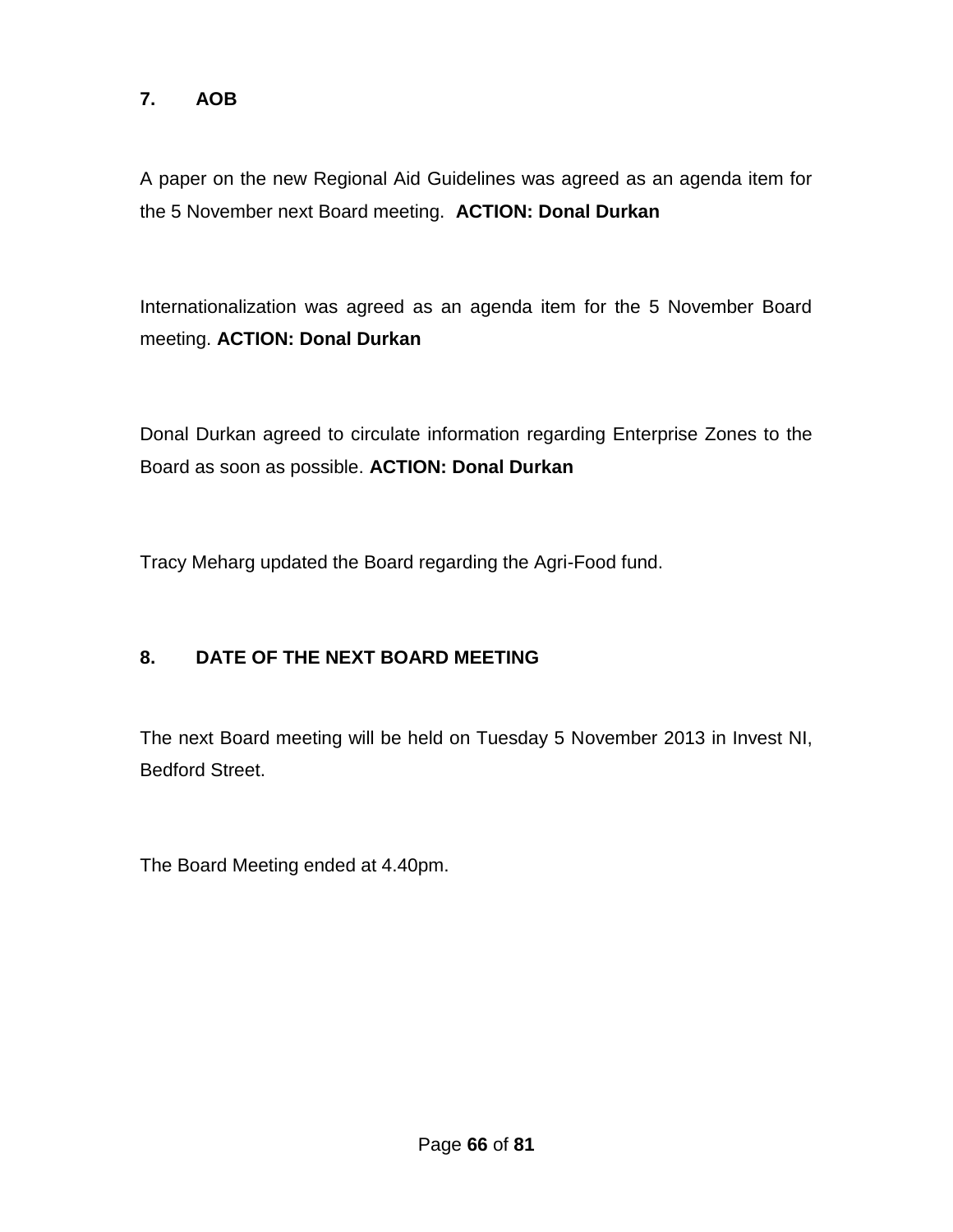# **ONE HUNDRED AND NINTH MEETING OF THE INVEST NORTHERN IRELAND BOARD ON 5 NOVEMBER 2013, INVEST NI HEADQUARTERS**

#### **Present:**

#### **Invest NI Board**

| Mark Ennis (Chairman) | <b>Gerry McGinn</b>      |
|-----------------------|--------------------------|
| <b>Tim Brundle</b>    | Ken Nelson,              |
| Dr David Dobbin       | <b>Rose Mary Stalker</b> |

Dr Alan Lennon

**Apologies:** Roy Adair, Frank Hewitt, Dr Gerard O'Hare, Professor Gerry McCormac, Scott Rutherford and Mel Chittock have offered apologies for this meeting.

**In Attendance:** Alastair Hamilton, Amanda Braden, Donal Durkan, Jeremy Fitch, Peter Harbinson, Tracy Meharg, Barry McBride, Bill Scott & Damian McAuley

**Minute Taker:** Michelle McBride

## **1. APOLOGIES & DECLARATIONS OF INTEREST**

The meeting commenced at 1pm.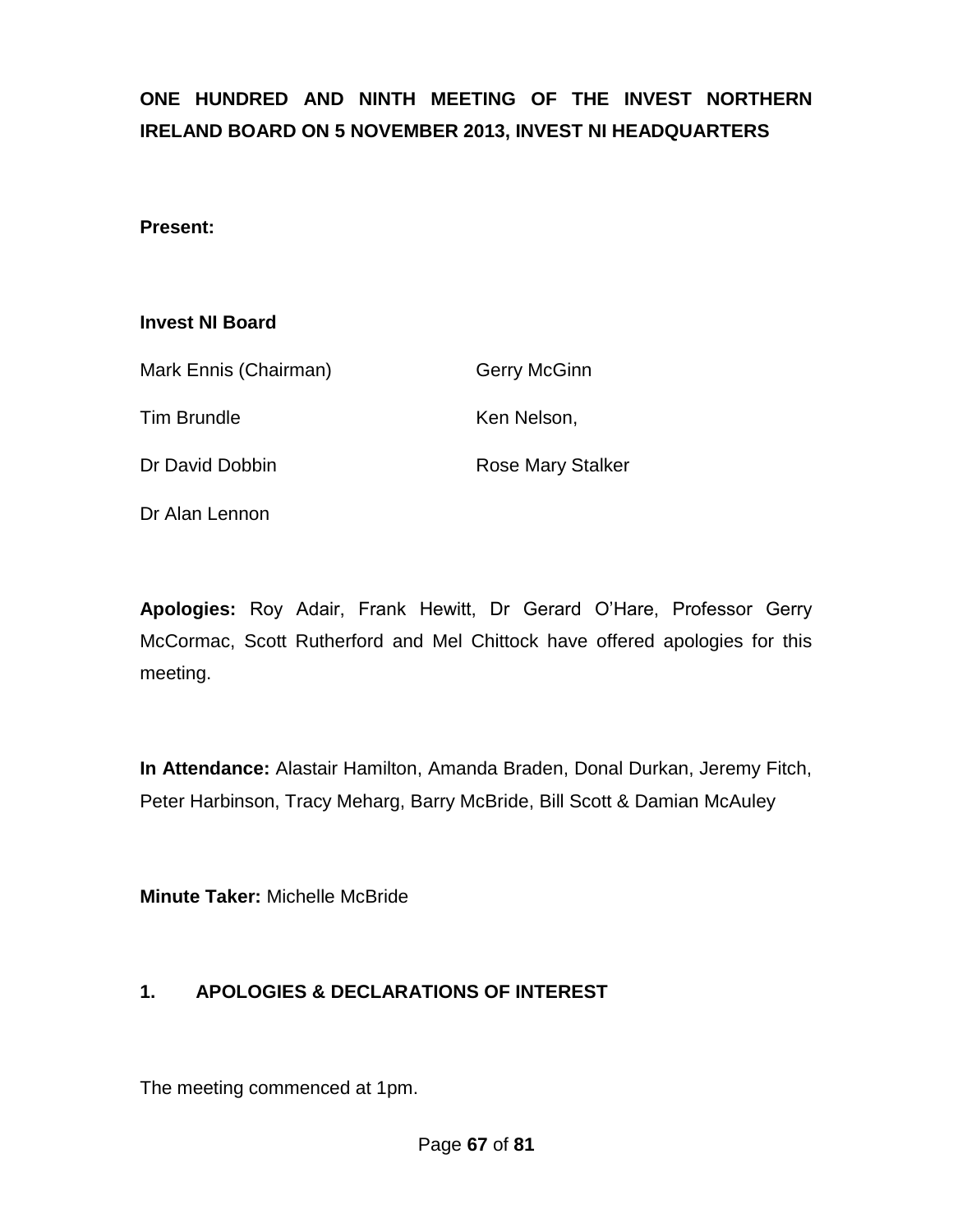The Chairman asked Board Members to declare any potential conflicts of interest. Tim Brundle noted potential conflicts on relation to Shorts and the University's links to some Funds, but these were deemed unlikely to be significant, based on the agenda.

The Chairman welcomed back Board member Ken Nelson, who had been off ill.

The Chairman and the Board passed on their congratulations to Board member Scott Rutherford on the birth of his son.

## **2. MONTHLY REPORTING TO BOARD**

## **2.1 MINUTES SEPTEMBER BOARD MEETING**

The minutes of the September Board meeting were agreed as a true record of that meeting.

## **2.2 MATTERS ARISING**

The Actions table was reviewed and addressed.

The Board requested that a paper on the availability of property and office space to be circulated to members. **ACTION: Tracy Meharg**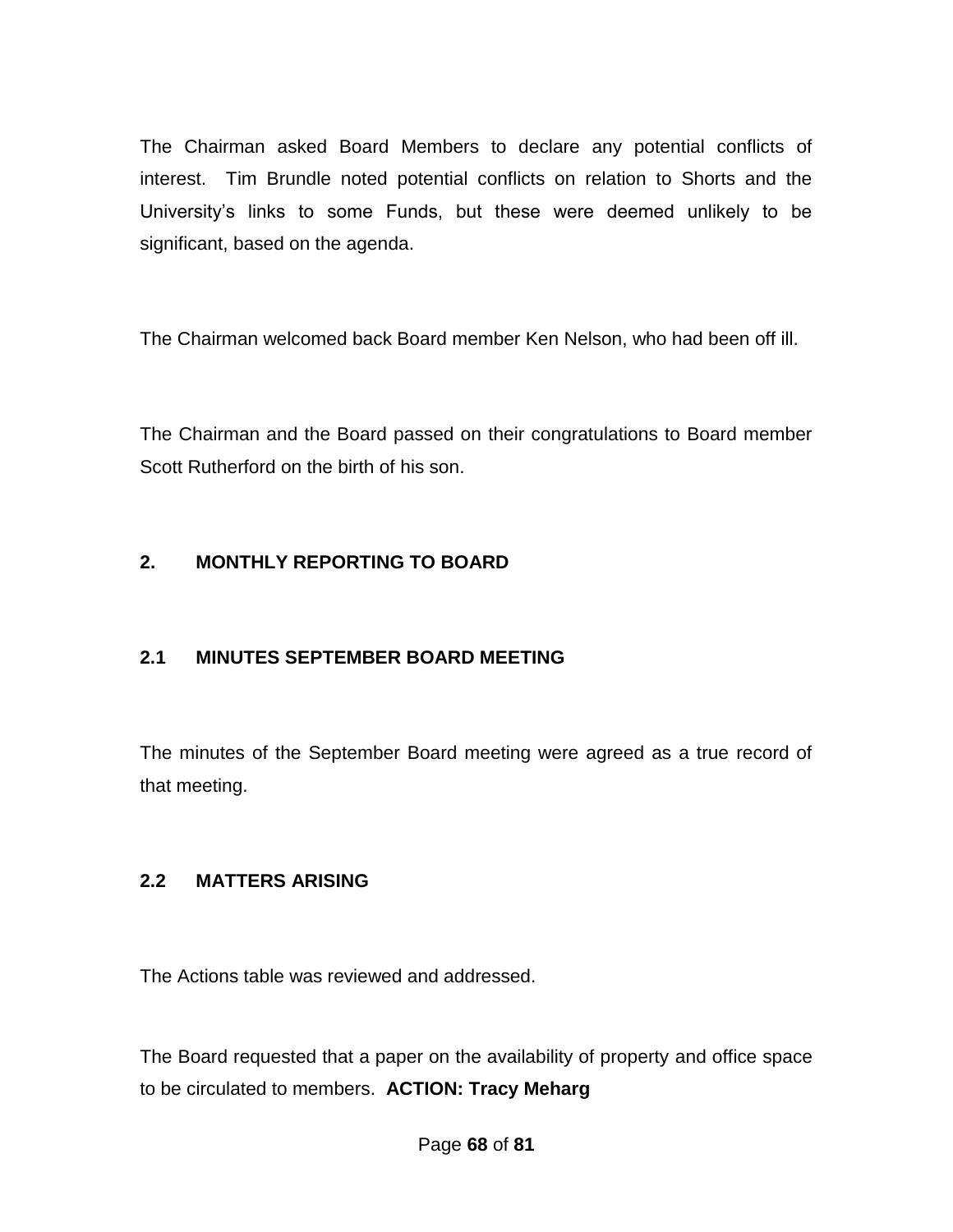Tracy Meharg confirmed that the Energy Board Working group will distribute key lines to take to Board members at the 27 November Board meeting. **ACTION: Tracy Meharg**

Jeremy Fitch noted that the KPI Analysis information will be released annually with the Mid Year Performance updates.

Internationalization will be scheduled as an agenda item for the 27 November Board meeting. **ACTION: Donal Durkan**

## **(Agenda item brought forward)**

## **3.2 Mid Year Target Review**

The Chief Executive presented the 2013-2014 Mid Year Performance update.

The Board commended the Executive team for the strong performance over the period.

The Board requested that the Executive Leadership team consider whether the quarterly survey should be reviewed to include companies who had received payments rather than just letters of offer. **ACTION: Chief Executive/Peter Harbinson**

Members suggested that Mel Chittock reviews whether any further refinements can be made to speed up claims processing. **ACTION: Mel Chittock**

It was agreed that targets 16 and 17 in paper 8 will to revert to the original targets. **ACTION: Chief Executive** 

All the other proposed revisions to the targets were agreed by the Board.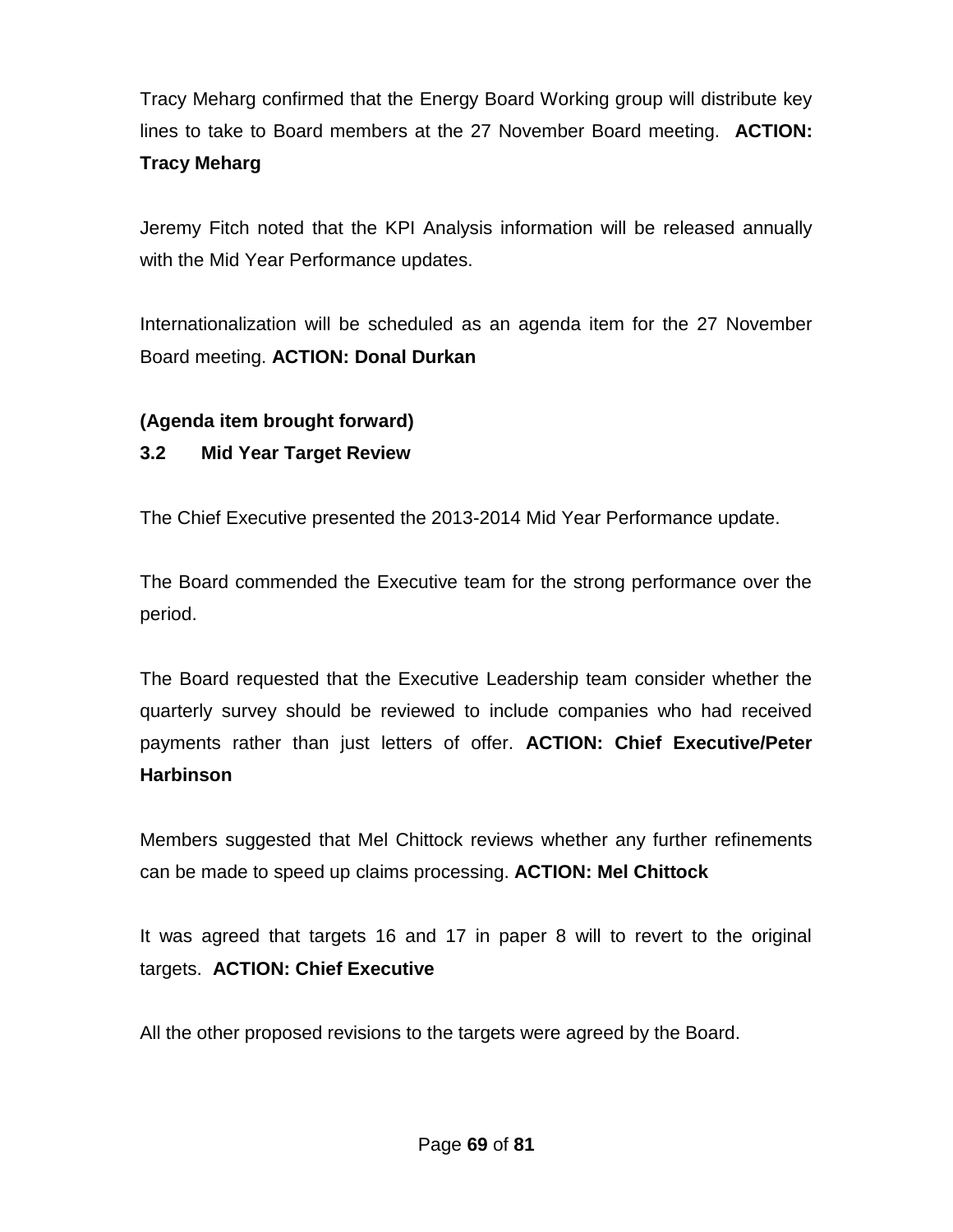The Chief Executive agreed to circulate the Mid Year Performance presentation to the Board. **ACTION: Chief Executive** 

## **2.3 CEO REPORT**

The Board members were asked to note this report. The Chief Executive updated the Board regarding the Investment Conference. He noted the excellent feedback he had received regarding this event. The Chief Executive thanked Peter Harbinson, Olive Hill and all of the team involved in organising the Investment Conference.

## **2.4 FINANCE REPORT TO THE BOARD**

In Mel Chittock's absence, Damian McAuley gave an overview of the Finance Report and an update on the latest position.

## **2.5 MARKETING AND COMMUNICATIONS REPORT TO THE BOARD**

Members were asked to note the Marketing and Communications report to the Board.

Peter Harbinson detailed a number of upcoming events. He asked Board Members to note that the Invest NI Staff Christmas reception will be held on 18 December 2013 and to note that the staff conference will be scheduled for the week commencing 12 May 2014. **ACTION: Board members**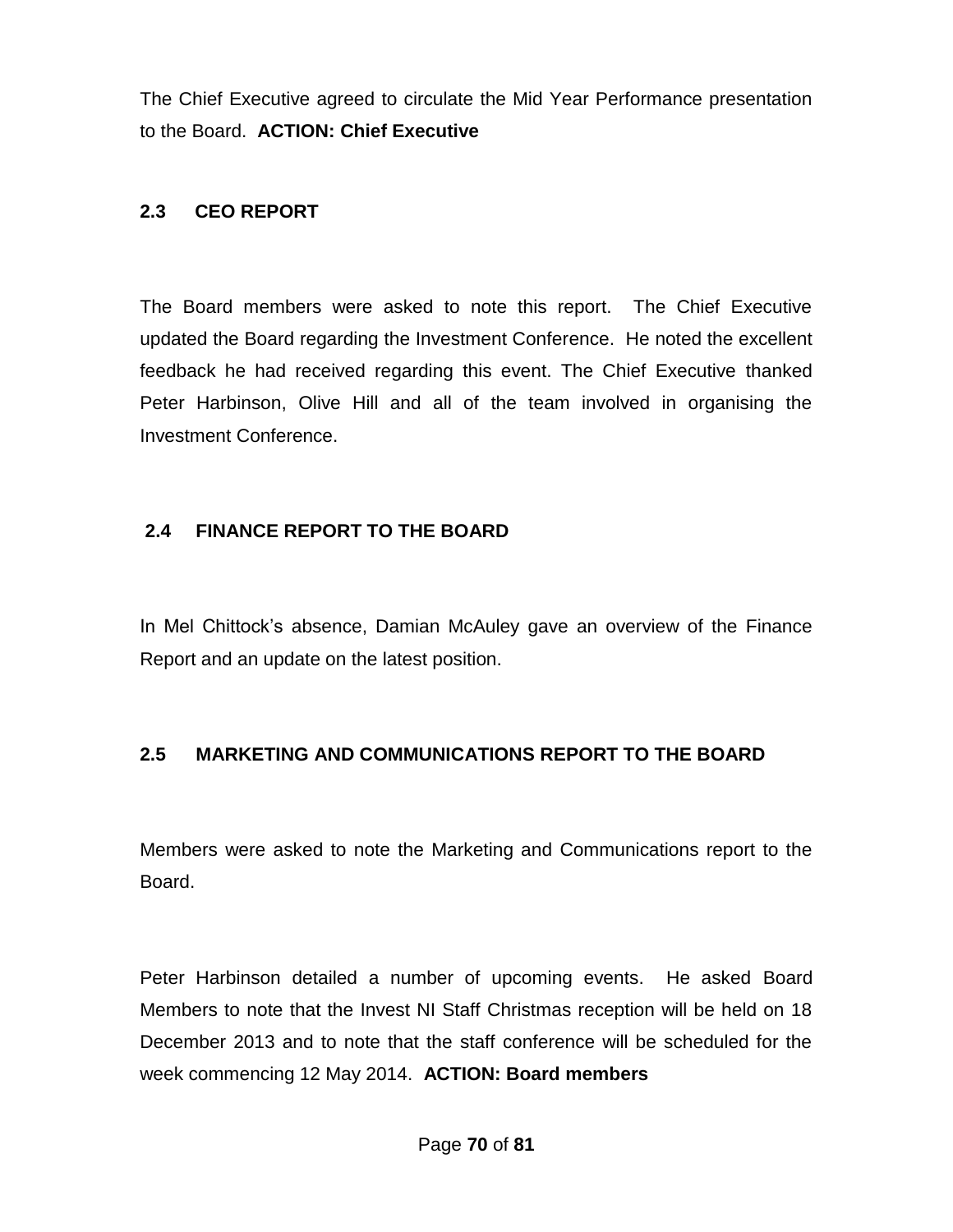## **2.6 CASEWORK REPORT TO THE BOARD**

Members were asked to note this Report. Tracy Meharg gave an update on the Business Leadership Programme.

#### **2.7 Board Audit Committee Minutes**

Note to be drafted for Chair to send to David Sterling regarding the need to finalize the MSFM. **ACTION: Damian McAuley**

#### **(Agenda item brought forward)**

#### **3.4 Evaluation of SFA by DETI- Final Report**

David Roberts joined the Board meeting.

Tracy Meharg gave a presentation setting out the context for, key conclusions and possible implications of DETI's evaluation of Selective Financial Assistance.

Board Members expressed a variety of views on the potential implications of the report for future interventions with businesses and impact of Invest NI.

It was, on the one hand, noted that the scheme is significantly used by our competitors and is already used to encourage competitiveness and drive exports rather than simply focussing on jobs. The flexibility it affords in meeting the demands of growing businesses and contributing to the competitive position of Northern Ireland as an investment location was seen as very important.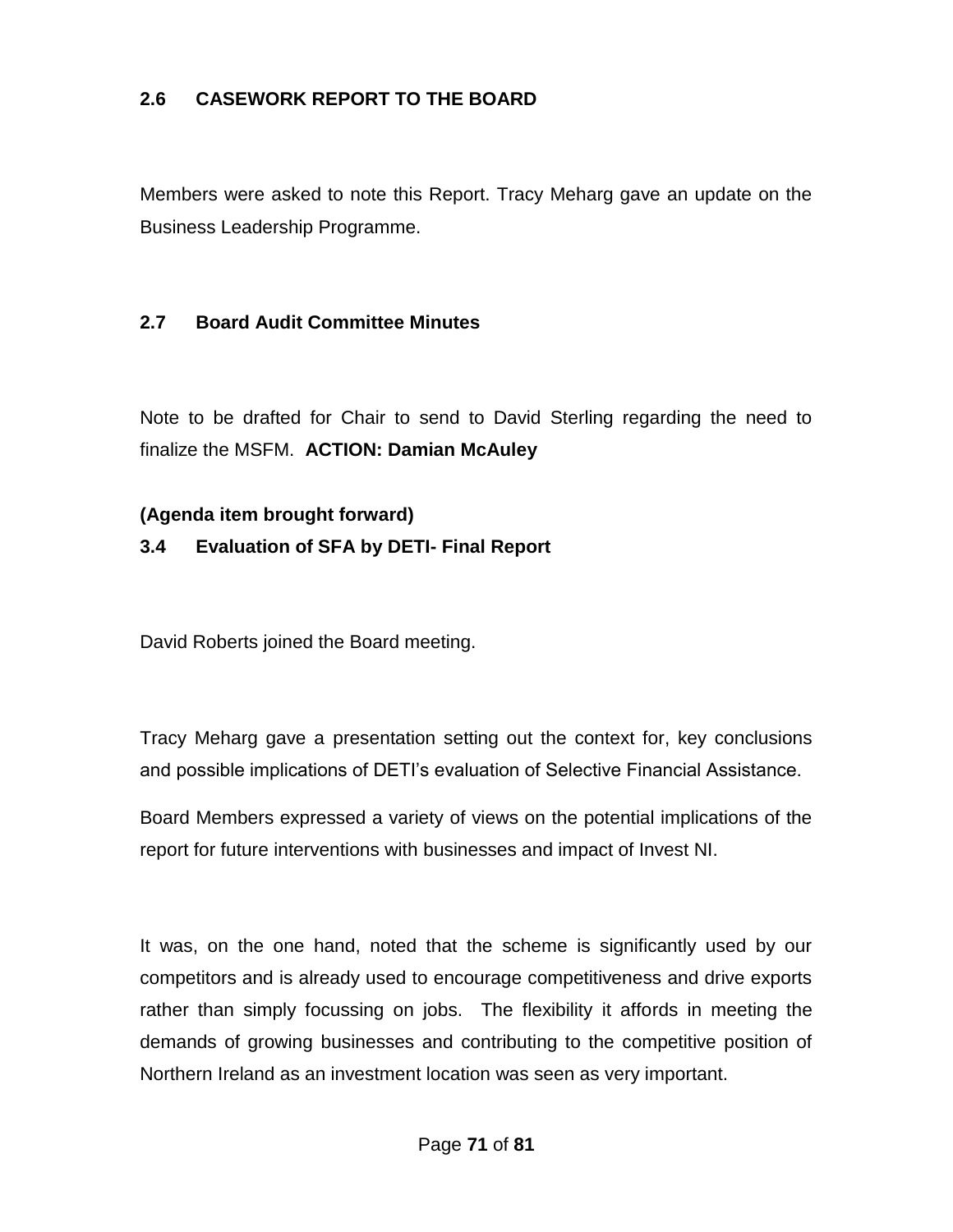On the other hand, it was considered that it did not address the market failures, it was not used sufficiently as a strategic tool to produce leverage at the level of the economy, the data in the scheme was largely self-reported by companies without independent measurement, and it was not used very selectively.

It was also agreed that there were clear links, from a governance perspective, between the report's assessment and the Board's on-going work on identifying appropriate efficiency and effectiveness measures for the organisation.

It was also noted that the focus of the Executive and the ETI Committee was likely to remain on meeting very challenging job targets and that the implications of the proposed changes to EU Regional Aid Guidelines would also be relevant to the future use of SFA.

The Chairman summarised that this report represented a significant and timely challenge to the Board to determine the appropriate focus for the use of SFA going forward.

It was noted that our current key objective (and the task defined by the Executive and the Department) was to meet our targets under the Programme for Government. DETI was proposing that the implementation of the outcomes of the evaluation (to be discussed with the ETI Committee and agreed by the Minister) would be finalised and taken forward in the context of the revised Regional Aid Guidelines and the next Programme for Government and the future DETI and Invest NI Corporate Plans.

It was agreed that consideration of this report should be the key focus of the Strategy Away-Day in January and that draft management responses to the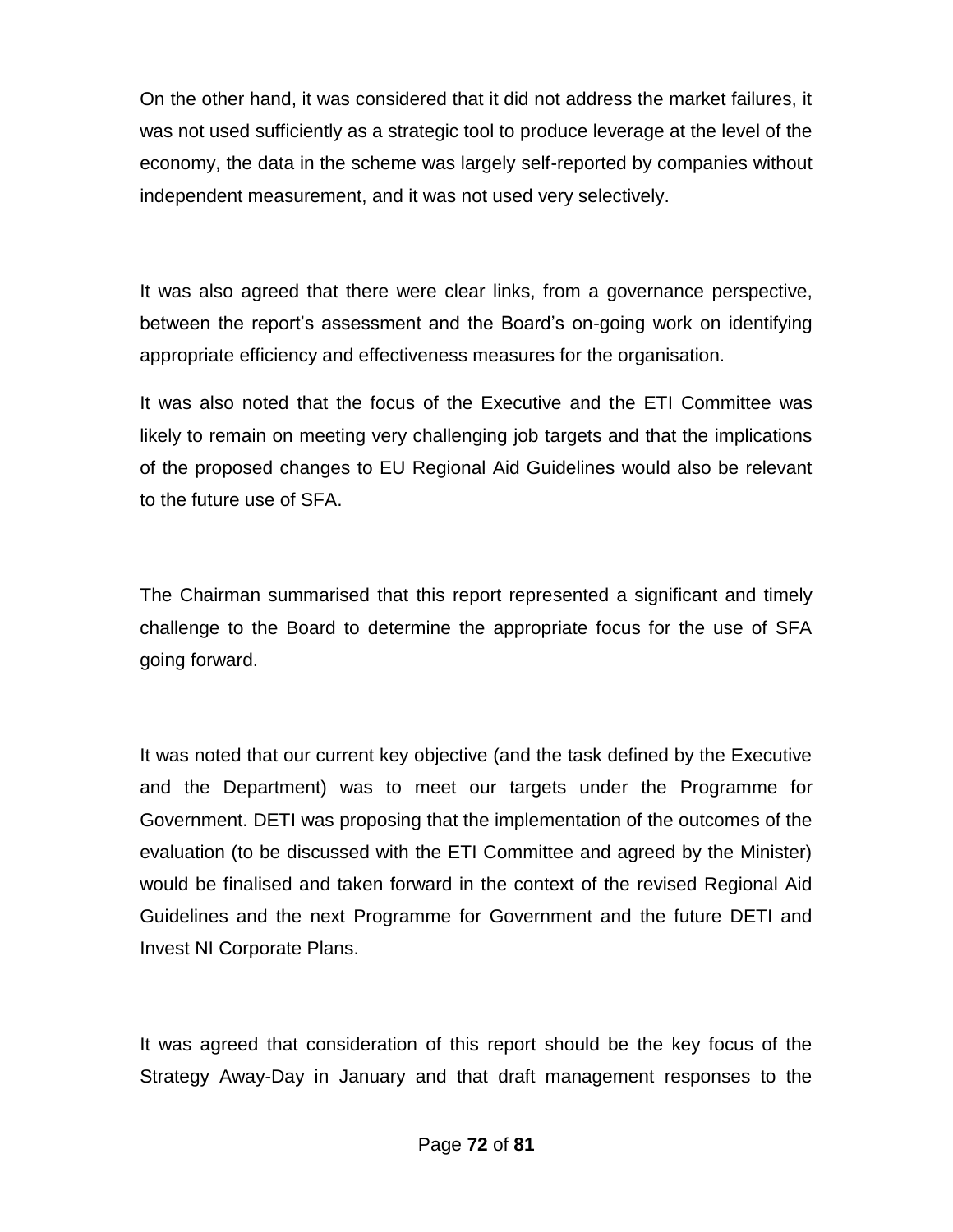recommendations would be prepared by the Executive for discussion. **ACTION: Damian McAuley**

Benchmarking relating to SFA's use in other regions is to be provided before this Strategy Session in January. **ACTION: Tracy Meharg**

Damian McAuley agreed to circulate copies of the full report to Board members. **ACTION: Damian McAuley** 

The Efficiency and Effectiveness Board working group agreed to consider the linkages between the Group's work and the SFA Evaluation and bring their findings to the Strategy Session. **ACTION: Roy Adair, Alan Lennon and Rose Mary Stalker**

**(Agenda item brought forward)**

**3.3 Access to Finance**

William McCulla joined the Board meeting.

Tracy Meharg introduced this item and provided information regarding the Access to Finance Board subcommittee. She noted that David Dobbin chairs this committee and that Mark Ennis, Professor McCormac and Gerry McGinn are members and Mike McKerr is a co-opted member. Tracy Meharg, William McCulla, Helen Fitzpatrick, Gillian McKenna, Sinead Magee, Allen Martin, Charles Hamilton from Invest NI and Paul Brush from DETI attend committee meetings.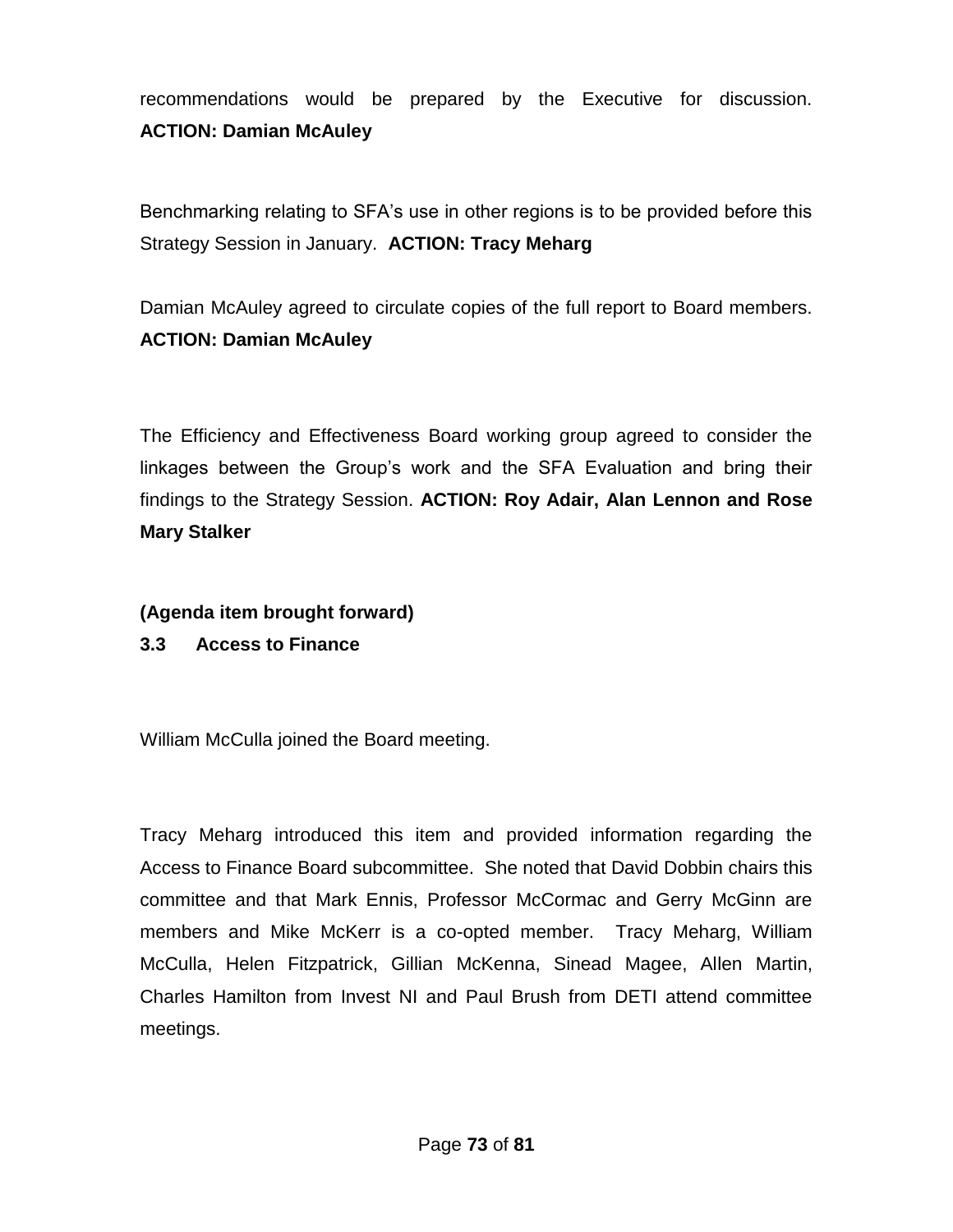William McCulla presented the background to the Fund of Funds and gave details of the current position.

The Board discussed the successes, challenges and future priorities.

Tim Brundle (noted conflicts) raised a number of challenges faced by the NISPO I fund and asked how the lessons learned from these would be taken into account in NISPO II.

The Board requested that the Access to Finance team circulate a report on the 'lessons learnt' from NISPO I. **ACTION: William McCulla**

The Board asked that a report is provided to the Minister regarding the background and the current position of the Access to Finance funds. **ACTION: William McCulla**

# **3.5 Regional Aid**

Donal Durkan presented the Regional Aid Guidelines for 2014.

Donal Durkan agreed to circulate the Regional Aid presentation to Board members. **ACTION: Donal Durkan**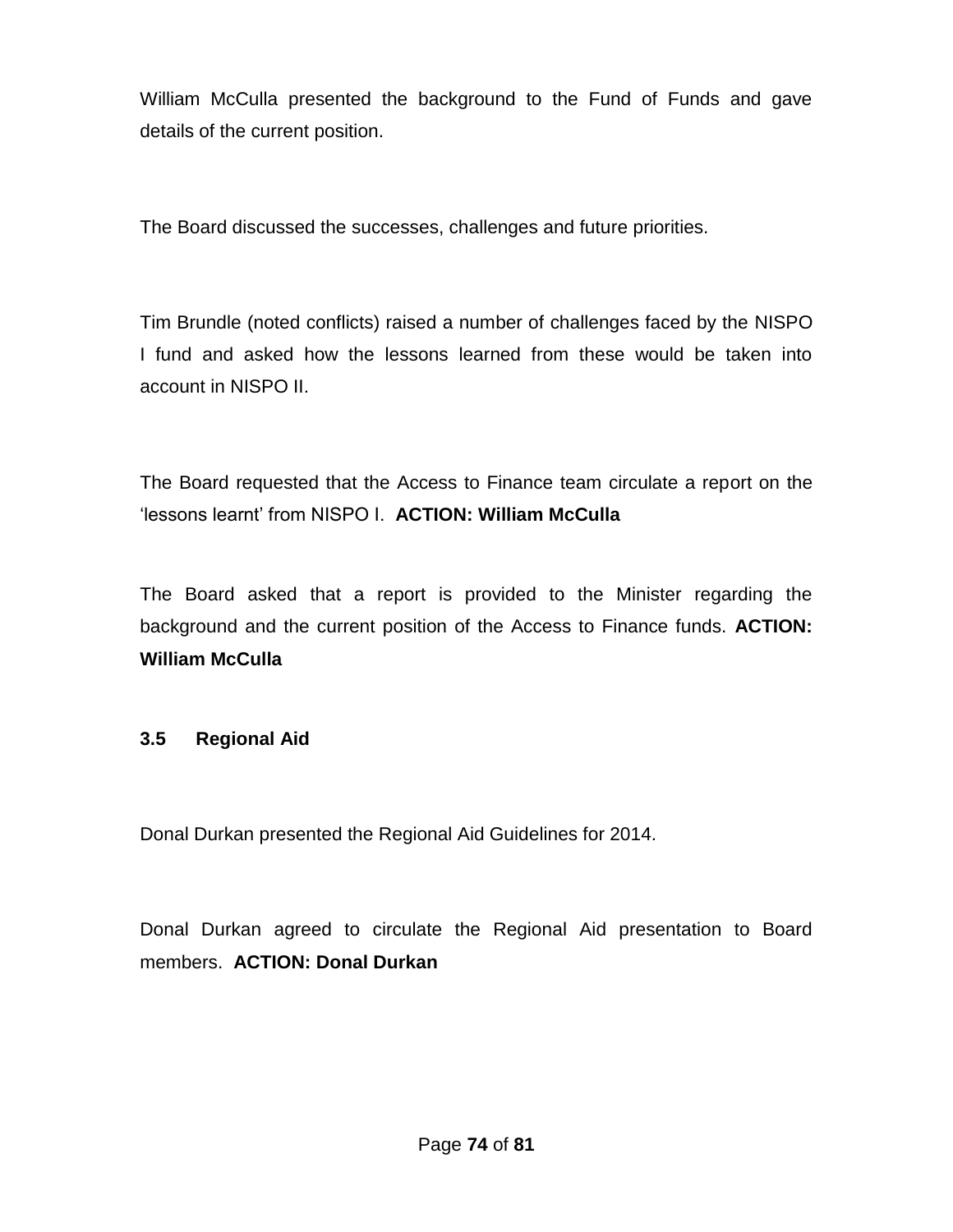# **(Agenda item taken at this point) 3.1 Chairman's Update**

The Chairman passed on his thanks, on behalf of the Board, Peter Harbinson, Olive Hill and all of the team involved in organising the Investment Conference.

He noted that he attended the In Camera, Northern Ireland Chamber of Commerce event, with the Chief Executive. The Chairman detailed his visit to Boston with the First Minister and the Deputy First Minister and his experience as a key note speaker at the EU Connected Health event in Boston.

#### **4. AOB**

None to note.

# **5. DATE OF THE NEXT BOARD MEETING**

The next Board meeting will be held on Wednesday 27 November 2013 in Lisburn City Council offices

The Board Meeting ended at 4.20pm.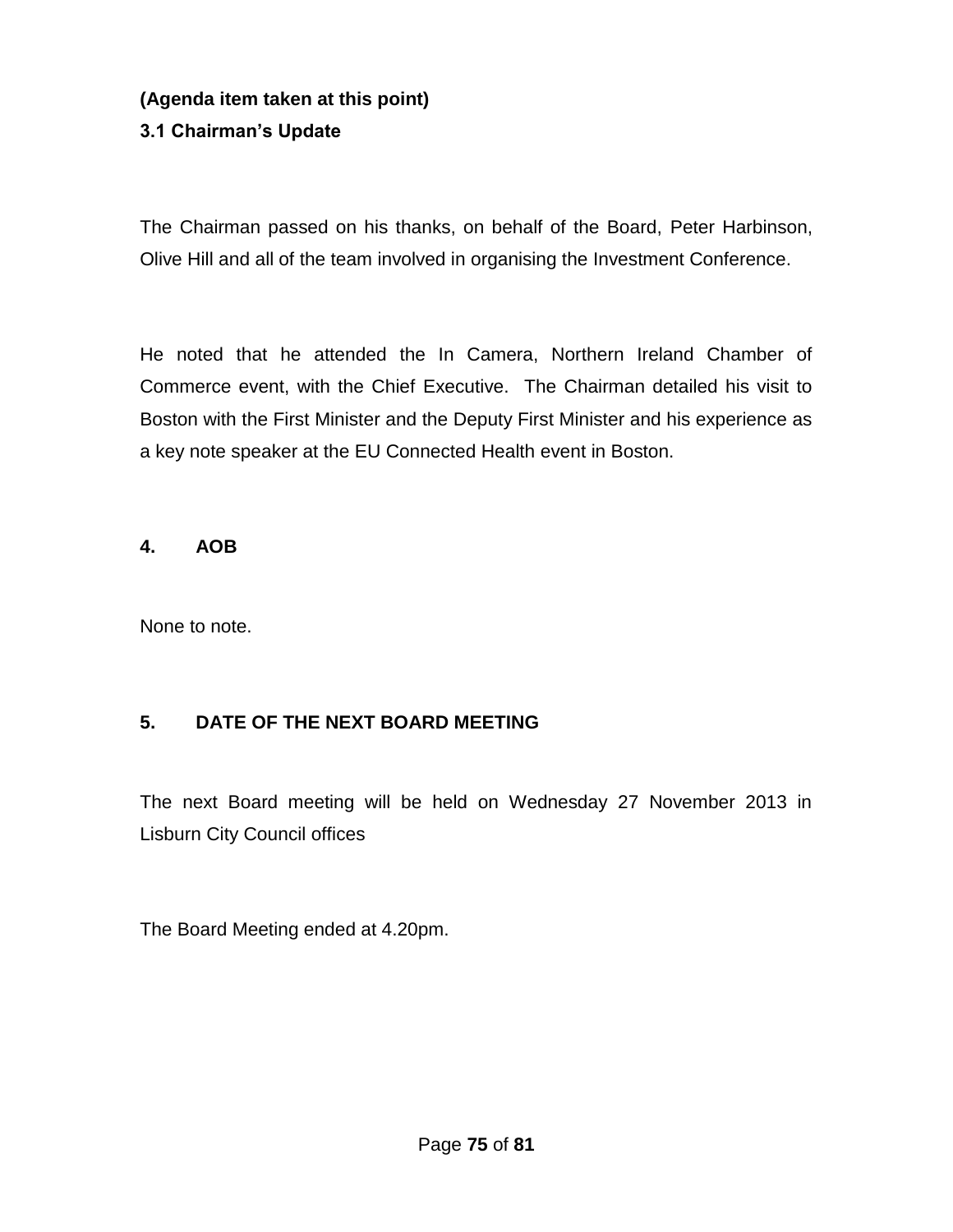**ONE HUNDRED AND TENTH MEETING OF THE INVEST NORTHERN IRELAND BOARD ON 27 NOVEMBER 2013, LAGAN VALLEY ISLAND CENTRE, LISBURN**

**Present:**

#### **Invest NI Board**

| Mark Ennis (Chairman) | Professor Gerry McCormac, |
|-----------------------|---------------------------|
| <b>Tim Brundle</b>    | Gerry McGinn              |
| Dr David Dobbin       | Rose Mary Stalker         |
| Dr Alan Lennon        | <b>Scott Rutherford</b>   |

**Apologies:** Roy Adair, Frank Hewitt, Dr Gerard O'Hare, Ken Nelson, Bill Scott and Amanda Braden have offered apologies for this meeting.

**In Attendance:** Alastair Hamilton, Mel Chittock, Donal Durkan, Jeremy Fitch, Peter Harbinson, Tracy Meharg, Barry McBride & Damian McAuley

**Minute Taker:** Michelle McBride

# **1. APOLOGIES & DECLARATIONS OF INTEREST**

The meeting commenced at 2pm.

The Chairman passed on his best wishes, on behalf of the Board, to Dr Gerard O'Hare and to Ken Nelson.

The Chairman asked Board Members to declare any potential conflicts of interest. Rose Mary Stalker, Scott Rutherford and Tim Brundle noted potential conflicts relating to the Chief Executive's report but these were deemed unlikely to be significant, based on the agenda.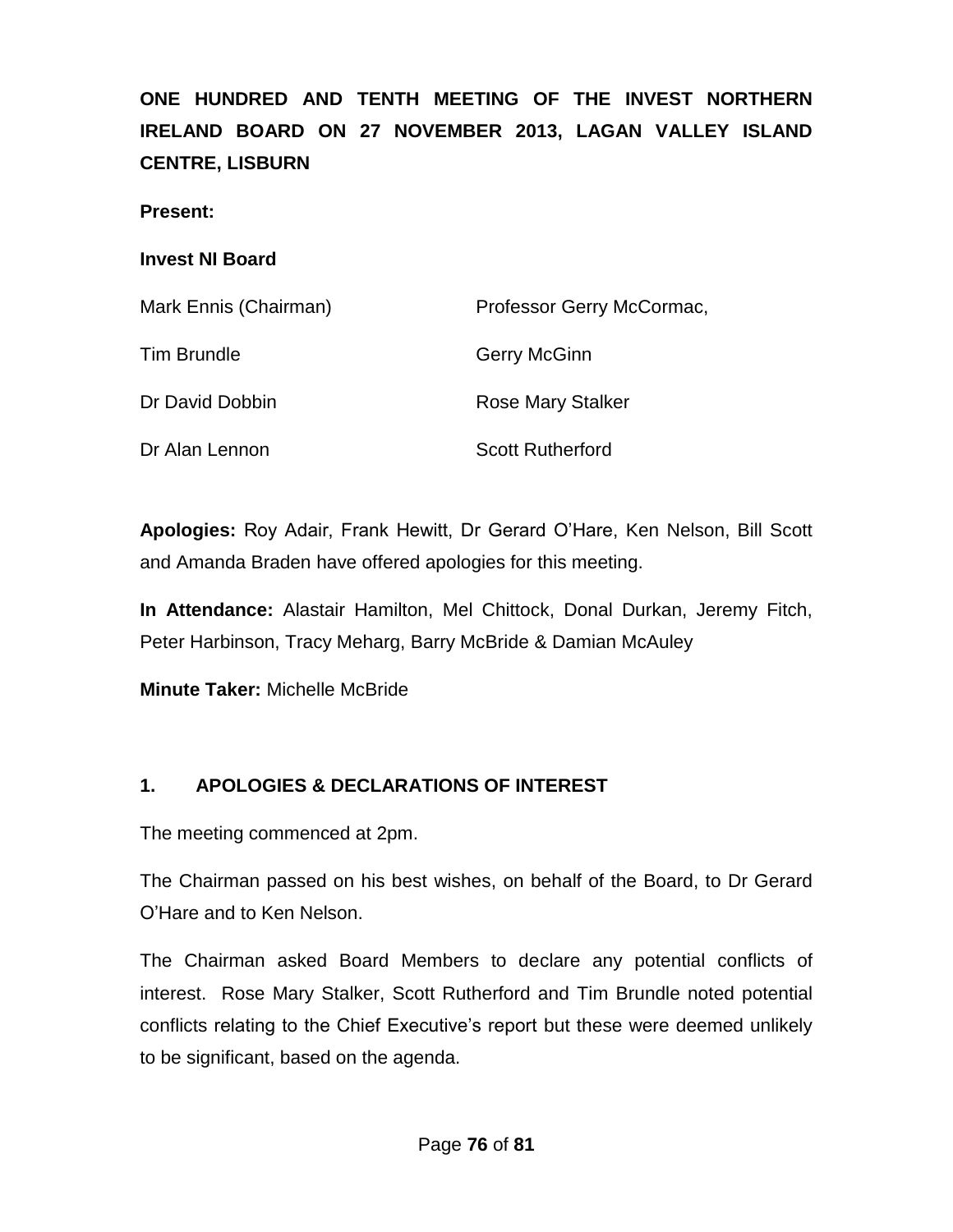# **2. AGRI FOOD STRATEGY**

Jeremy Fitch updated the Board on the "Going for Growth" report, produced by the Agri Food Strategy Board.

The Chairman welcomed Tony O'Neill, Chair of the Agri Food Strategy Board, to the Board meeting.

Mr O'Neill provided an update to the Board regarding the strategy for Agri-food and the significant opportunities for growth. He discussed the difficulties that the sector has faced and outlined the key recommendations of the strategy report. These included developing skills, opportunities for market access (consideration of establishing a single marketing facility) and R & D.

The Board queried problems the sector faces with Energy issues and Mr O'Neill confirmed this is an issue across the Food manufacturing sector.

The Board noted the importance of liaising with the banks in relation to loans and funding.

Tracy Meharg noted that the Invest NI Trade team was aware of the importance of communication with the sector and discussed ways to help small companies from the sector conglomerate to co-operate to optimize involvement in trade visits.

The Chairman thanked Mr O'Neill for presenting to the Board and giving members more information on the Agri Food Strategy.

# **3. MONTHLY REPORTING TO BOARD**

# **3.1 MINUTES 5 NOVEMBER BOARD MEETING**

The minutes of the 5 November Board meeting were agreed as a true record of that meeting.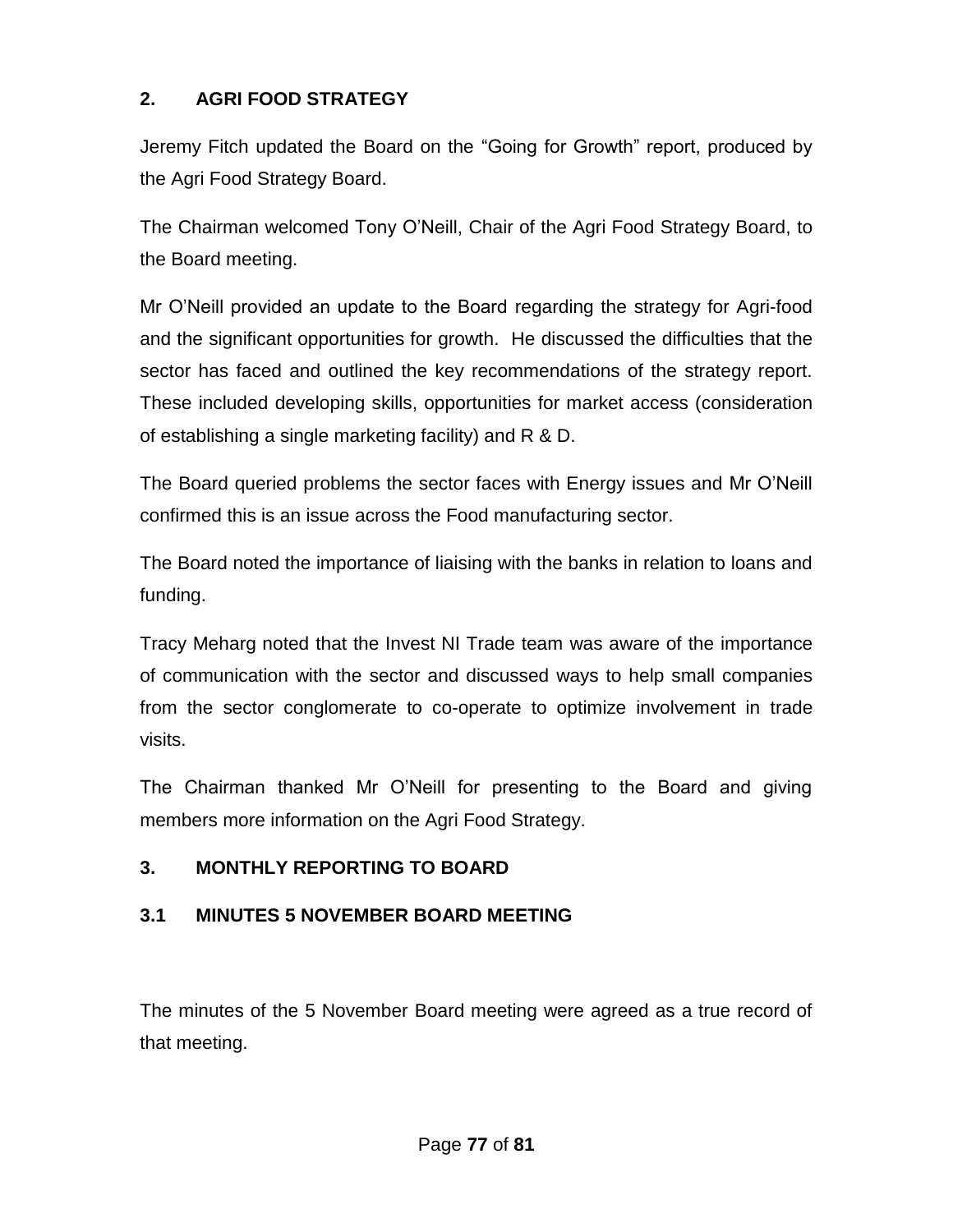## **3.2 MATTERS ARISING**

The Actions table was reviewed and addressed.

The Energy Board Working group agreed to meet and agree a way forward and Terms of Reference before 31 March 2013. **ACTION: Tracy Meharg**

The Board noted that the paper on the availability of property and office space will be circulated to members before the Board Strategy Away Day. **ACTION: Tracy Meharg**

Tracy Meharg confirmed that a report to the Minister regarding the background and the current position of the Access to Finance funds is in progress. **ACTION: William McCulla**

The Board raised a number of concerns regarding the NISPO Evaluation and Action Plan and requested further information. A meeting of a sub-group of the Board was agreed to discuss this issue after the Board meeting on  $27<sup>th</sup>$ November 2013. **ACTION: William McCulla**

The Board asked that the Quarterly Satisfaction survey for 2014 to 2015 is reviewed and tabled as a Board item before going live. **ACTION: Chief Executive/Peter Harbinson**

Mel Chittock provided an update regarding Claims processing.

The Chairman agreed to raise the Management Statement & Financial Memorandum with the Department at the Board De-brief. **ACTION: Chairman**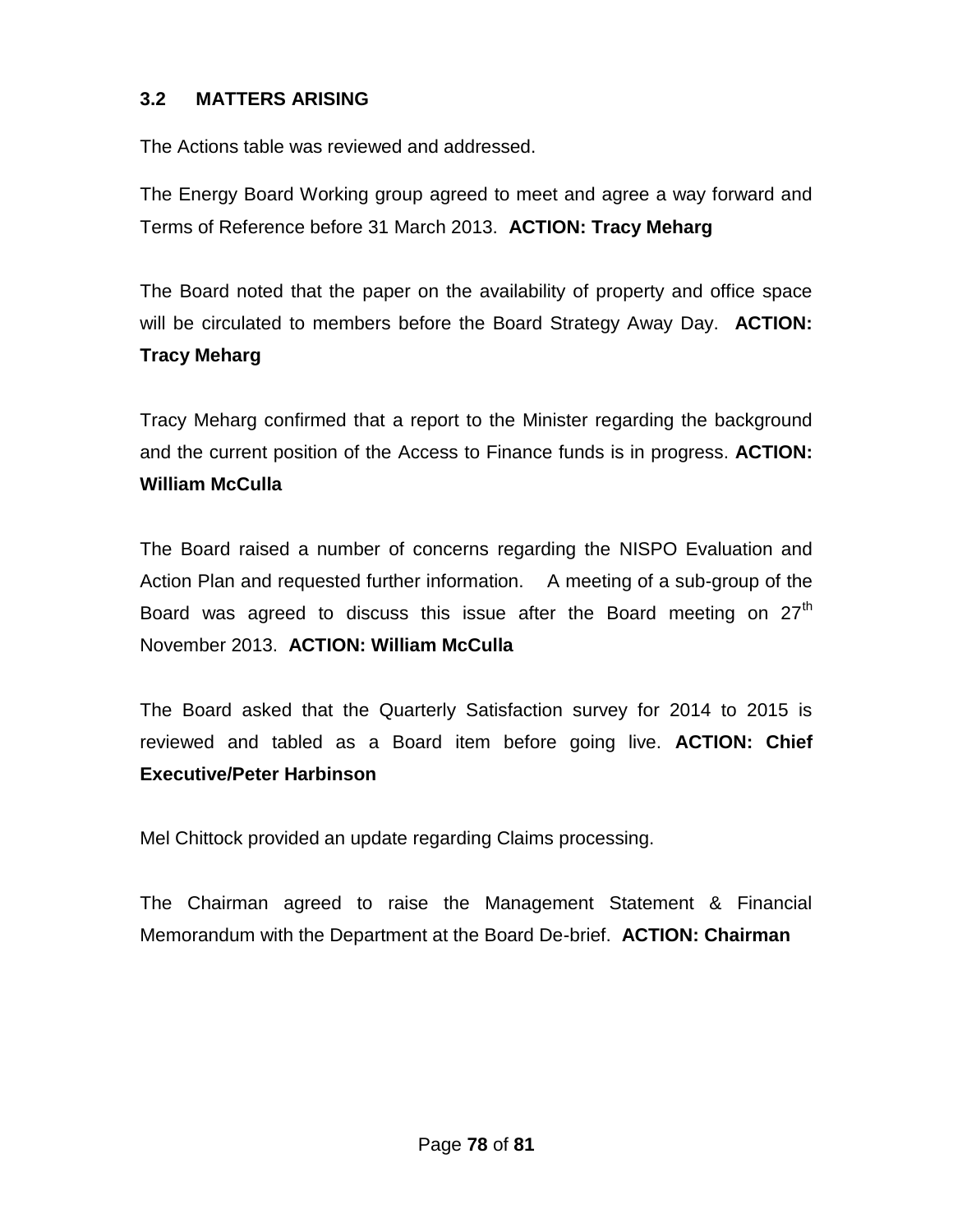### **3.3 CEO REPORT**

The Board members were asked to note this report. The Chief Executive updated the Board regarding his presentation of the Mid Year results to the ETI Committee on 14 November.

The Chief Executive confirmed Tracy Meharg's secondment to the Department of Social Development on 7 January 2014. The Board wished Tracy well in her new role.

## **3.4 FINANCE REPORT TO THE BOARD**

Mel Chittock gave an overview of the Finance Report and an update on the latest position.

It was noted that Gerry McGinn, Rose Mary Stalker and Alan Lennon contributed to the End to End process review and advised that consistency across Casework is an important element of Board member induction. It was also noted that it would be useful to capture lessons learned from out-going Board members at the Strategy Away Day.

#### **3.5 MARKETING AND COMMUNICATIONS REPORT TO THE BOARD**

Members were asked to note the Marketing and Communications report to the Board.

Peter Harbinson noted that a refresh of the Invest NI website is underway. The Chairman and Tim Brundle noted that they would be interested in taking part in the tests for the new Invest NI website. **ACTION: Peter Harbinson**

# **3.6 CASEWORK REPORT TO THE BOARD**

Members were asked to note this Report.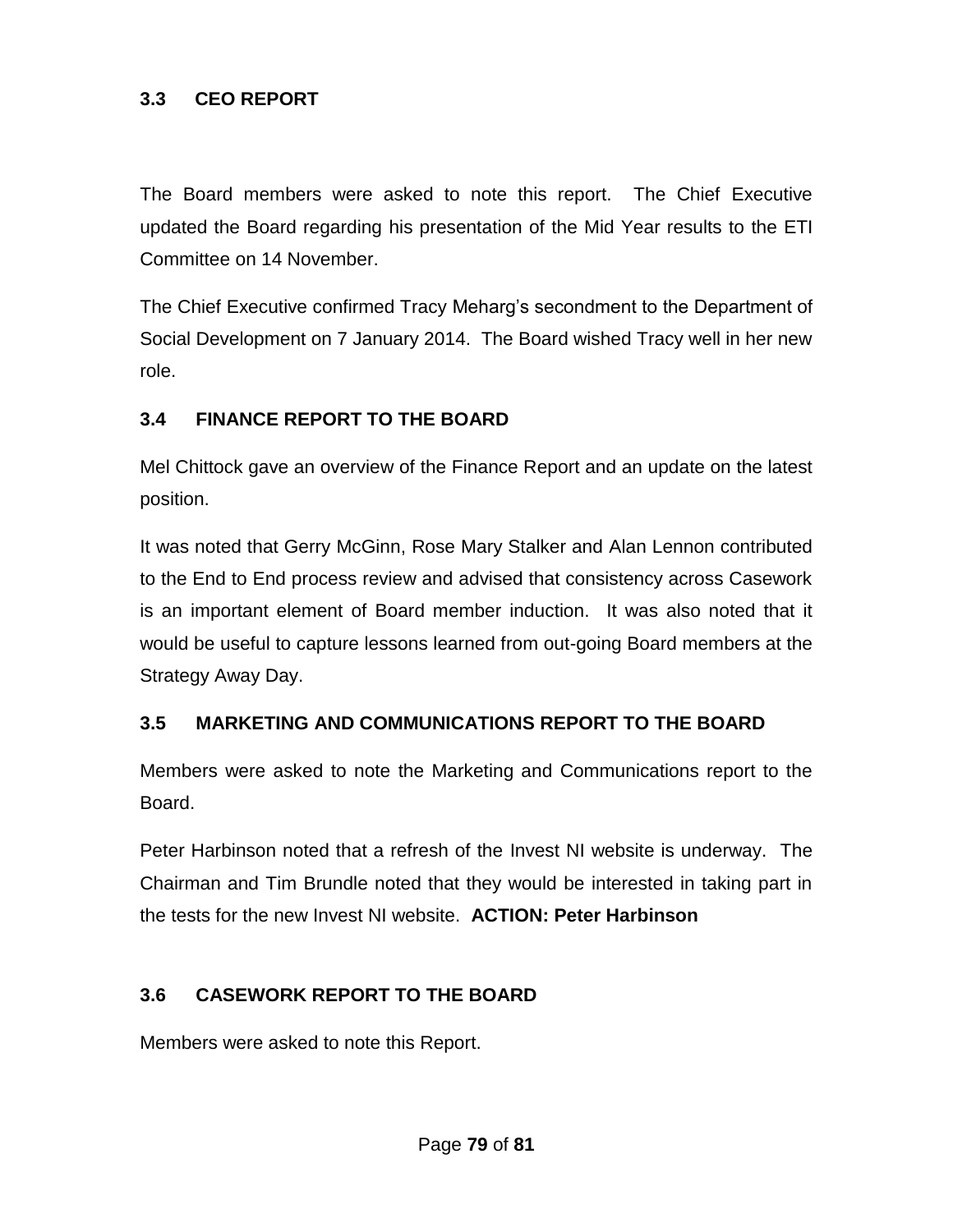## **4.1 Chairman's Update**

The Chairman noted that he had attended a number of events on behalf of Invest NI. He presented at the Smart Ocean Forum and attended the British Irish Ambassadors' dinner in Dublin.

The Chairman attended the Invest NI Trade mission to China, with the DETI Permanent Secretary on 10-15 November. He thanked the Invest NI Trade team for organising an excellent mission.

The Chairman attended the Dubai Airshow with Minister Foster from 16 November to 20 November. He noted that this had been a very successful event.

# **4.2 Go For It Campaign**

Noyona Chundur joined the Board meeting to present the upcoming Go For It advertising campaign.

In response to a query from the Board she confirmed that Invest NI had consulted with Young Enterprise and have been working with them throughout the year.

#### **4.3 Innovation Strategy**

Tracy Meharg summarised the position on DETI's consultation on the Draft Innovation Strategy.

Tim Brundle and Scott Rutherford agreed to summarise their comments regarding the Innovation Strategy and circulate to members. **ACTION: TIM BRUNDLE AND SCOTT RUTHERFORD**

Board members agreed to feedback their individual comments to Damian McAuley by Friday 13 December. **ACTION: BOARD MEMBERS**